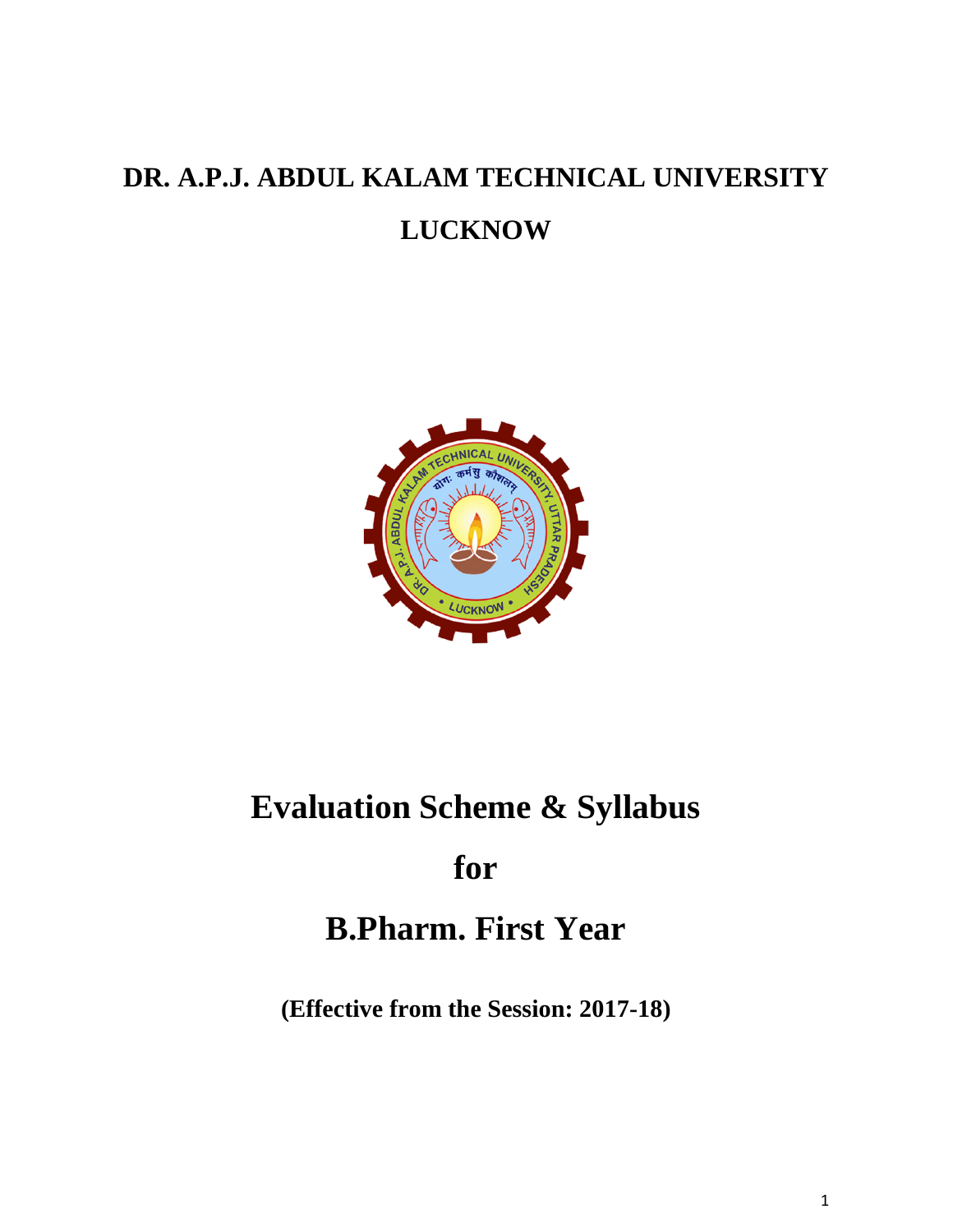# **Bachelor of Pharmacy (B. Pharm.)**

# **COURSE OF STUDY & SCHEME OF EVALUATION FOR INTERNAL AND END SEMESTER EXAMINATIONS (W.E.F. Session 2017-18)**

# *FIRST SEMESTER*

| <b>Course</b><br>Code |                                                 | No. of<br>Hours/wk                  | <b>Continuous</b><br><b>Mode</b>          | <b>Internal Assessment</b>            |                     |                                  | <b>End Semester Exams</b> |                     |                              |                          |                                     |
|-----------------------|-------------------------------------------------|-------------------------------------|-------------------------------------------|---------------------------------------|---------------------|----------------------------------|---------------------------|---------------------|------------------------------|--------------------------|-------------------------------------|
|                       | <b>Name of the Course</b>                       |                                     |                                           | <b>Sessional Exams</b>                |                     | <b>Total</b>                     | <b>Marks</b>              | <b>Duration</b>     | <b>Total</b><br><b>Marks</b> | <b>Tutorial</b>          | <b>Credit</b><br><b>Points</b>      |
|                       |                                                 |                                     |                                           | <b>Marks</b>                          | <b>Duration</b>     |                                  |                           |                     |                              |                          |                                     |
| <b>BP101T</b>         | Human Anatomy and<br>Physiology-Theory          | 3                                   | 10                                        | 15                                    | $1$ Hr              | 25                               | 75                        | 3 Hrs               | 100                          |                          | $\overline{4}$                      |
| <b>BP102T</b>         | Pharmaceutical Analysis I<br>$-$ Theory         | 3                                   | 10                                        | 15                                    | $1$ Hr              | 25                               | 75                        | 3 Hrs               | 100                          | $\mathbf{1}$             | 4                                   |
| <b>BP103T</b>         | Pharmaceutics I - Theory                        | 3                                   | 10                                        | 15                                    | $1$ Hr              | 25                               | 75                        | 3 Hrs               | 100                          |                          | $\overline{4}$                      |
| <b>BP104T</b>         | Pharmaceutical Inorganic<br>Chemistry-Theory    | 3                                   | 10                                        | 15                                    | 1 <sub>hr</sub>     | 25                               | 75                        | 3 Hrs               | 100                          | $\mathbf{1}$             | $\overline{4}$                      |
| <b>BP105T</b>         | Communication Skills - Theory                   | $\overline{2}$                      | 20                                        | 30                                    | 2 <sub>hr</sub>     | 50                               | $---$                     | $---$               | 50                           | $\overline{\phantom{a}}$ | $\overline{2}$                      |
| BP106RBT<br>BP106RMT  | Remedial Biology/<br>Mathematics - Theory       | $\overline{2}$                      | 20                                        | 30                                    | 2 <sub>hr</sub>     | 50                               | ---                       | ---                 | 50                           | -                        | $\overline{2}$                      |
| <b>BP107P</b>         | Human Anatomy and Physiology<br>- Practical     | 4                                   | 5                                         | 10                                    | 4 Hrs               | 15                               | 35                        | 4 Hrs               | 50                           |                          | $\overline{2}$                      |
| <b>BP108P</b>         | Pharmaceutical Analysis I<br>- Practical        | $\overline{4}$                      | 5                                         | 10                                    | 4 Hrs               | 15                               | 35                        | 4 Hrs               | 50                           | $\overline{\phantom{a}}$ | $\overline{2}$                      |
| <b>BP109P</b>         | Pharmaceutics I - Practical                     | $\overline{4}$                      | 5                                         | 10                                    | 4 Hrs               | 15                               | 35                        | 4 Hrs               | 50                           | $\overline{\phantom{0}}$ | $\overline{2}$                      |
| <b>BP110P</b>         | Pharmaceutical Inorganic<br>Chemistry-Practical | $\overline{4}$                      | 5                                         | 10                                    | 4 Hrs               | 15                               | 35                        | 4 Hrs               | 50                           | $\overline{a}$           | $\overline{2}$                      |
| <b>BP111P</b>         | Communication Skills - Practical                | $\overline{2}$                      | 10                                        | 15                                    | 2 Hrs               | 25                               | $---$                     | $---$               | 25                           | $\overline{\phantom{a}}$ | 1                                   |
| BP112RBP              | Remedial Biology-Practical                      | $\overline{2}$                      | 10                                        | 15                                    | 2 Hrs               | 25                               | ---                       | ---                 | 25                           | $\overline{\phantom{0}}$ |                                     |
| <b>Total</b>          |                                                 | $34^{\frac{8}{7}}/36^{\frac{4}{7}}$ | $110^{\frac{5}{7}}$ / $120^{\frac{4}{7}}$ | $175^{\frac{8}{7}}/190^{\frac{4}{7}}$ | $26^{5}/28^{4}$ Hrs | $285^{\frac{5}{2}}$<br>$310^{#}$ | $440^{\text{*}}$          | $26^{5}/28^{4}$ Hrs | $725^{s}$ /<br>$750^{#}$     | $\overline{\mathbf{4}}$  | $29^{\frac{6}{7}}/30^{\frac{4}{7}}$ |

# Applicable ONLY for the students who have studied Mathematics/ Physics/ Chemistry at HSC and appearing for Remedial Biology (RB) course**.**

\$ Applicable ONLY for the students who have studied Physics/ Chemistry/ Botany/ Zoology at HSC and appearing for Remedial Mathematics(RM) course**.**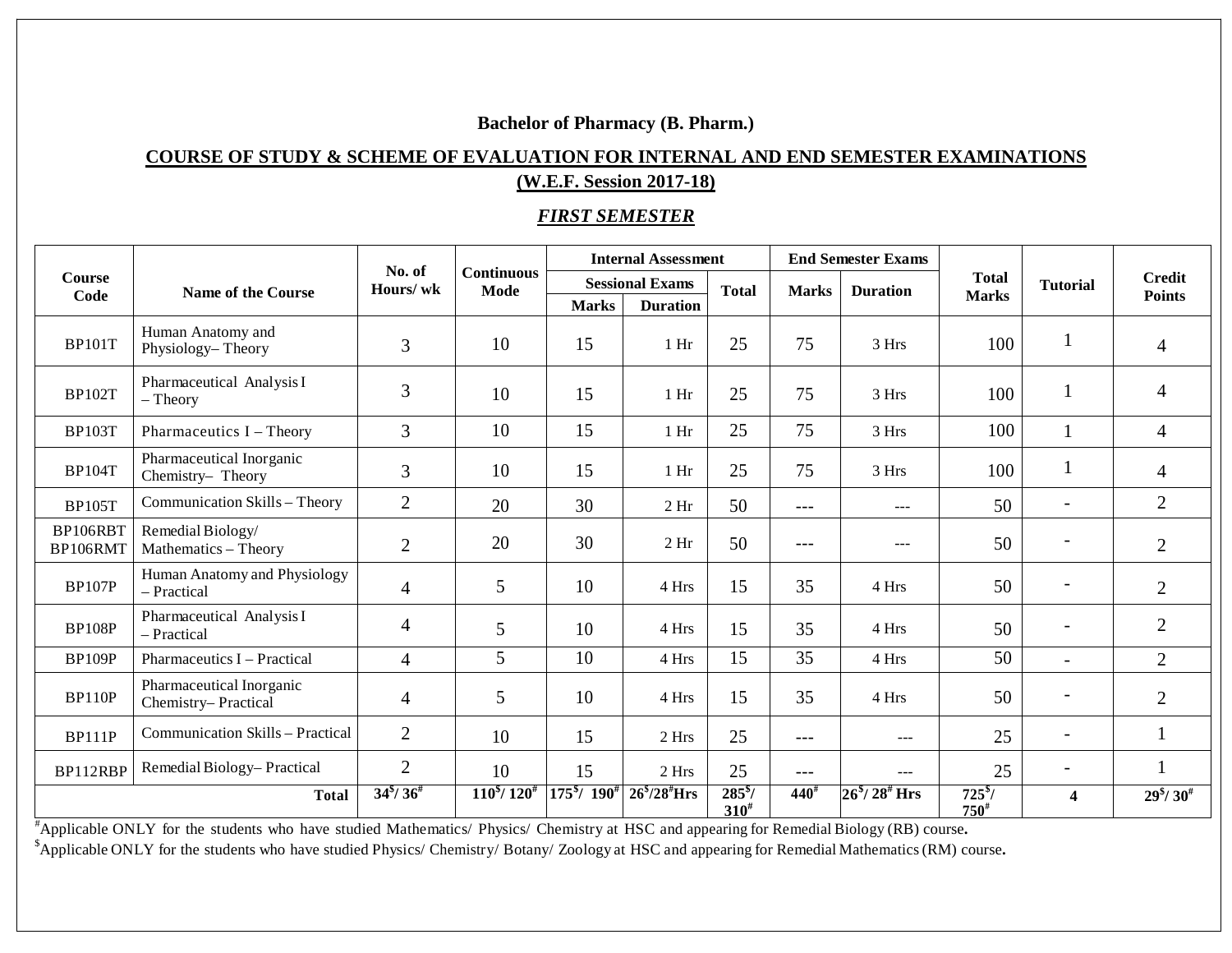## *SECOND SEMESTER*

| <b>Course</b><br>Code | <b>Name of the Course</b>                         | No. of<br>Hours/<br>wk |                   | <b>End Semester Exams</b> |                 | <b>Total</b> | Tuto-        | <b>Credit</b>   |              |                          |                |
|-----------------------|---------------------------------------------------|------------------------|-------------------|---------------------------|-----------------|--------------|--------------|-----------------|--------------|--------------------------|----------------|
|                       |                                                   |                        | <b>Continuous</b> | <b>Sessional Exams</b>    |                 | <b>Total</b> | <b>Marks</b> | <b>Duration</b> | <b>Marks</b> | rial                     | <b>Points</b>  |
|                       |                                                   |                        | Mode              | <b>Marks</b>              | <b>Duration</b> |              |              |                 |              |                          |                |
| <b>BP201T</b>         | Human Anatomy and Physiology II<br>$-$ Theory     | $\overline{3}$         | 10                | 15                        | 1 <sub>hr</sub> | 25           | 75           | 3 Hrs           | 100          |                          | $\overline{4}$ |
| <b>BP202T</b>         | Pharmaceutical Organic Chemistry I<br>$-$ Theory  | $\mathfrak{Z}$         | 10                | 15                        | 1 <sub>hr</sub> | 25           | 75           | 3 Hrs           | 100          |                          | $\overline{4}$ |
| <b>BP203T</b>         | Biochemistry - Theory                             | 3                      | 10                | 15                        | 1 <sub>hr</sub> | 25           | 75           | 3 Hrs           | 100          |                          | $\overline{4}$ |
| <b>BP204T</b>         | Pathophysiology - Theory                          | 3                      | 10                | 15                        | $1$ Hr          | 25           | 75           | 3 Hrs           | 100          |                          | $\overline{4}$ |
| <b>BP205T</b>         | Computer Applications in Pharmacy-<br>Theory      | $\overline{3}$         | 25                | 50                        | 2 <sub>hr</sub> | 75           | $- - -$      | $---$           | 75           | $\overline{\phantom{0}}$ | $\mathfrak{Z}$ |
| <b>BP206T</b>         | Environmental Sciences - Theory                   | 3                      | 25                | 50                        | 2 <sub>hr</sub> | 75           | $---$        | $---$           | 75           | $\sim$                   | 3              |
| <b>BP207P</b>         | Human Anatomy and Physiology II<br>- Practical    | 4                      | 5                 | 10                        | 4 Hrs           | 15           | 35           | 4 Hrs           | 50           | $\overline{\phantom{a}}$ | 2              |
| <b>BP208P</b>         | Pharmaceutical Organic Chemistry I<br>- Practical | $\overline{4}$         | 5                 | 10                        | 4 Hrs           | 15           | 35           | 4 Hrs           | 50           | $\sim$                   | 2              |
| BP209P                | Biochemistry – Practical                          | $\overline{4}$         | 5                 | 10                        | 4 Hrs           | 15           | 35           | 4 Hrs           | 50           | $\overline{\phantom{a}}$ | 2              |
| <b>BP210P</b>         | Computer Applications in Pharmacy<br>- Practical  | $\overline{2}$         | 10                | 15                        | 2 Hrs           | 25           | $---$        | $---$           | 25           | $\overline{\phantom{a}}$ |                |
|                       | <b>Total</b>                                      | 32                     | 115               | 205                       | 22Hrs           | 320          | 405          | <b>24 Hrs</b>   | 725          | 4                        | 29             |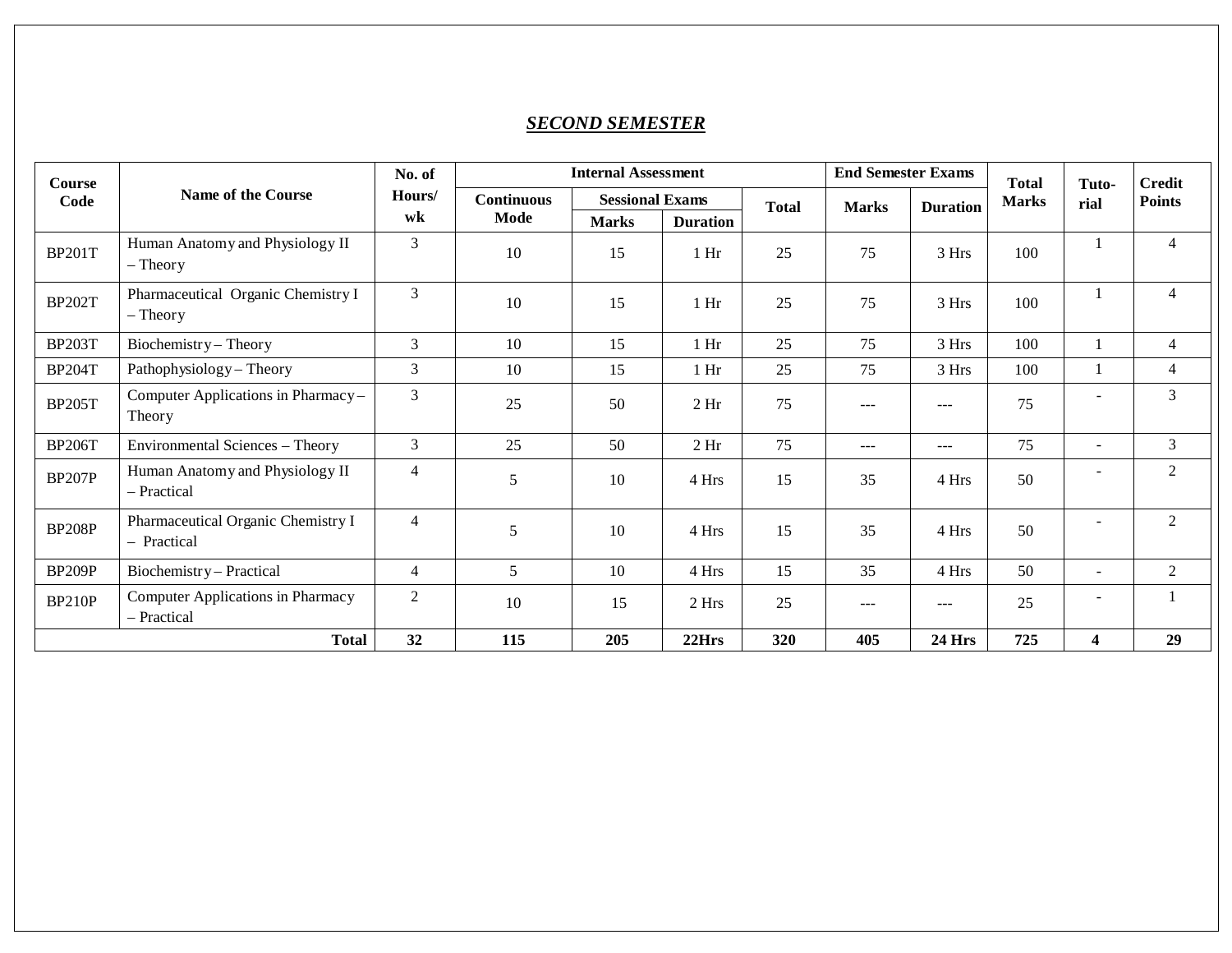### **BP101T. HUMAN ANATOMY AND PHYSIOLOGY-I(Theory)**

#### **45 Hours**

**Scope:** This subject is designed to impart fundamental knowledge on the structure and functions of the various systems of the human body. It also helps in understanding both homeostatic mechanisms. The subject provides the basic knowledge required to understand the various disciplines of pharmacy.

**Objectives**: Upon completion of this course the student should be able to

- 1. Explain the gross morphology, structure and functions of various organs of the human body.
- 2. Describe the various homeostatic mechanisms and their imbalances.
- 3. Identify the various tissues and organs of different systems of human body.
- 4. Perform the various experiments related to special senses and nervous system.
- 5. Appreciate coordinated working pattern of different organs of each system.

#### **Course Content:**

# **Unit I** 10 hours

• **Introduction to human body**

Definition and scope of anatomy and physiology, levels of structural organization and body systems, basic life processes, homeostasis, basic anatomical terminology.

### • **Cellular level of organization**

Structure and functions of cell, transport across cell membrane, cell division, cell junctions. General principles of cell communication, intracellular signaling pathway activation by extracellular signal molecule, Forms of intracellular signaling: a) Contact-dependent; b) Paracrine; c) Synaptic; d) Endocrine.

### • **Tissue level of organization**

Classification of tissues, structure, location and functions of epithelial, muscular and nervous and connective tissues.

### **Unit II**

#### **10 hours**

### • **Integumentary system**

Structure and functions of skin

#### • **Skeletal system**

Divisions of skeletal system, types of bone, salient features and functions of bones of axial and appendicular skeletal system

Organization of skeletal muscle, physiology of muscle contraction, neuromuscular junction.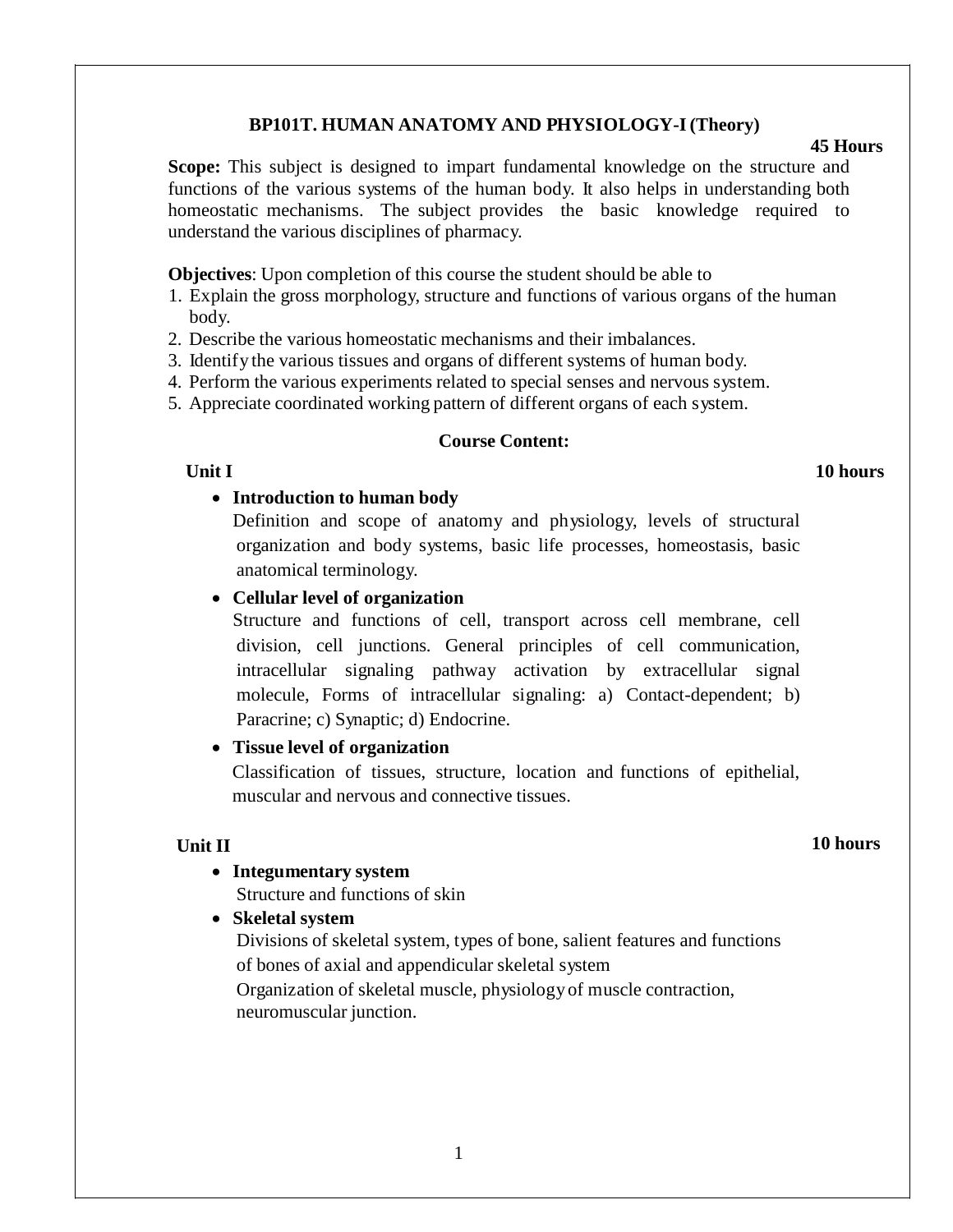### • **Joints**

Structural and functional classification, types of joints movements and its articulation

#### **Unit III** 10 hours

### • **Body fluids and blood**

• Body fluids, composition and functions of blood, hemopoeisis, formation of hemoglobin, anemia, mechanisms of coagulation, blood grouping, Rh factors, transfusion, its significance and disorders of blood, Reticulo endothelial system.

### • **Lymphatic system**

Lymphatic organs and tissues, lymphatic vessels, lymph circulation and functions of lymphatic system.

## **Unit IV 08 hours**

### **Peripheral nervous system**:

Classification of peripheral nervous system: Structure and functions of sympathetic and parasympathetic nervous system.

Origin and functions of spinal and cranial nerves.

#### • **Special senses**

Structure and functions of eye, ear, nose and tongue and their disorders.

### • **Cardiovascular system**

Heart – anatomy of heart, blood circulation, blood vessels, structure and functions of artery, vein and capillaries, elements of conduction system of heart and heart beat, its regulation by autonomic nervous system, cardiac output, cardiac cycle. Regulation of blood pressure, pulse, electrocardiogram and disorders of heart.

# **Unit V 07 hours**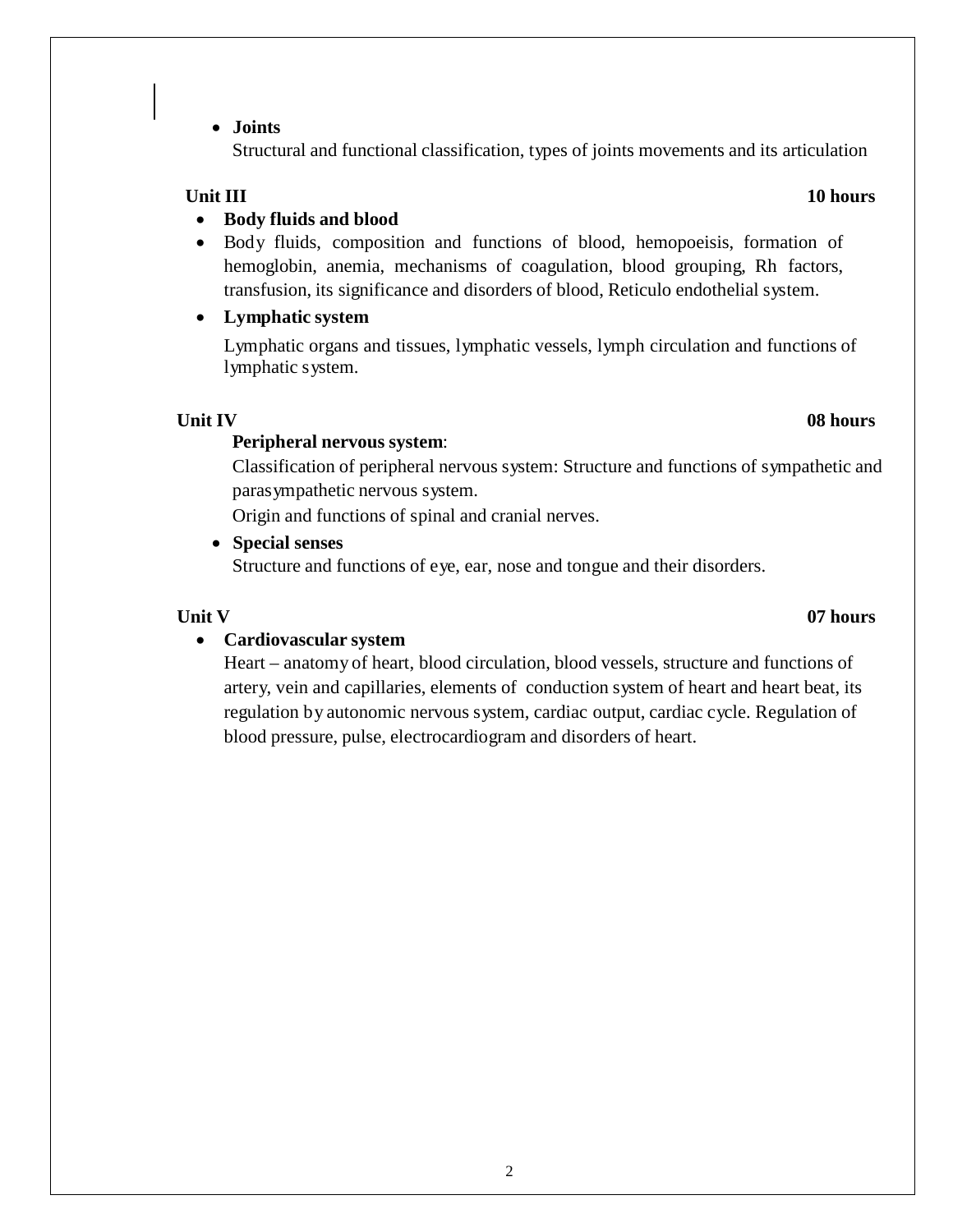### **BP107P. HUMAN ANATOMY AND PHYSIOLOGY (Practical)**

#### **4 Hours/week**

Practical physiology is complimentary to the theoretical discussions in physiology. Practicals allow the verification of physiological processes discussed in theory classes through experiments on living tissue, intact animals or normal human beings. This is helpful for developing an insight on the subject**.**

- 1. Study of compound microscope.
- 2. Microscopic study of epithelial and connective tissue.
- 3. Microscopic study of muscular and nervous tissue.
- 4. Identification of axial bones.
- 5. Identification of appendicular bones.
- 6. Introduction to hemocytometry.
- 7. Enumeration of white blood cell (WBC) count.
- 8. Enumeration of total red blood corpuscles (RBC) count.
- 9. Determination of bleeding time.
- 10. Determination of clotting time.
- 11. Estimation of hemoglobin content.
- 12. Determination of blood group.
- 13. Determination of erythrocyte sedimentation rate (ESR).
- 14. Determination of heart rate and pulse rate.
- 15. Recording of blood pressure.

### **Recommended Books (Latest Editions)**

- 1. Essentials of Medical Physiology by K. Sembulingam and P. Sembulingam. Jaypee Brothers Medical Publishers, New Delhi.
- 2. Anatomy and Physiology in Health and Illness by Kathleen J.W. Wilson, Churchill Livingstone, New York.
- 3. Physiological Basis of Medical Practice-Best and Tailor. Williams & Wilkins Co, Riverview, MI, USA.
- 4. Text Book of Medical Physiology- Arthur C, Guyton and John. E. Hall. Miamisburg, OH, U.S.A.
- 5. Principles of Anatomy and Physiology by Tortora Grabowski. Palmetto, GA, U.S.A.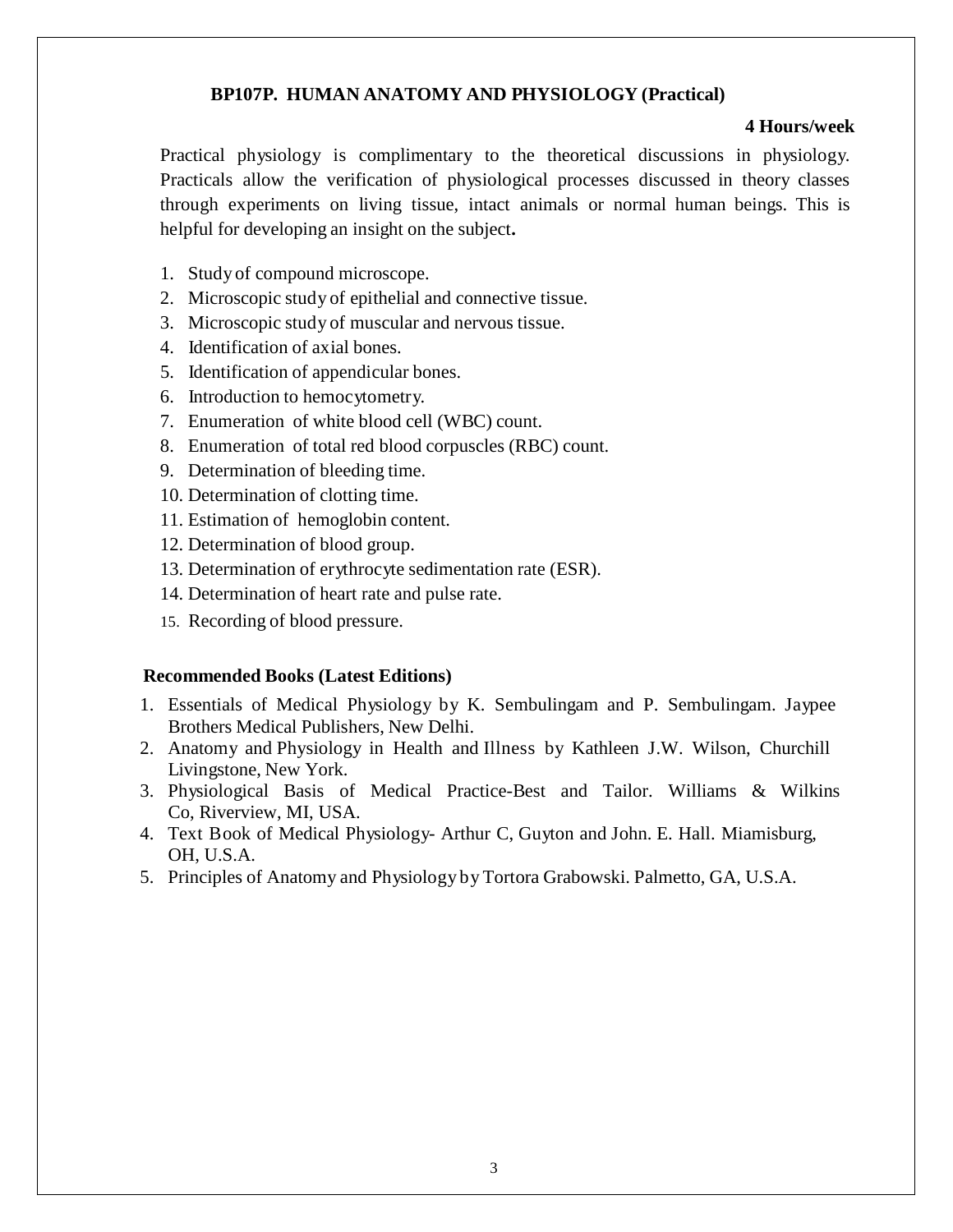- 6. Textbook of Human Histology by Inderbir Singh, Jaypee brother's medical publishers, New Delhi.
- 7. Textbook of Practical Physiology by C.L. Ghai, Jaypee brother's medical publishers, New Delhi.
- 8. Practical workbook of Human Physiology by K. Srinageswari and Rajeev Sharma, Jaypee brother's medical publishers, New Delhi.
- 9. Marieb E.N. Human Anatomy and Physiology, Benzamin Cummings (Pearson Education Inc.), San Francisco.
- 10. Preventive and Social Medicine by Park K., Banarsidas Bhanot Publishers, Jabalpur.
- 11. Anatomy and Physiology in Health and Illness- by Ross & Wilson Churchill Livingstone, London.
- 12. Essentials of Anatomy and Physiology- by Seeley R.R., Stephens T.D. and Tate P. McGraw-Hill, New York.
- 13. Health Education and Community Pharmacy by Parmar N.S., CBS Publishers, Delhi.
- 14. Health Education and Community Pharmacy by Dandiya, P.C., Zafer, Z.Y.K., and Zafer, A. Vallabh Prakashan, Delhi.
- 15. Samson Wright's Applied Physiology- by Keele, C.A., Niel, E and Joels N, Oxford University Press, New York.

#### **Reference Books (Latest Editions)**

- 1. Physiological Basis of Medical Practice-Best and Tailor. Williams & Wilkins Co, Riverview, MI, USA.
- 2. Text book of Medical Physiology- Arthur C, Guyton and John. E. Hall. Miamisburg, OH, U.S.A.
- 3. Human Physiology (vol 1 and 2) by Dr. C.C. Chatterrje , Academic Publishers Kolkata.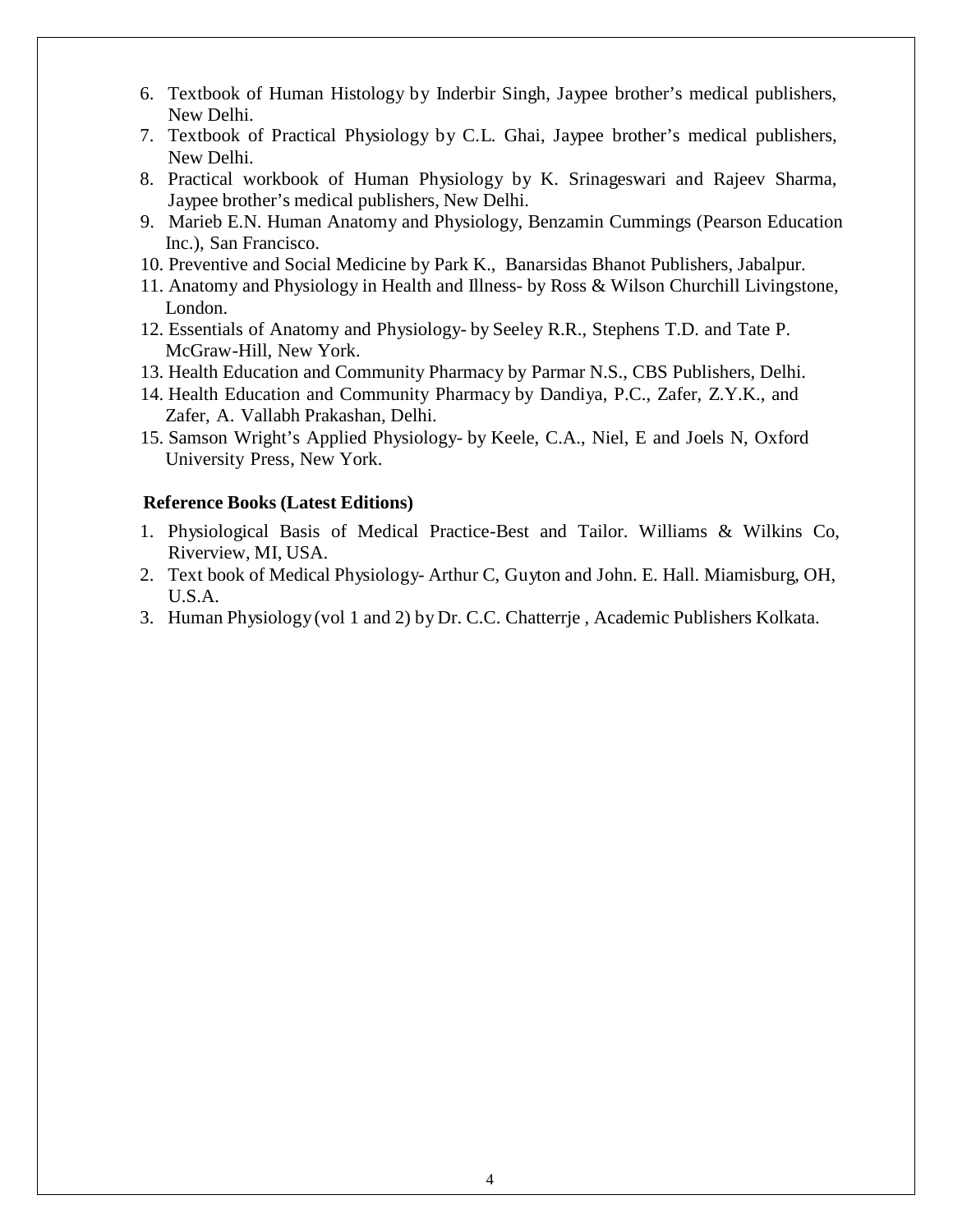# **BP102T. PHARMACEUTICAL ANALYSIS (Theory)**

# **45 Hours**

**Scope**: This course deals with the fundamentals of analytical chemistry and principles of electrochemical analysis of drugs.

**Objectives:** Upon completion of the course student shall be able to-

- understand the principles of volumetric and electro chemical analysis.
- carryout various volumetric and electrochemical titrations.
- develop analytical skills.

### **Course Content:**

### **Unit I** 10 **Hours**

### **(a) Pharmaceutical analysis**- Definition and scope

- i) Different techniques of analysis
- ii) Methods of expressing concentration
- iii) Primary and secondary standards.
- iv) Preparation and standardization of various molar and normal solutions- Oxalic acid, sodium hydroxide, hydrochloric acid, sodium thiosulphate, sulphuric acid, potassium permanganate and ceric ammonium sulphate
- **(b) Errors:** Sources of errors, types of errors, methods of minimizing errors, accuracy, precision and significant figures
- **(c)** Pharmacopoeia, Sources of impurities in medicinal agents, limit tests.

### **Unit II** 10 **Hours**

- **Acid base titration**: Theories of acid base indicators, classification of acid base titrations and theory involved in titrations of strong, weak, and very weak acids and bases, neutralization curves
- **Non aqueous titration**: Solvents, acidimetry and alkalimetry titration and estimation of Sodium benzoate and Ephedrine HCl

- **Unit III** 10 **Hours** 
	- **Precipitation titrations**: Mohr's method, Volhard's, Modified Volhard's, Fajans method, estimation of sodium chloride.
	- **Complexometric titration**: Classification, metal ion indicators, masking and demasking reagents, estimation of Magnesium sulphate, and calcium gluconate.
	- **Gravimetry**: Principle and steps involved in gravimetric analysis. Purity of the precipitate: co-precipitation and post precipitation, Estimation of barium sulphate.
	- Basic Principles, methods and application of diazotization titration.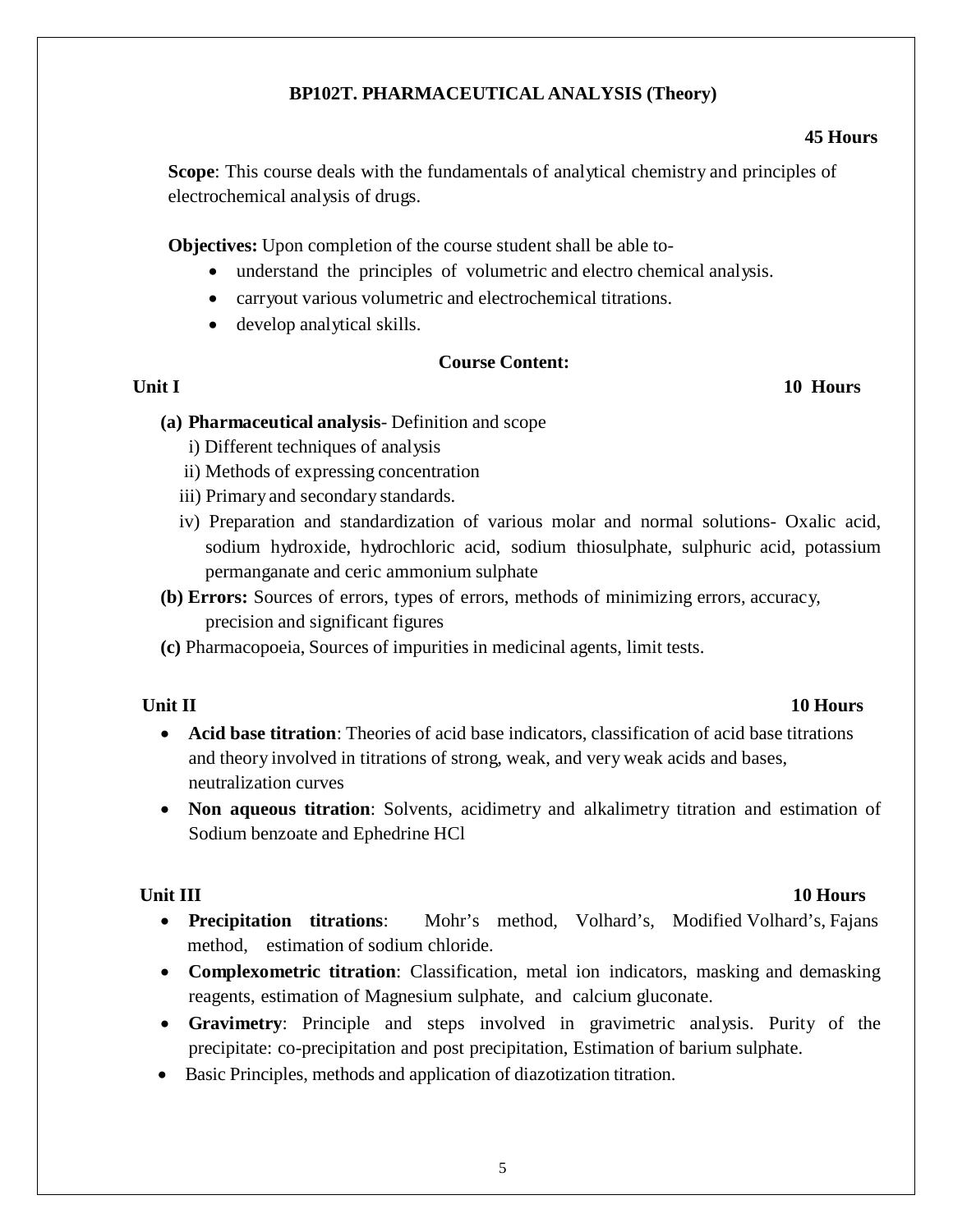# **Unit IV 08 Hours**

# **Redox titrations**

- (a) Concepts of oxidation and reduction
- (b) Types of redox titrations (Principles and applications)

Cerimetry, Iodimetry, Iodometry, Bromatometry, Dichrometry, Titration with potassium iodate.

# **Unit-V 07 Hours**

# **Electrochemical methods of analysis**

- **Conductometry** Introduction, Conductivity cell, Conductometric titrations, applications.
- **Potentiometry -** Electrochemical cell, construction and working of reference (Standard hydrogen, silver chloride electrode and calomel electrode) and indicator electrodes (metal electrodes and glass electrode), methods to determine end point of potentiometric titration and applications.
- **Polarography**  Principle, Ilkovic equation, construction and working of dropping mercury electrode and rotating platinum electrode, applications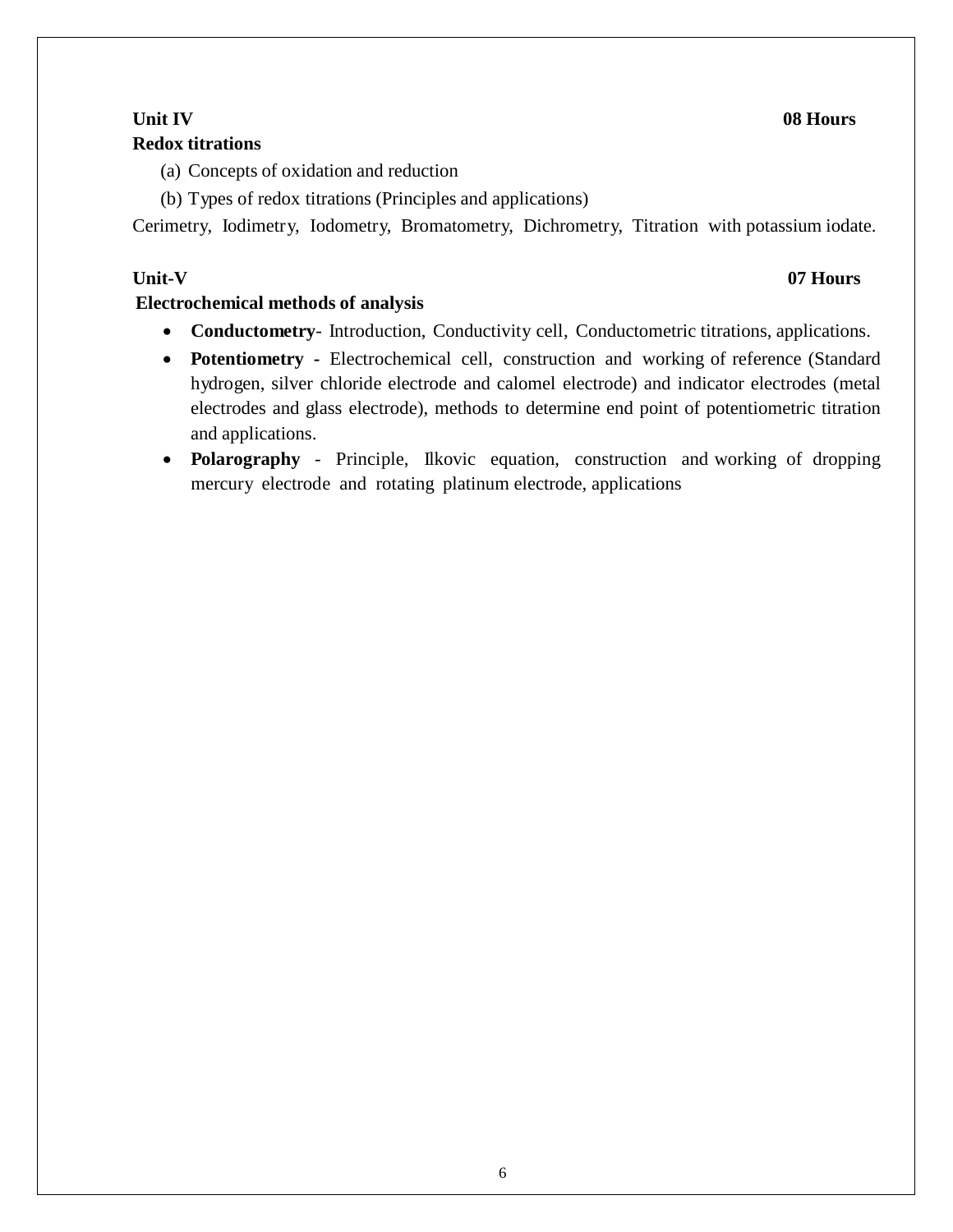# **BP108P. PHARMACEUTICAL ANALYSIS (Practical)**

### **4 Hours / Week**

# **I Limit Test of the following**

- (1) Chloride
- (2) Sulphate
- (3) Iron
- (4) Arsenic

# **II Preparation and standardization of**

- (1) Sodium hydroxide
- (2) Sulphuric acid
- (3) Sodium thiosulfate
- (4) Potassium permanganate
- (5) Ceric ammonium sulphate

# **III Assay of the following compounds along with Standardization of Titrant**

- (1) Ammonium chloride by acid base titration.
- (2) Ferrous sulphate by Cerimetry.
- (3) Copper sulphate by Iodometry.
- (4) Calcium gluconate by complexometry.
- (5) Hydrogen peroxide by Permanganometry.
- (6) Sodium benzoate by non-aqueous titration.
- (7) Sodium Chloride by precipitation titration.
- **IV Determination of Normality by electro-analytical methods**
	- (1) Conductometric titration of strong acid against strong base.
	- (2) Conductometric titration of strong acid and weak acid against strong base.
	- (3) Potentiometric titration of strong acid against strong base.

# **Recommended Books: (Latest Editions)**

- 1. Vogel's Textbook of Quantitative Chemical Analysis- by Mendhanm J., Denny R.C., Barnes J.D., Thomas M, Jeffery G.H., Pearson Education Asia.
- 2. A Text Book of Pharmaceutical Analysis- by Conners K.A., Wiley Inter-science.
- 3. Practical Pharmaceutical Chemistry- by Beckett A.H., and Stenlake J.B., Vol. I & II. Athlone Press, University of London.
- 4. British Pharmacopoeia, Her Majesty's Stationary Office, University Press, Cambridge.
- 5. Quantitative Analysis- by Alexeyev V. CBS Publishers & Distributors, New Delhi.
- 6. The Pharmacopoeia of India, The Controller of Publications, Delhi.
- 7. Inorganic Pharmaceutical Chemistry- by P. Gundu Rao.
- 8. Textbook of Pharmaceutical Chemistry- by Bentley and Driver's.
- 9. Analytical Chemistry Principles- by John H. Kennedy.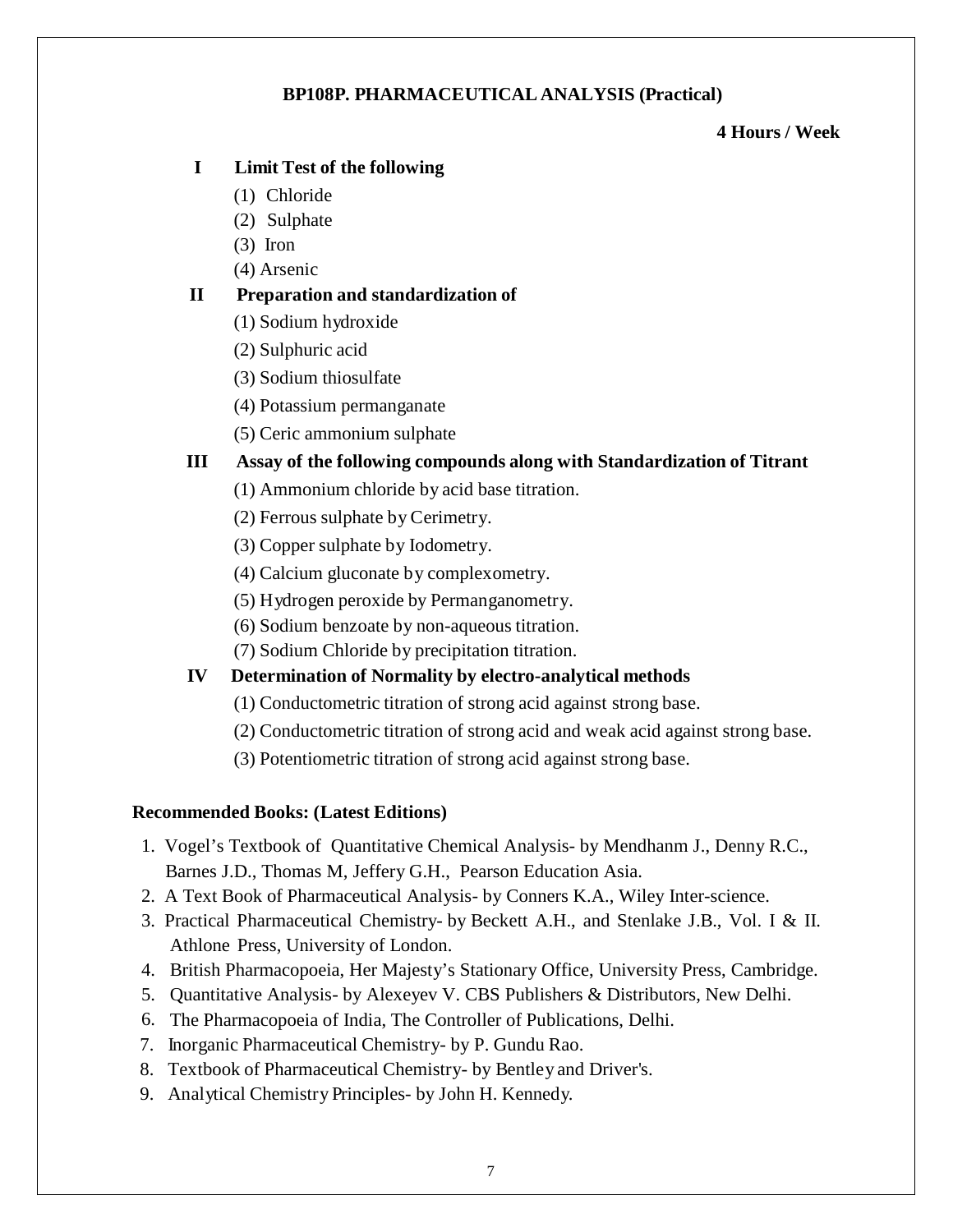# **BP103T. PHARMACEUTICS-I (Theory)**

#### **45 Hours**

**Scope:** This course is designed to impart a fundamental knowledge on the preparatory pharmacy with arts and science of preparing the different conventional dosage forms.

**Objectives:** Upon completion of this course the student should be able to:

- Know the history of profession of pharmacy.
- Understand the basics of different dosage forms, pharmaceutical incompatibilities and pharmaceutical calculations.
- Understand the professional way of handling the prescription.
- Preparation of various conventional dosage forms.

# **Course Content:**

- **Unit I** 10 **Hours** • **Historical background and development of profession of pharmacy**: History of profession of Pharmacy in India in relation to pharmacy education, industry and organization, Pharmacy as a career, Pharmacopoeias: Introduction to IP, BP, USP and Extra Pharmacopoeia.
	- **Dosage forms:** Introduction to dosage forms, classification and definitions
	- **Prescription:** Definition, Parts of prescription, handling of Prescription and Errors in prescription.
	- **Posology:** Definition, Factors affecting posology. Pediatric dose calculations based on age, body weight and body surface area.

### **Unit II** 10 **Hours**

- **Pharmaceutical calculations**: Weights and measures Imperial & Metric system, Calculations involving percentage solutions, allegation, proof spirit and isotonic solutions based on freezing point and molecular weight.
- **Powders:** Definition, classification, advantages and disadvantages, Simple & compound powders – official preparations, dusting powders, effervescent, efflorescent and hygroscopic powders, eutectic mixtures. Geometric dilutions.
- **Liquid dosage forms:** Advantages and disadvantages of liquid dosage forms. Excipients used in formulation of liquid dosage forms. Solubility enhancement techniques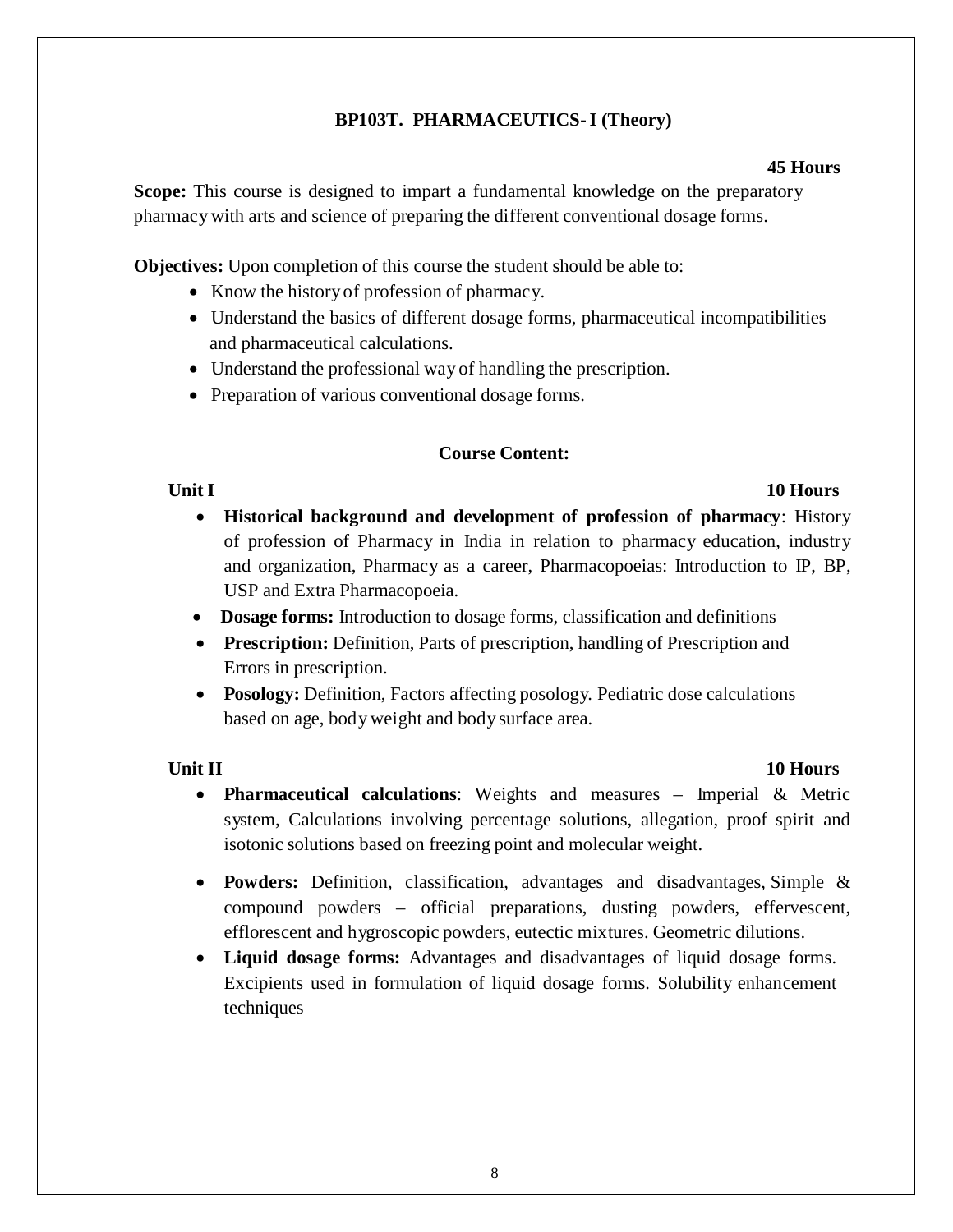- **Monophasic liquids:** Definitions and preparations of Gargles, Mouthwashes, Throat Paint, Eardrops, Nasal drops, Enemas, Syrups, Elixirs, Liniments and Lotions.
- **Biphasic liquids:**
- **Suspensions:** Definition, advantages and disadvantages, classifications, Preparation of suspensions; Flocculated and Deflocculated suspension  $\&$  stability problems and methods to overcome.
- **Emulsions:** Definition, classification, emulsifying agent, test for the identification of type of Emulsion, Methods of preparation & stability problems and methods to overcome.

- **Suppositories**: Definition, types, advantages and disadvantages, types of bases, methods of preparations. Displacement value & its calculations, evaluation of suppositories.
- **Pharmaceutical incompatibilities**: Definition, classification, physical, chemical and therapeutic incompatibilities with examples.

### **Unit V 07 Hours**

• **Semisolid dosage forms:** Definitions, classification, mechanisms and factors influencing dermal penetration of drugs. Preparation of ointments, pastes, creams and gels. Excipients used in semi solid dosage forms. Evaluation of semi solid dosages forms.

# **Unit IV 08 Hours**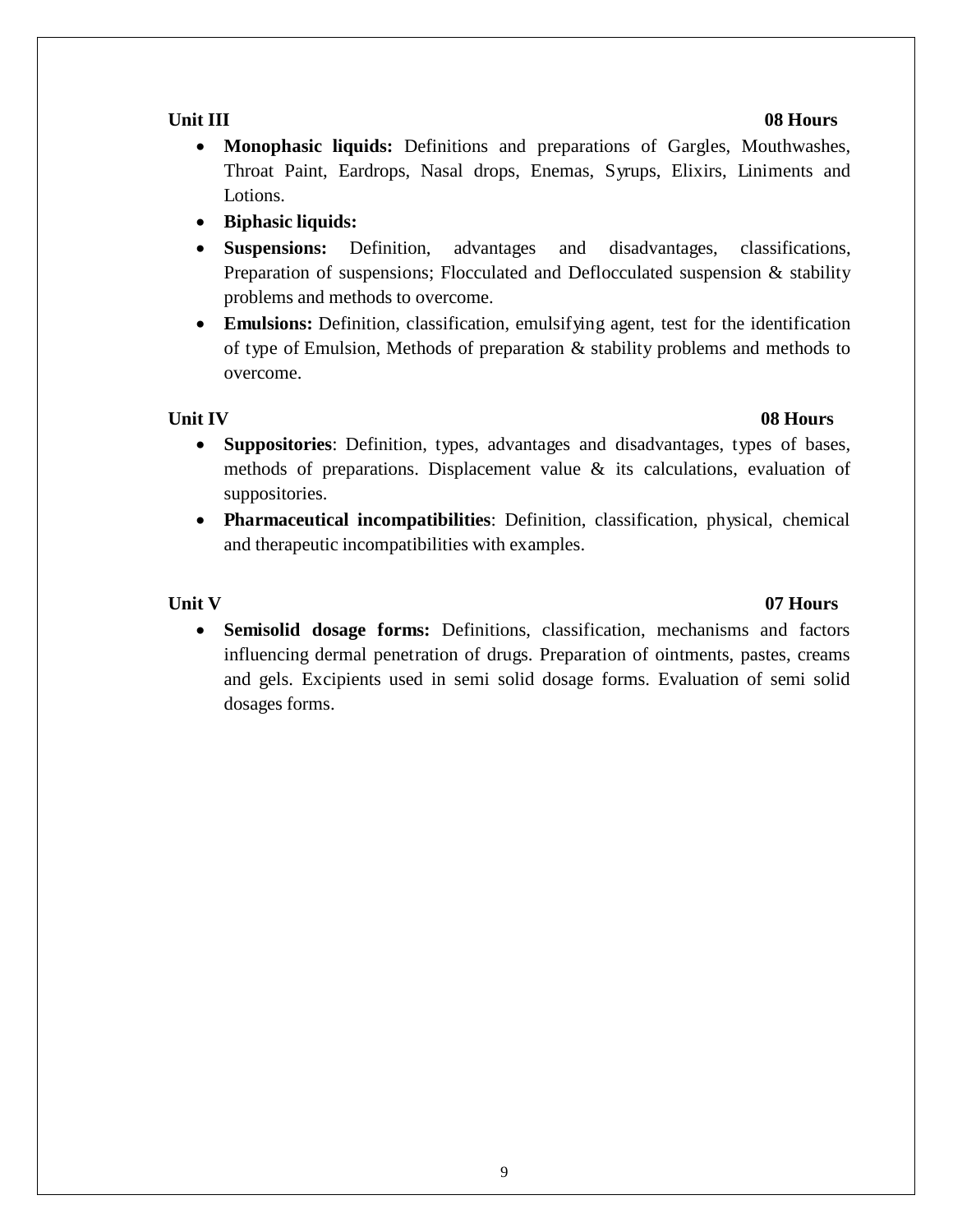### **BP109P. PHARMACEUTICSI(Practical)**

### **3 Hours / week**

- **1 . Syrups** a) Syrup IP'66.
	- b) Compound syrup of Ferrous Phosphate BPC'68.
- **2. Elixirs** a) Piperazine citrate elixir.
	- b) Paracetamol pediatric elixir.
- **3. Linctus** a) Terpin Hydrate Linctus IP'66.
	- b) Iodine Throat Paint (Mandles Paint).
- **4. Solutions** a) Strong solution of ammonium acetate.
	- b) Cresol with soap solution.
	- c) Lugol's solution.
- **5. Suspensions** a) Calamine lotion.
	- b) Magnesium Hydroxide mixture.
	- c) Aluminimum Hydroxide gel.
- **6. Emulsions** a) Turpentine Liniment.
	- b) Liquid paraffin emulsion.

# **7. Powders and Granules**

- a) ORS powder (WHO).
- b) Effervescent granules.
- c) Dusting powder.
- d) Divded powders.

# **8. Suppositories**

- a) Glycero gelatin suppository
- b) Coca butter suppository
- c) Zinc Oxide suppository

# **9. Semisolids** a) Sulphur ointment

- b) Non staining-iodine ointment with methyl salicylate
- c) Carbopal gel.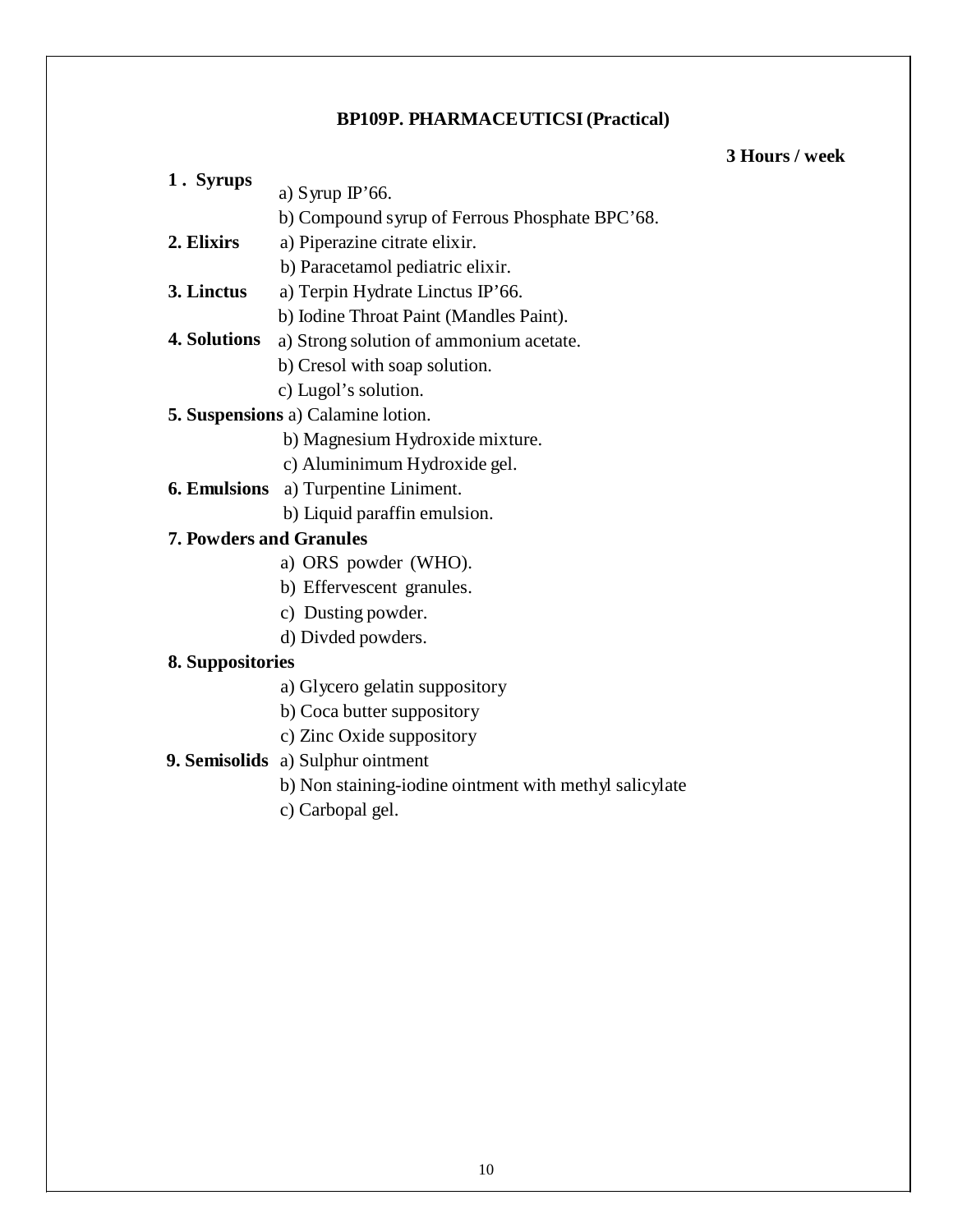#### **10. Gargles and Mouthwashes**

- a) Iodine gargle.
- b) Chlorhexidine mouthwash.

#### **Recommended Books: (Latest Editions)**

- 1. H.C. Ansel et al., Pharmaceutical Dosage Form and Drug Delivery System, Lippincott Williams and Walkins, New Delhi.
- 2. Carter S.J., Cooper and Gunn's-Dispensing for Pharmaceutical Students, CBS publishers, New Delhi.
- 3. M.E. Aulton, Pharmaceutics, The Science & Dosage Form Design, Churchill Livingstone, Edinburgh.
- 4. Pharmacopoeia of India, The Controller of Publications, Delhi.
- 5. British Pharmacopoeia, Her Majesty's Stationary Office, University Press, Cambridge.
- 6. United States Pharmacopoeia (National Formulary).
- 7. Lachmann. Theory and Practice of Industrial Pharmacy, Lea & Febiger Publisher, The University of Michigan.
- 8. Alfonso R. Gennaro Remington. The Science and Practice of Pharmacy, Lippincott Williams, New Delhi.
- 9 Carter S.J., Cooper and Gunn's. Tutorial Pharmacy, CBS Publications, New Delhi.
- 10. E.A. Rawlins, Bentley's Text Book of Pharmaceutics, English Language Book Society, Elsevier Health Sciences, USA.
- 11. Isaac Ghebre Sellassie: Pharmaceutical Pelletization Technology, Marcel Dekker, INC, New York.
- 12. Dilip M. Parikh: Handbook of Pharmaceutical Granulation Technology, Marcel Dekker, INC, New York.
- 13. Francoise Nieloud and Gilberte Marti-Mestres: Pharmaceutical Emulsions and Suspensions, Marcel Dekker, INC, New York.
- 14. Aulton M.E, Text Book of Pharmaceutics, Vol., I & II. Churchill Livingstone, London.
- 15. Remington, The Science and Practice of Pharmacy Vol. I & II. Mack Publishing Co., Pennsylvania.
- 16. Jain N.K., Modern Dispensing Pharmacy, 2nd Ed, PharmaMed Press/BPS Books, Hyderabad.
- 17. Elementary Pharmaceutical Calculations by Tripathi D.K., PharmaMed Press, Hyderabad.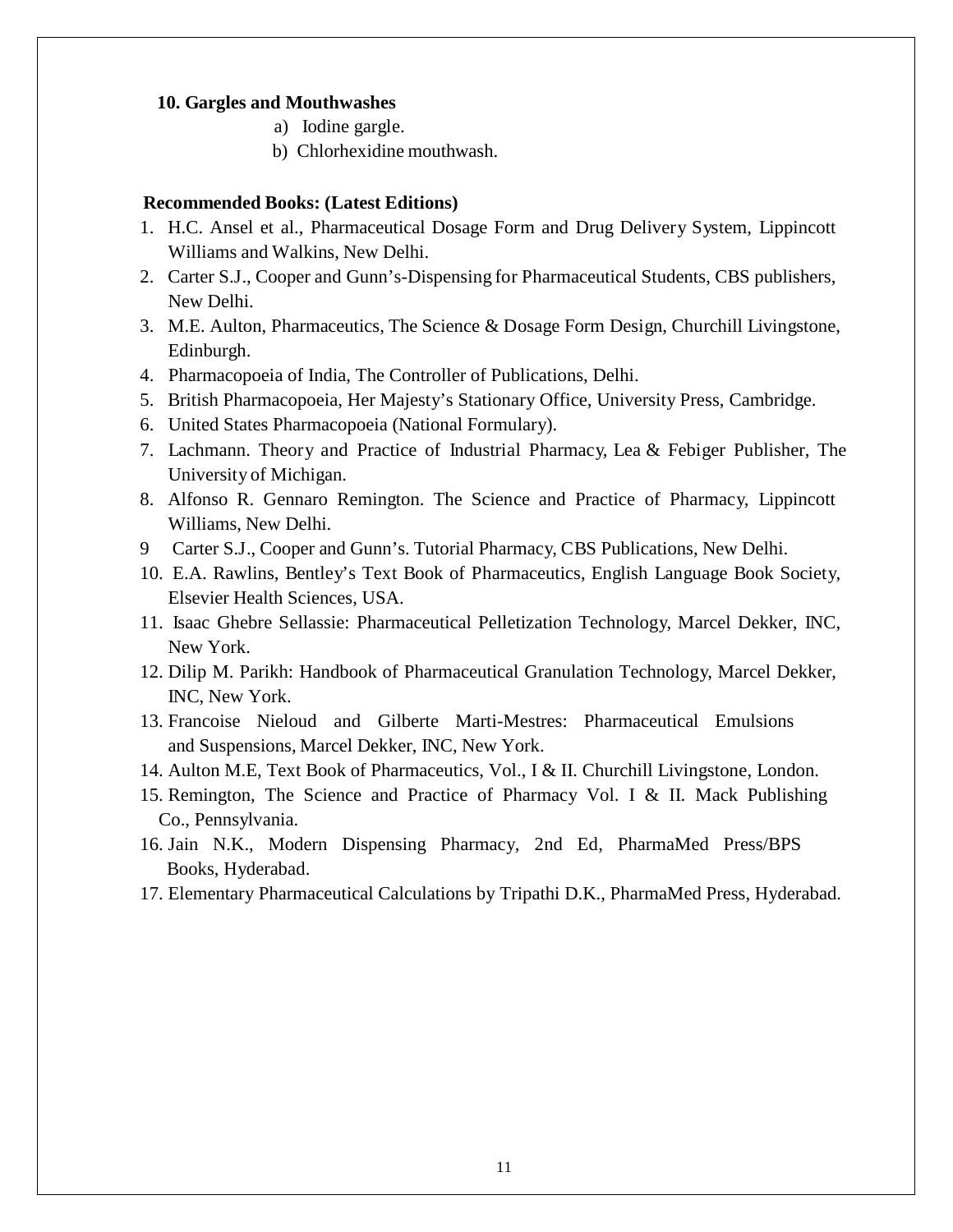### **BP104T. PHARMACEUTICALINORGANIC CHEMISTRY (Theory)**

#### **45 Hours**

**Scope**: This subject deals with the monographs of inorganic drugs and pharmaceuticals.

**Objectives:** Upon completion of course student shall be able to

- Know the sources of impurities and methods to determine the impurities in inorganic drugs and pharmaceuticals
- Understand the medicinal and pharmaceutical importance of inorganic compounds

### **Course Content**:

#### **Unit I** 10 **Hours**

- **Impurities in pharmaceutical substances:** History of Pharmacopoeia, Sources and types of impurities, principle involved in the limit test for Chloride, Sulphate, Iron, Arsenic, Lead and Heavy metals, modified limit test for Chloride and Sulphate.
- **General methods of preparation**, assay for the compounds superscripted with **asterisk (\*),** properties and medicinal uses of inorganic compounds belonging to the following classes.

### **Unit II** 10 **Hours**

- **Acids, Bases and Buffers:** Buffer equations and buffer capacity in general, buffers in pharmaceutical systems, preparation, stability, buffered isotonic solutions, measurements of tonicity, calculations and methods of adjusting isotonicity.
- **Major extra and intracellular electrolytes**: Functions of major physiological ions, Electrolytes used in the replacement therapy: Sodium chloride\*, Potassium chloride, Calcium gluconate\* and Oral Rehydration Salt (ORS), Physiological acid base balance.
- **Dental products:** Dentifrices, role of fluoride in the treatment of dental caries, Desensitizing agents, Calcium carbonate, Sodium fluoride, and Zinc eugenol cement.

# **Unit III** 10 **Hours**

• **Gastrointestinal agents Acidifiers:** Ammonium chloride\* and Dil. HCl. **Antacid:** Ideal properties of antacids, combinations of antacids, Sodium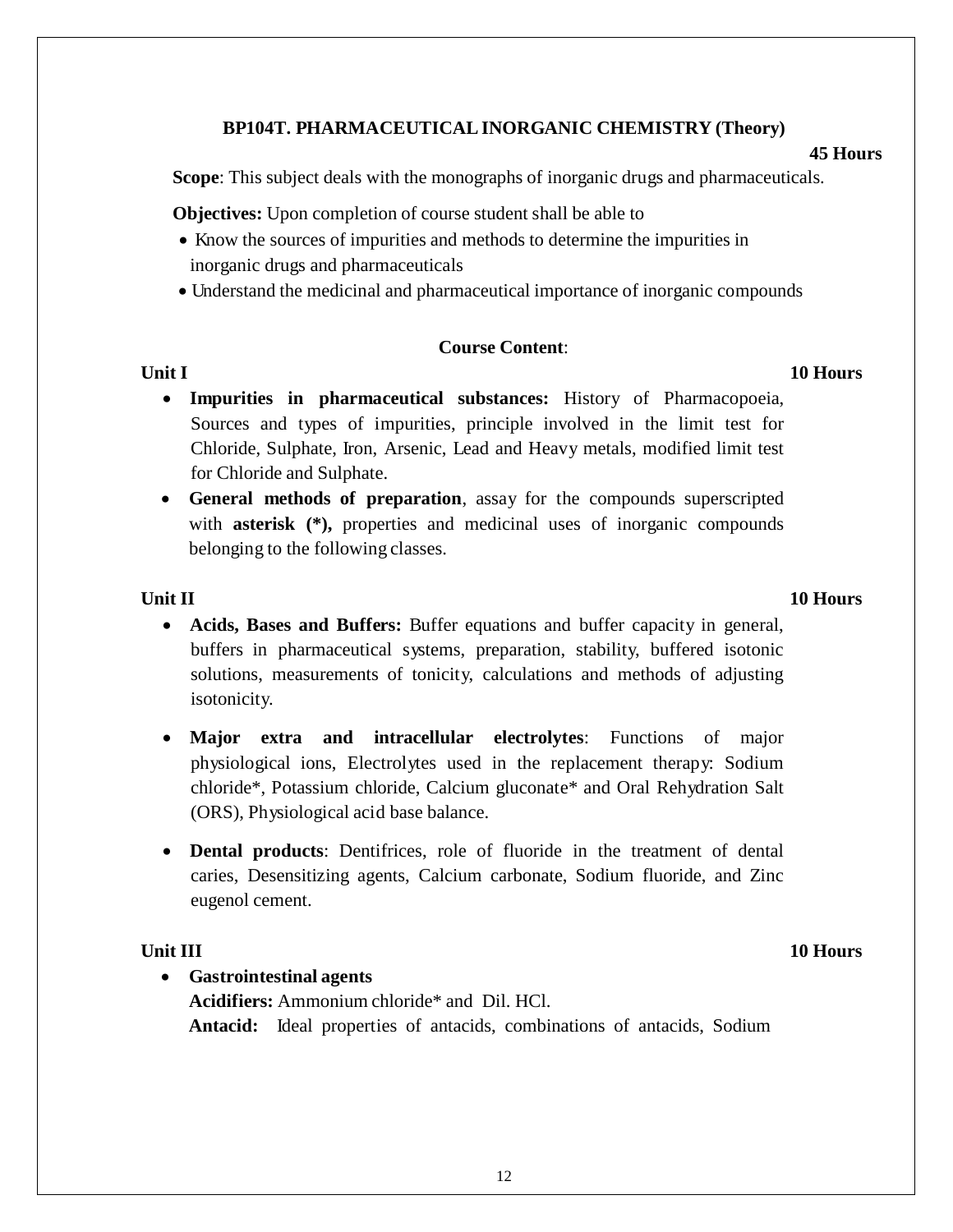**Antimicrobials**: Mechanism, classification, Potassium permanganate, Boric acid, Hydrogen peroxide\*, Chlorinated lime\*, Iodine and its preparations.

# **Unit IV 08 Hours**

# • **Miscellaneous compounds**

**Expectorants:** Potassium iodide, Ammonium chloride\*. **Emetics**: Copper sulphate\*, Sodium potassium tartarate. **Haematinics:** Ferrous sulphate\*, Ferrous gluconate. **Poison and Antidote:** Sodium thiosulphate\*, Activated charcoal, Sodium nitrite333.

**Astringents**: Zinc Sulphate, Potash Alum.

# **Unit V 07 Hours**

• **Radiopharmaceuticals**: Radio activity, measurement of radioactivity, properties of  $\alpha$ ,  $\beta$ ,  $\gamma$  radiations, half life, radio isotopes and study of radio isotopes- Sodium iodide  $I^{131}$ , storage conditions, precautions & pharmaceutical application of radioactive substances.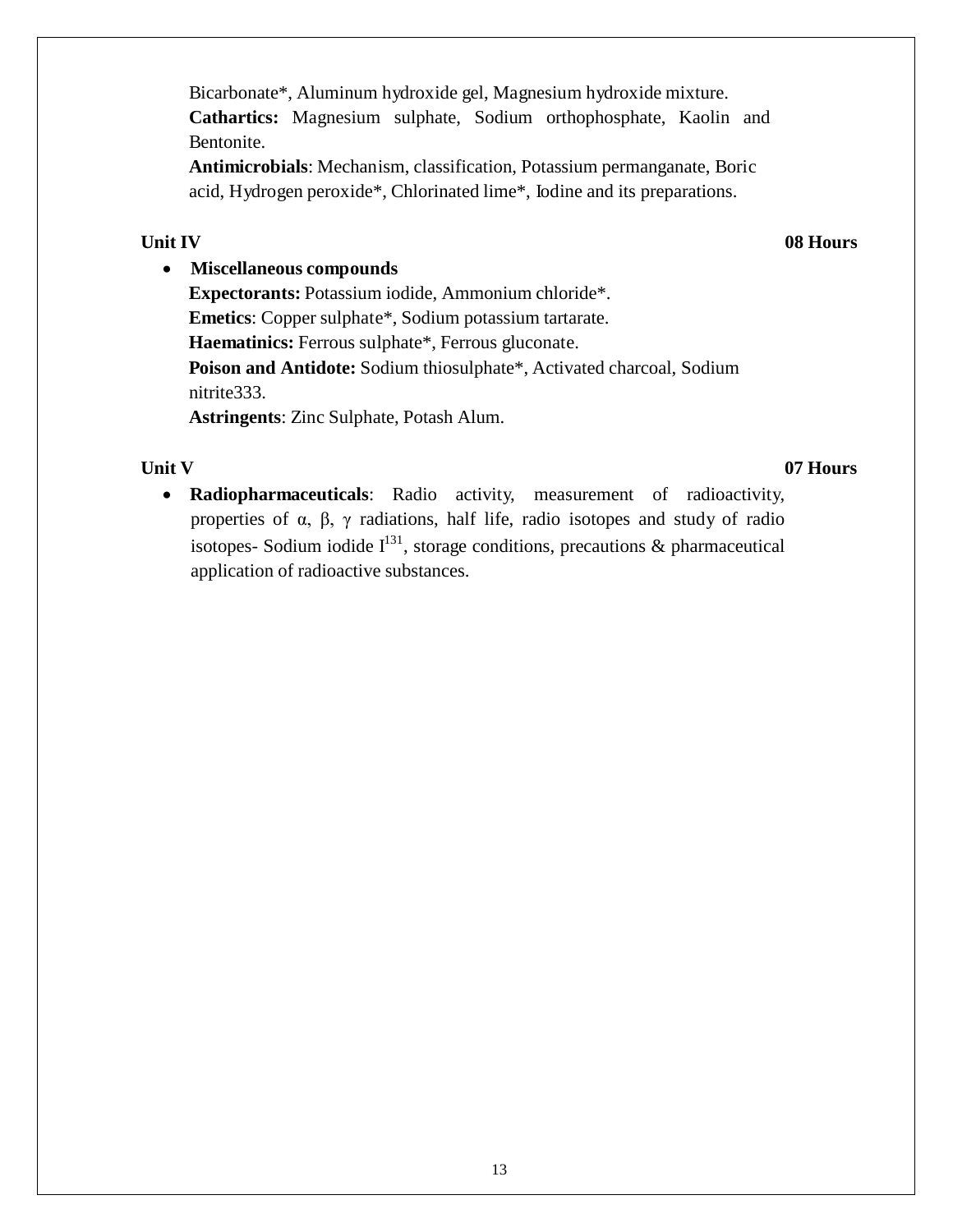# **BP110P. PHARMACEUTICALINORGANIC CHEMISTRY (Practical)**

### **4 Hours / Week**

# **I Limit tests for following ions** Limit test for Chlorides and Sulphates Modified limit test for Chlorides and Sulphates Limit test for Iron Limit test for Heavymetals Limit test for Lead Limit test for Arsenic **II Identification test**  Magnesium hydroxide Ferrous sulphate Sodium bicarbonate Calcium gluconate Copper sulphate **III Test for purity** Swelling power of Bentonite Neutralizing capacity of aluminum hydroxide gel Determination of potassium iodate and iodine in potassium Iodide  **IV Preparation of inorganic pharmaceuticals** Boric acid Potash alum Ferrous sulphate **Recommended Books (Latest Editions)** 1. Pharmacopoeia of India, 1996 Edition, The Controller of Publications, Delhi. 2. Block J.H., Roche E., Soine, T. and Wilson, C., Inorganic, Medicinal & Pharmaceutical Chemistry, Lea & Febiger, Philadelphia. 3. Atherden L.M., Bentley and Driver's Text Book of Pharmaceutical Chemistry, Oxford University Press, London. 4. Miessler, G.L. and Tarr, D.A. Inorganic Chemistry, Dorling Kindersley (India) Pvt. Ltd. (Pearson Education), New Delhi. 5. Svehla, G. and Sivasankar, B. Vogel's Qualitative Inorganic Analysis, Dorling Kindersley (India) Pvt. Ltd. (Pearson Education), New Delhi. 6. Rao K.S. and Suresh, C.V. Pharmaceutical Inorganic Chemistry, PharmaMed Press, Hyderabad. 7. Chenchu Lakshmi, N.V. Pharmaceutical Inorganic Chemistry: Theory and Practice, Dorling Kindersley (India) Pvt. Ltd. (Pearson Education), New Delhi.

- 8. P. Gundu Rao, Inorganic Pharmaceutical Chemistry, 3<sup>rd</sup> Edition.
- 9. M.L Schroff, Inorganic Pharmaceutical Chemistry.
- 10. A.I. Vogel, Text Book of Quantitative Inorganic analysis.
- 11. Anand & Chatwal, Inorganic Pharmaceutical Chemistry.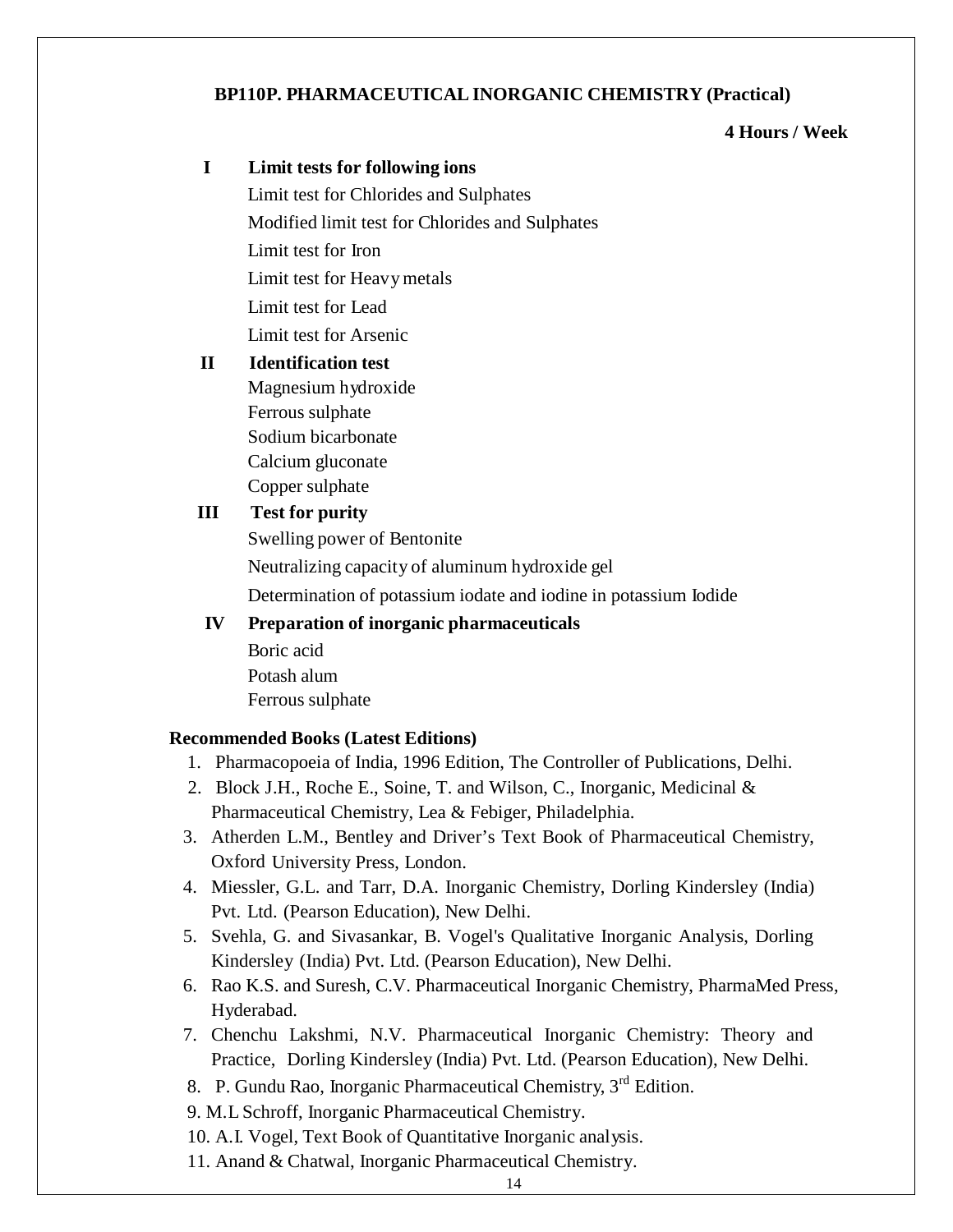## **BP105T. COMMUNIUCATION SKILLS (Theory)**

#### **30 Hours**

**Scope:** This course will prepare the young pharmacy student to interact effectively with doctors, nurses, dentists, physiotherapists and other health workers. At the end of this course the student will get the soft skills set to work cohesively with the team as a team player and will add value to the pharmaceutical business.

#### **Objectives:**

Upon completion of the course the student shall be able to

- 1. Understand the behavioral needs for a Pharmacist to function effectively in the areas of pharmaceutical operation
- 2. Communicate effectively (Verbal and Non Verbal)
- 3. Effectivelymanage the team as a team player
- 4. Develop interview skills
- 5. Develop Leadership qualities and essentials

#### **Course content:**

# **Unit I 07 Hours**

- **Communication Skills:** Introduction, Definition, The Importance of Communication, The Communication Process – Source, Message, Encoding, Channel, Decoding, Receiver, Feedback, Context.
- **Barriers to communication:** Physiological Barriers, Physical Barriers, Cultural Barriers, Language Barriers, Gender Barriers, Interpersonal Barriers, Psychological Barriers, Emotional barriers.
- **Perspectives in Communication:** Introduction, Visual Perception, Language, Other factors affecting our perspective - Past Experiences, Prejudices, Feelings, Environment.

- **Elements of Communication:** Introduction, Face to Face Communication Tone of Voice, Body Language (Non-verbal communication), Verbal Communication, Physical Communication.
- **Communication Styles:** Introduction, The Communication Styles Matrix with example for each -Direct Communication Style, Spirited Communication Style, Systematic Communication Style, Considerate Communication Style.

# **Unit II 07 Hours**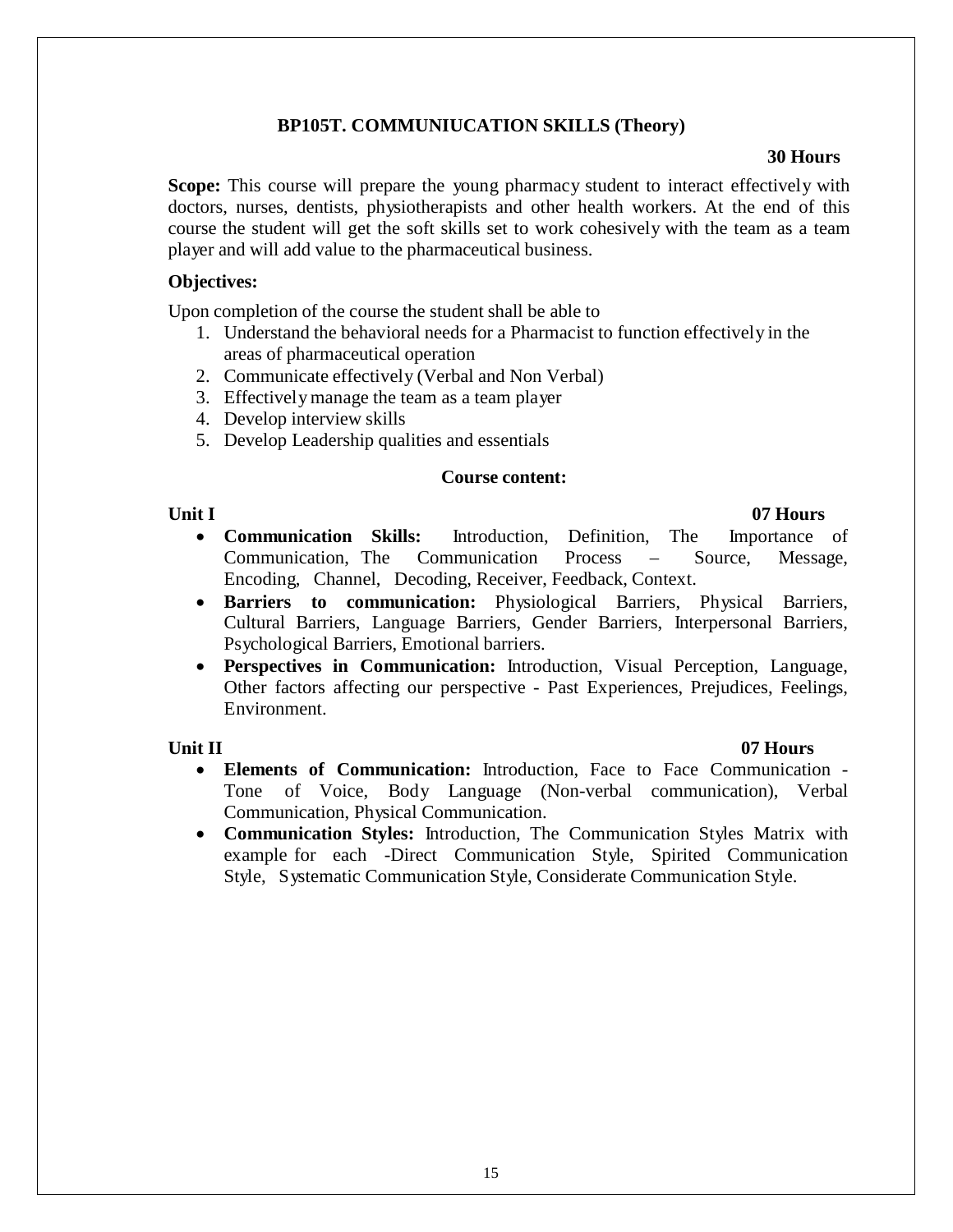#### **Unit III 07 Hours**

- **Basic Listening Skills:** Introduction, Self-Awareness, Active Listening, Becoming an Active Listener, Listening in Difficult Situations.
- **Effective Written Communication:** Introduction, When and When Not to Use Written Communication- Complexity of the Topic, Amount of Discussion' Required, Shades of Meaning, Formal Communication.
- **Writing Effectively:** Subject Lines, Put the Main Point First, Know Your Audience, Organization of the Message.

### **Unit IV 05 Hours**

- **Interview Skills:** Purpose of an interview, Do's and Dont's of an interview.
- **Giving Presentations:** Dealing with Fears, Planning your Presentation, Structuring Your Presentation, Delivering Your Presentation, Techniques of Delivery.

### **Unit V 04 Hours**

• **Group Discussion:** Introduction, Communication skills in group discussion, Do's and Dont's of group discussion.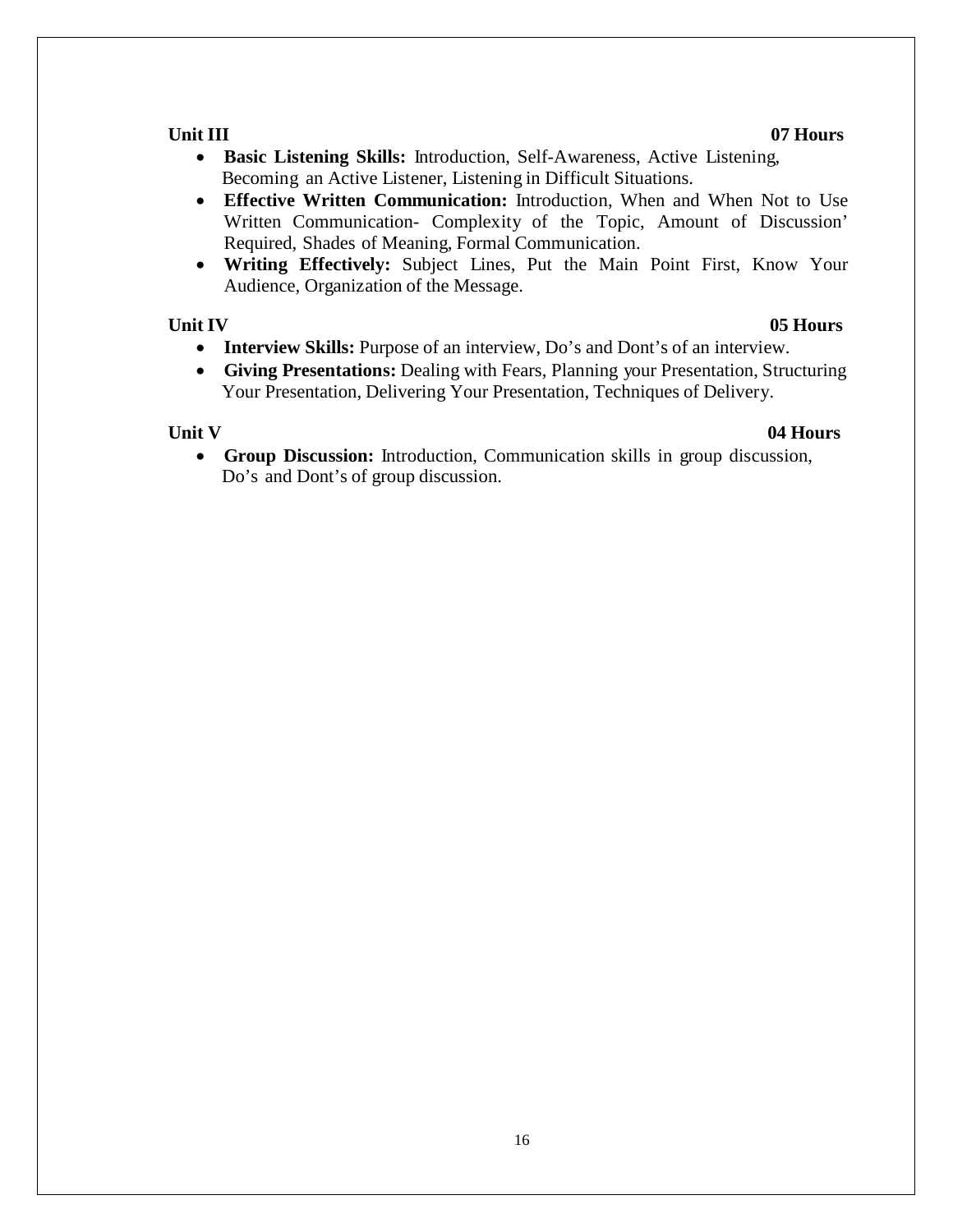#### **BP111P. COMMUNIUCATION SKILLS (Practical)**

#### **2 Hours / Week**

The following learning modules are to be conducted using words worth<sup>®</sup> English language lab software.

#### **Basic communication covering the following topics**

Meeting People. Asking Questions. Making Friends. What did you do? Do's and Dont's. **Pronunciations covering the following topics**  Pronunciation (Consonant Sounds).

Pronunciation and Nouns. Pronunciation (Vowel Sounds).

### **Advanced Learning**

Listening Comprehension / Direct and Indirect Speech. Figures of Speech. Effective Communication. Writing Skills. Effective Writing. Interview Handling Skills. E-Mail etiquette. Presentation Skills.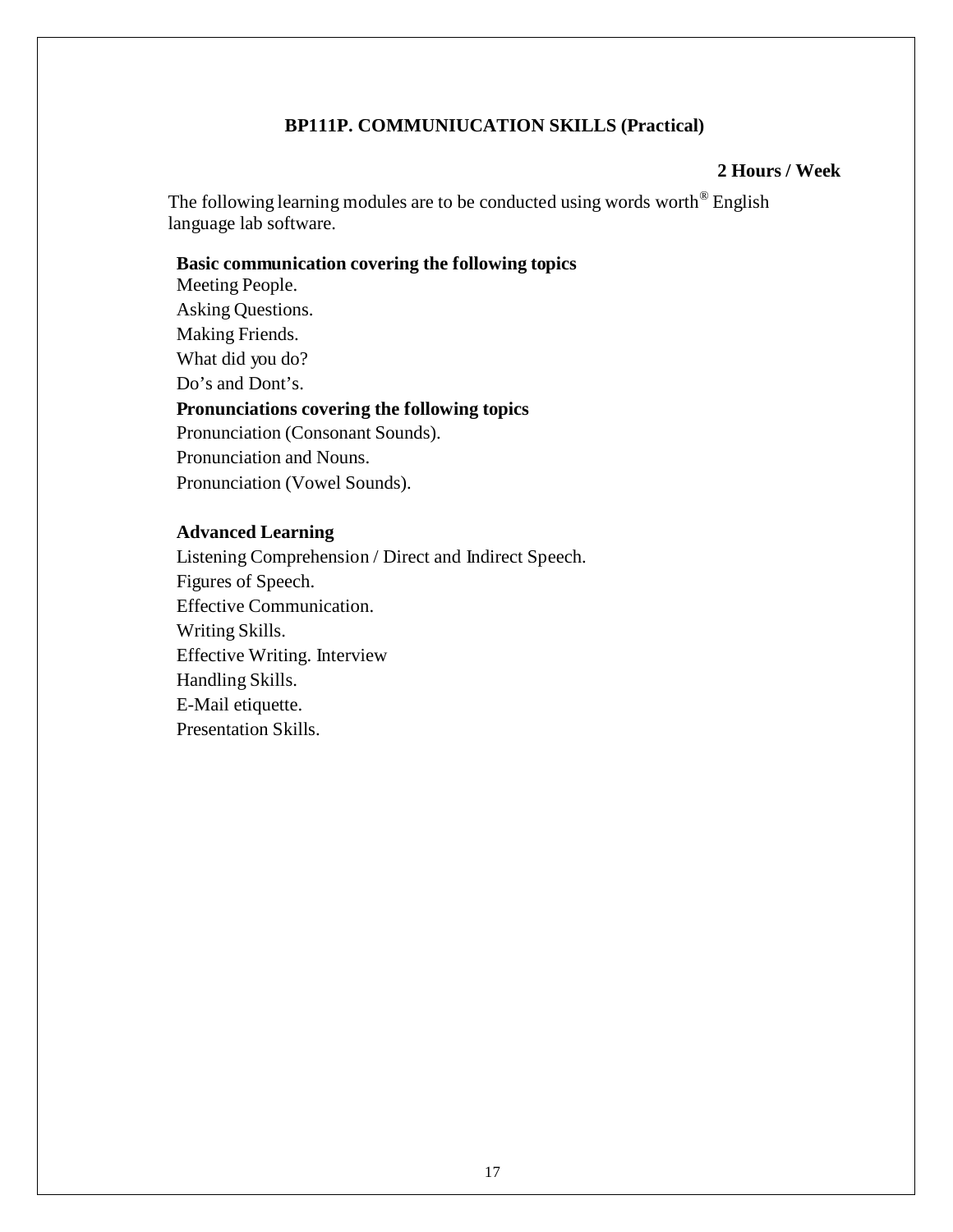#### **Recommended Books: (Latest Edition)**

- 1. Basic communication skills for Technology, Andreja. J. Ruther Ford, 2<sup>nd</sup> Edition, Pearson Education, 2011.
- 2. Communication skills, Sanjay Kumar, Pushpalata, 1<sup>st</sup>Edition, Oxford Press, 2011.
- 3. Organizational Behavior, Stephen .P. Robbins, 1<sup>st</sup>Edition, Pearson, 2013.
- 4. Brilliant-Communication skills, Gill Hasson, 1<sup>st</sup>Edition, Pearson Life, 2011.
- 5. The Ace of Soft Skills: Attitude, Communication and Etiquette for success, Gopala Swamy Ramesh,  $5^{\text{th}}$ Edition, Pearson, 2013.
- 6. Developing your influencing skills, Deborah Dalley, Lois Burton, Margaret, Green hall, 1st Edition Universe of Learning LTD, 2010.
- 7. Communication skills for professionals, Konar Nira,  $2<sup>nd</sup>Edition$ , New arrivals PHI, 2011.
- 8. Personality development and soft skills, Barun K Mitra, 1<sup>st</sup>Edition, Oxford Press, 2011.
- 9. Soft skill for everyone, Butter Field, 1st Edition, Cengage Learning india pvt.ltd, 2011.
- 10. Soft skills and professional communication, Francis Peters SJ, 1<sup>st</sup>Edition, Mc Graw Hill Education, 2011.
- 11. Effective communication, John Adair, 4<sup>th</sup> Edition, Pan Mac Millan, 2009.
- 12. Bringing out the best in people, Aubrey Daniels,  $2<sup>nd</sup>$ Edition, Mc Graw Hill, 1999.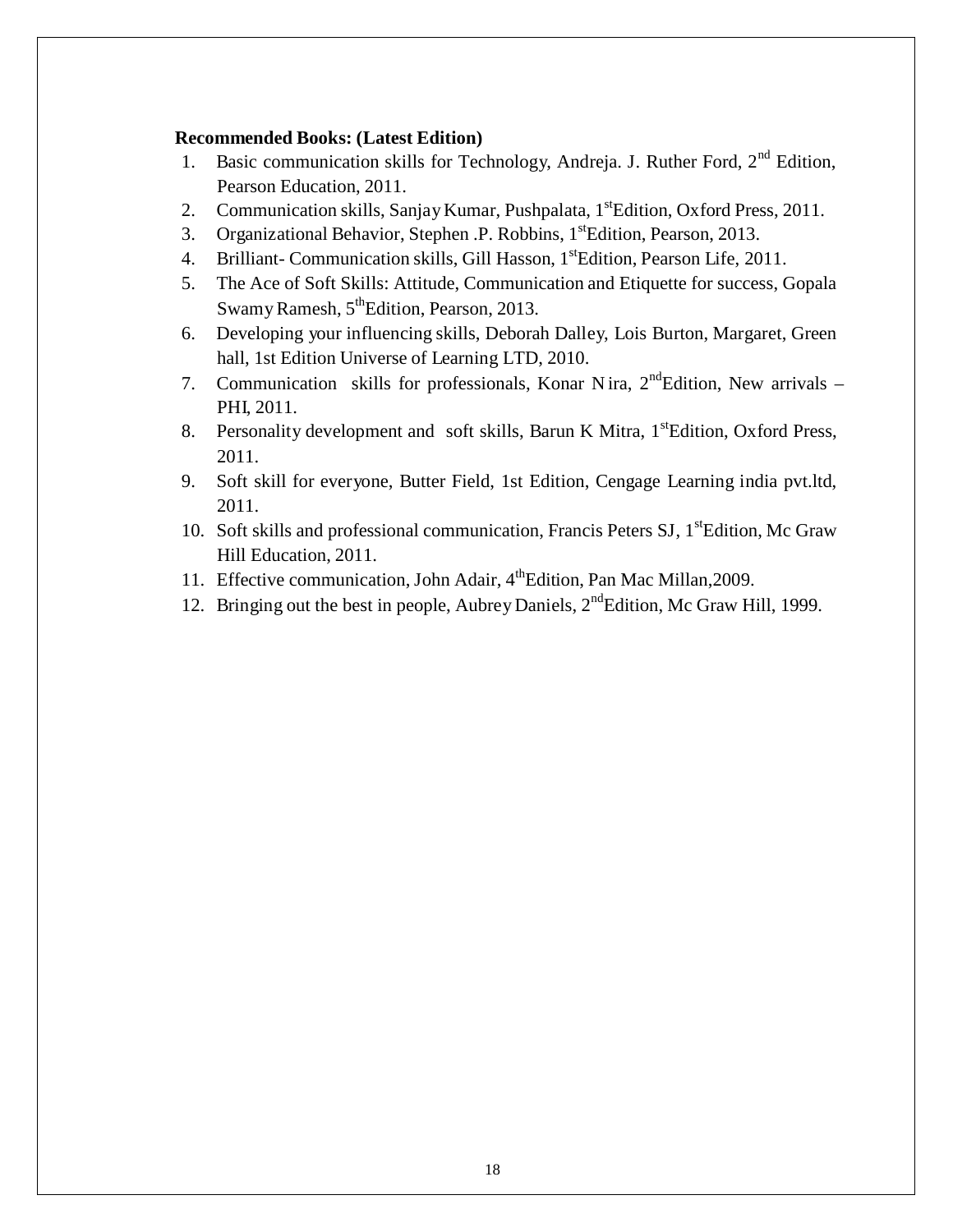# **BP 106RBT. REMEDIALBIOLOGY (Theory)**

### **30 Hours**

**Scope:** To learn and understand the components of living world, structure and functional system of plant and animal kingdom.

**Objectives:** Upon completion of the course, the student shall be able to

- Know the classification and salient features of five kingdoms of life
- Understand the basic components of anatomy  $\&$  physiology of plant
- Know understand the basic components of anatomy  $\&$  physiology animal with special reference to human

# **Course content:**

# **Living world:**

- Definition and characters of living organisms
- Diversity in the living world
- Binomial nomenclature
- Five kingdoms of life and basis of classification. Salient features of Monera, Potista, Fungi, Animalia and Plantae, Virus,

# **Morphology of flowering plants**

- Morphology of different parts of flowering plants Root, stem, inflorescence, flower, leaf, fruit, seed.
- General Anatomy of Root, stem, leaf of monocotyledons & Dicotylidones.

# **Unit II 07 Hours**

# **Body fluids and circulation**

- Composition of blood, blood groups, coagulation of blood
- Composition and functions of lymph
- Human circulatory system
- Structure of human heart and blood vessels
- Cardiac cycle, cardiac output and ECG

# **Digestion and absorption**

- Human alimentary canal and digestive glands
- Role of digestive enzymes
- Digestion, absorption and assimilation of digested food

# **Breathing and respiration**

- Human respiratory system
- Mechanism of breathing and its regulation
- Exchange of gases, transport of gases and regulation of respiration
- Respiratory volumes

# **Unit I 07 Hours**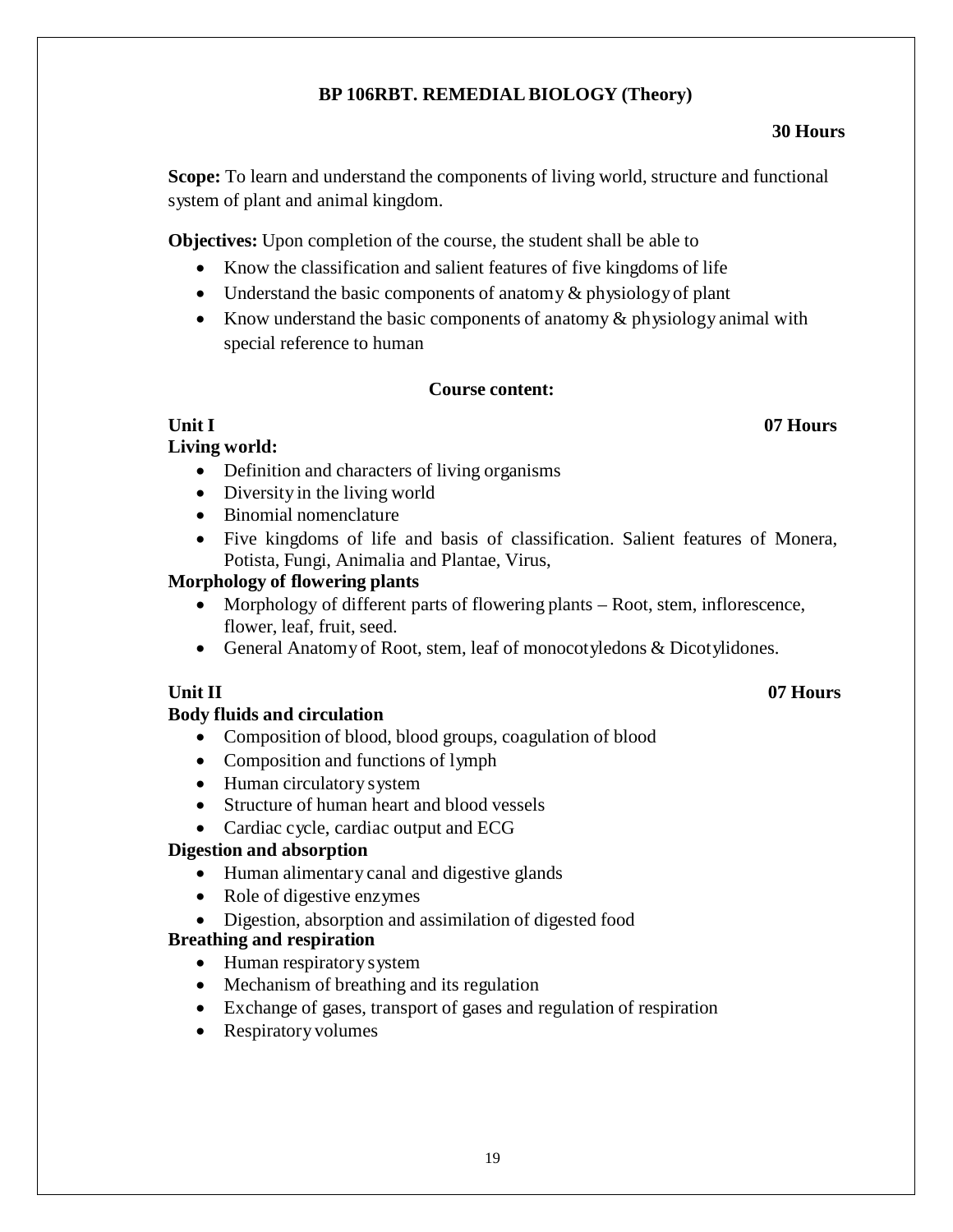## **Excretory products and their elimination**

- Modes of excretion
- Human excretory system- structure and function
- Urine formation
- Rennin angiotensin system

# **Neural control and coordination**

- Definition and classification of nervous system
- Structure of a neuron
- Generation and conduction of nerve impulse
- Structure of brain and spinal cord
- Functions of cerebrum, cerebellum, hypothalamus and medulla oblongata

# **Chemical coordination and regulation**

- Endocrine glands and their secretions
- Functions of hormones secreted by endocrine glands

### **Human reproduction**

- Parts of female reproductive system
- Parts of male reproductive system
- Spermatogenesis and Oogenesis
- Menstrual cycle

## **Plants and mineral nutrition:**

- Essential mineral, macro and micronutrients
- Nitrogen metabolism, Nitrogen cycle, biological nitrogen fixation

### **Photosynthesis**

• Autotrophic nutrition, photosynthesis, Photosynthetic pigments, Factors affecting photosynthesis.

# **Unit V 04 Hours**

**Plant respiration:** Respiration, glycolysis, fermentation (anaerobic).

### **Plant growth and development**

• Phases and rate of plant growth, Condition of growth, Introduction to plant growth regulators

# **Cell - The unit of life**

• Structure and functions of cell and cell organelles. Cell division

### **Tissues**

• Definition, types of tissues, location and functions.

# **Unit IV 05 Hours**

# **Unit III 07 Hours**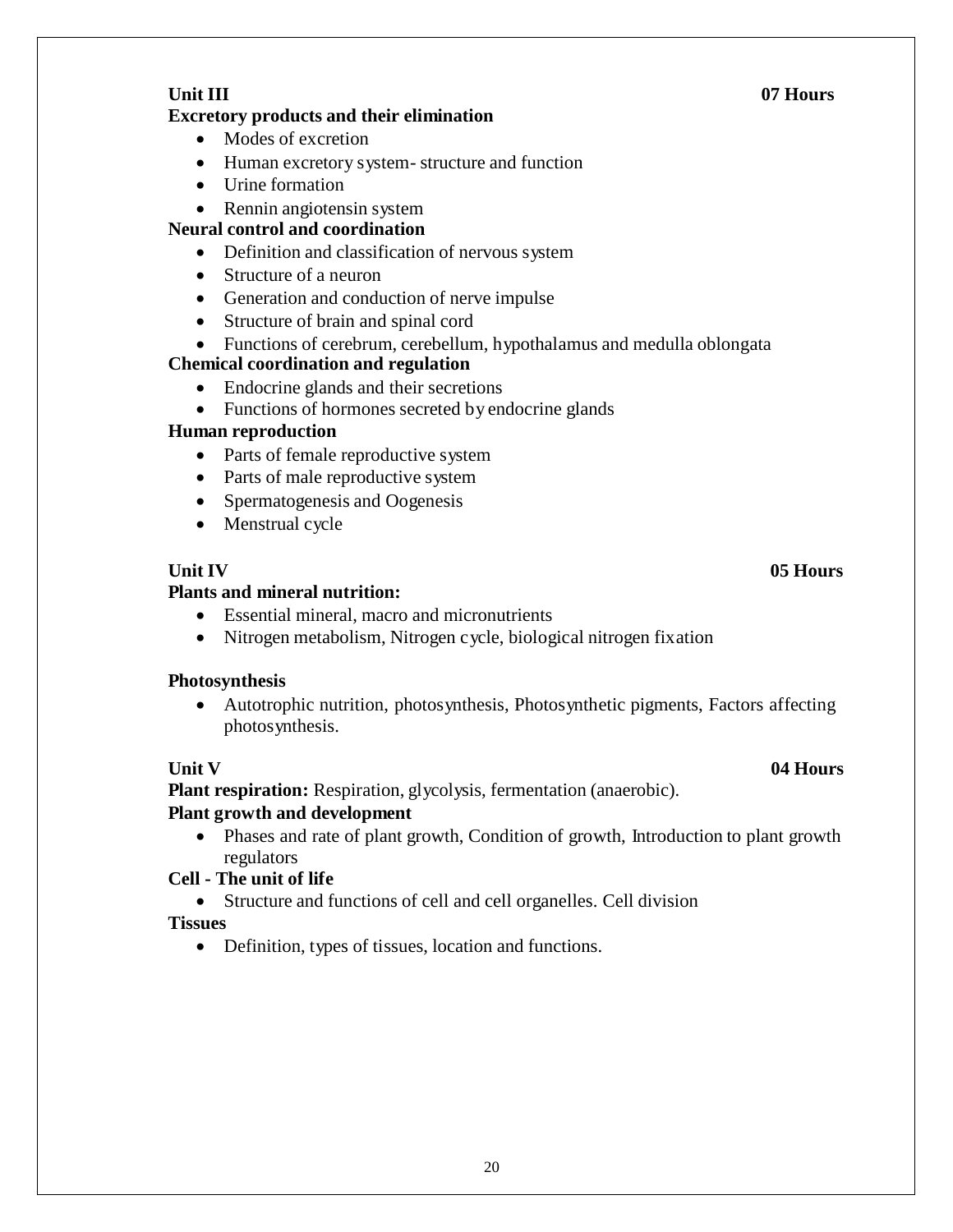#### **Text Books**

- 1. Text book of Biology by S. B. Gokhale
- 2. A Text book of Biology by Dr. Thulajappa and Dr. Seetaram.

# **Reference Books**

- 1. A Text book of Biology by B.V. Sreenivasa Naidu
- 2. A Text book of Biology by Naidu and Murthy
- 3. Botany for Degree Students By A.C.Dutta.
- 4. Outlines of Zoology by M. Ekambaranatha Ayyer and T. N. Ananthakrishnan.
- 5. A Manual for Pharmaceutical Biology Practical by S.B. Gokhale and C. K. Kokate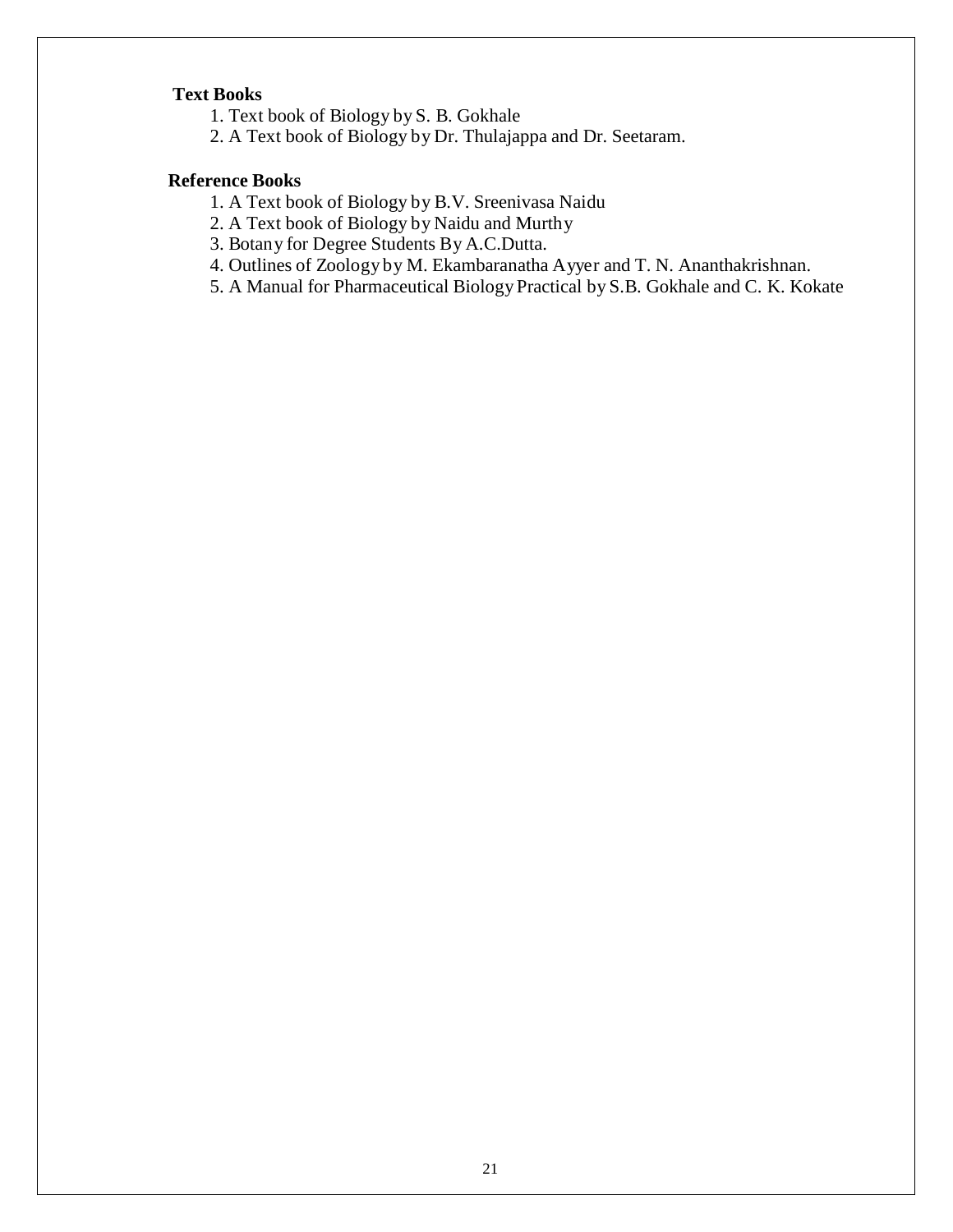## **BP112RBP. REMEDIALBIOLOGY (Practical)**

#### **30 Hours**

- 1. Introduction to experiments in biology
	- a) Study of Microscope.
	- b) Section cutting techniques.
	- c) Mounting and staining.
	- d) Permanent slide preparation.
- 2. Study of cell and its inclusions.
- 3. Study of Stem, Root, Leaf, seed, fruit, flower and their modifications.
- 4. Detailed study of frog by using computer models.
- 5. Microscopic study and identification of tissues pertinent to Stem, Root. Leaf, seed, fruit and flower
- 6. Identification of bones.
- 7. Determination of blood group.
- 8. Determination of blood pressure.
- 9. Determination of tidal volume.

#### **Reference Books**

- 1. Practical Human Anatomy and Physiology. by S.R. Kale and R.R. Kale.
- 2. A Manual of Pharmaceutical Biology Practical by S.B. Gokhale, C.K. Kokate and S.P. Shriwastava.
- 3. Biology Practical Manual According to National Core Curriculum .Biology Forum of Karnataka. Prof. M.J.H. Shafi.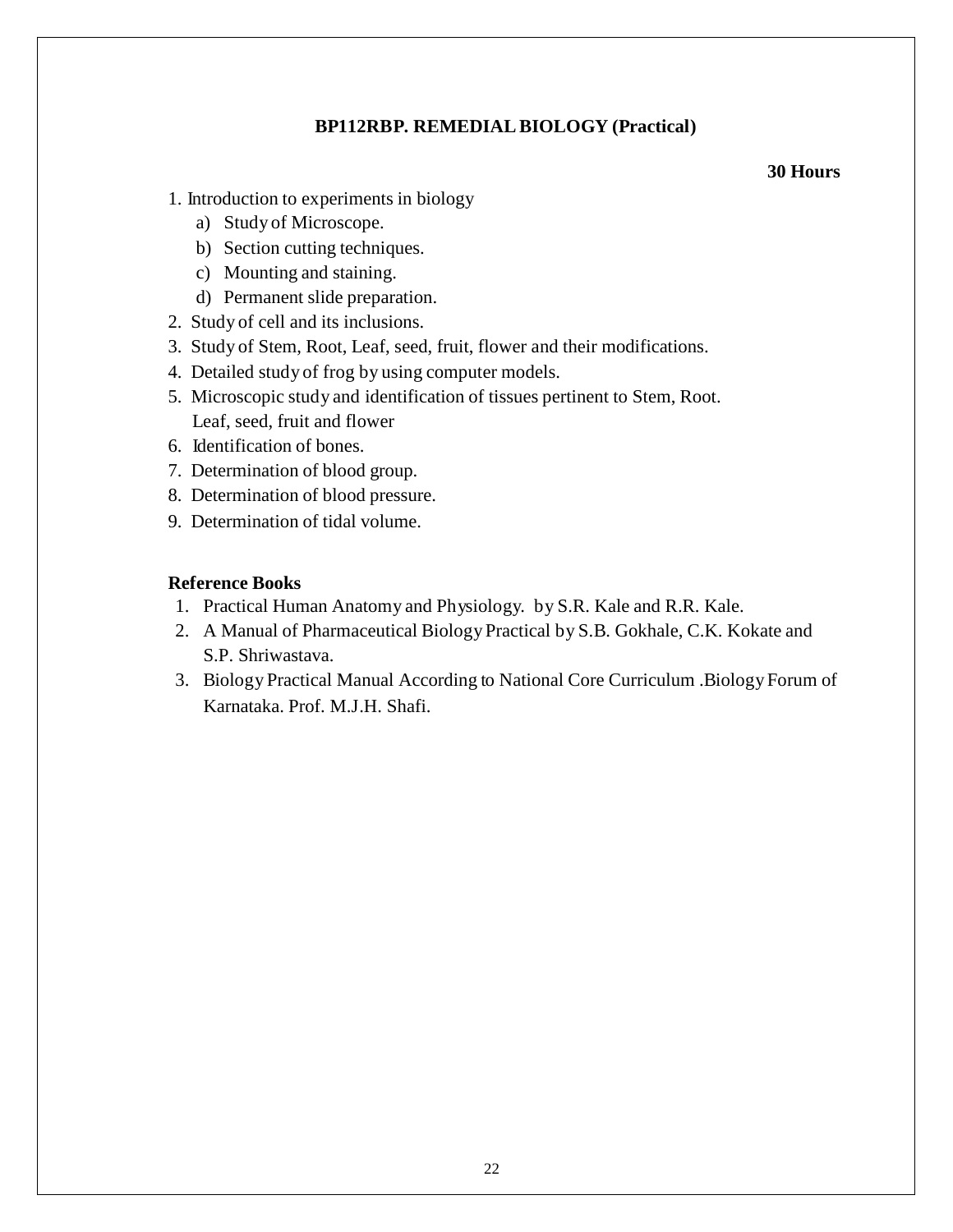#### **BP 106RMT. REMEDIAL MATHEMATICS (Theory)**

#### **30 Hours**

**Scope:** This is an introductory course in mathematics. This subject deals with the introduction to Partial fraction, Logarithm, matrices and Determinant, Analytical geometry, Calculus, differential equation and Laplace transform.

**Objectives:** Upon completion of the course the student shall be able to:-

- **1.** Know the theory and their application in Pharmacy.
- **2.** Solve the different types of problems by applying theory.
- **3.** Appreciate the important application of mathematics in Pharmacy.

#### **Course Content:**

#### **Unit I 06 Hours**

- **Partial fraction:** Introduction, Polynomial, Rational fractions, Proper and Improper fractions, Partial fraction, Resolving into Partial fraction, Application of Partial Fraction in Chemical Kinetics and Pharmacokinetics.
- **Logarithms:** Introduction, Definition, Theorems/Properties of logarithms, Common logarithms, Characteristic and Mantissa, worked examples, application of logarithm to solve pharmaceutical problems.
- **Function:** Real Valued function, Classification of real valued functions,
- **Limits and continuity**: Introduction , Limit of a function, Definition of limit of a function ( $\epsilon$  -  $\delta$

*n n*  definition),  $\lim \frac{x-a}{a} = na^{n-1}$ ,  $\lim \frac{\sin \theta}{a} = 1$ ,  $x \rightarrow a$   $x - a$   $\theta \rightarrow 0$   $\theta$ 

#### **Unit II 06 Hours**

#### • **Matrices and Determinant:**

Introduction matrices, Types of matrices, Operation on matrices, Transpose of a matrix, Matrix Multiplication, Determinants, Properties of determinants, Product of determinants, Minors and co-Factors, Adjoint or adjugate of a square matrix, Singular and non-singular matrices, Inverse of a matrix, Solution of system of linear of equations using matrix method, Cramer's rule, Characteristic equation and roots of a square matrix, Cayley-Hamilton theorem, Application of Matrices in solving Pharmacokinetic equations.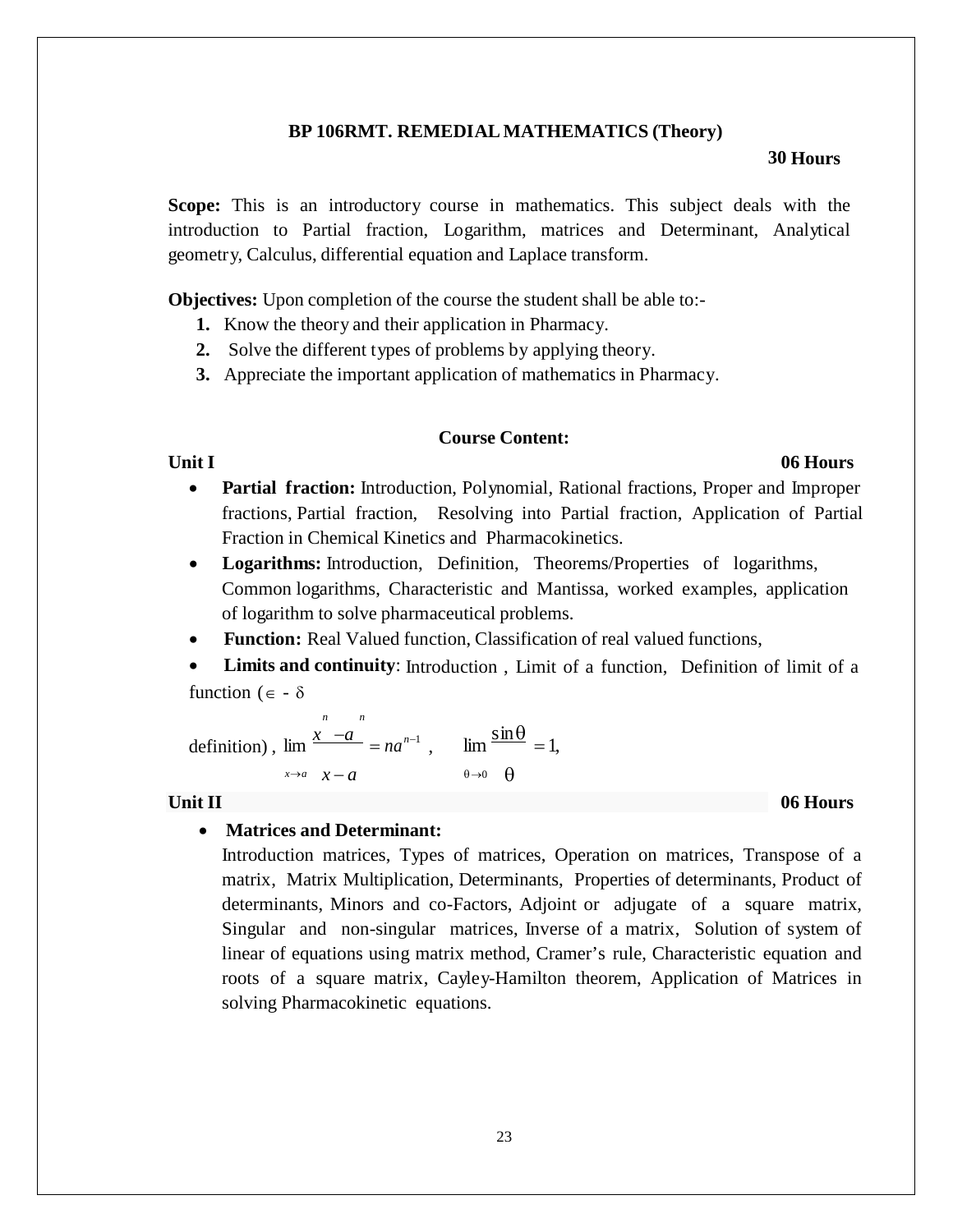# function to be a maximum or a minimum at a point. Application.

• **Calculus**

### • **Analytical Geometry**

**Introduction:** Signs of the Coordinates, Distance formula,

**Straight Line**: Slope or gradient of a straight line, Conditions for parallelism and perpendicularity of two lines, Slope of a line joining two points, Slope – intercept form of a straight line.

**Differentiation** : Introductions, Derivative of a function, Derivative of a constant, Derivative of a product of a constant and a function , Derivative of the sum or difference of two functions, Derivative of the product of two functions (product formula), Derivative of the quotient of two functions (Quotient formula) – **Without Proof**, Derivative of  $x^n$  *w.r.tx*, where *n* is any rational number, Derivative of *e* 

Derivative of  $log_e x$ , Derivative of  $a^x$ , Derivative of trigonometric functions from first principles **(without Proof)**, Successive Differentiation, Conditions for a

**Integration:** Introduction, Definition, Standard formulae, Rules of integration , Method of substitution, Method of Partial fractions, Integration by parts, definite integrals, application.

- **Differential Equations**: Some basic definitions, Order and degree, Equations in separable form , Homogeneous equations, Linear Differential equations, Exact equations, Application in solving Pharmacokinetic equations.
- **Laplace Transform** : Introduction, Definition, Properties of Laplace transform, Laplace Transforms of elementary functions, Inverse Laplace transforms, Laplace transform of derivatives, Application to solve Linear differential equations, Application in solving chemical kinetics and Pharmacokinetics equations.

#### **Recommended Books (Latest Edition)**

- 1. Differential Calculus by Shanthinarayan.
- 2. Pharmaceutical Mathematics with application to Pharmacy by Panchaksharappa Gowda D.H.
- 3. Integral Calculus by Shanthinarayan.
- 4. Higher Engineering Mathematics by Dr. B.S. Grewal.

#### **Unit III 06 Hours**

*x ,*,

#### **Unit V 06 Hours**

# **Unit IV 06 Hours**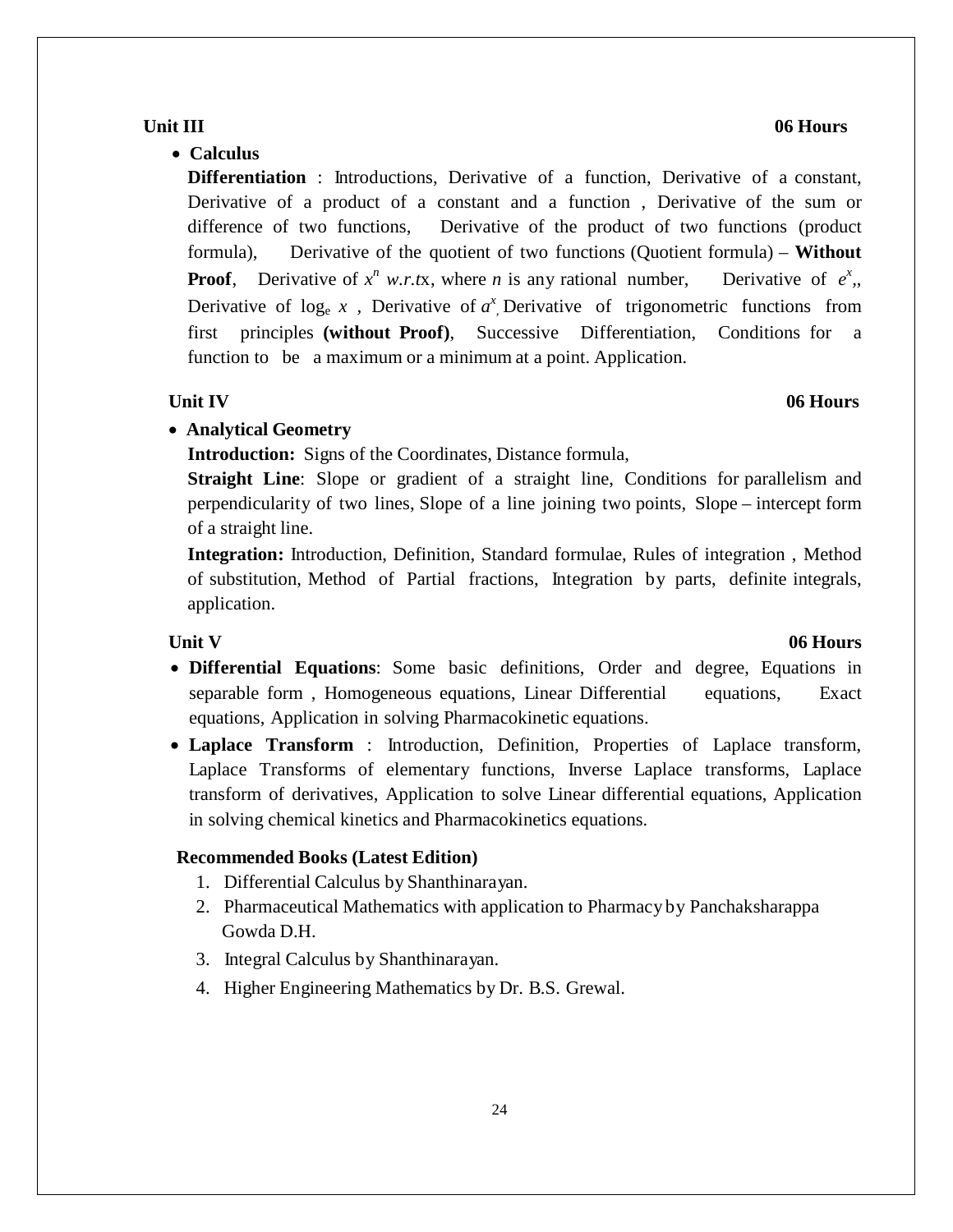#### **BP 201T. HUMAN ANATOMY AND PHYSIOLOGY-II(Theory)**

#### **45 Hours**

**Scope:** This subject is designed to impart fundamental knowledge on the structure and functions of the various systems of the human body. It also helps in understanding both homeostatic mechanisms. The subject provides the basic knowledge required to understand the various disciplines of pharmacy.

**Objectives**: Upon completion of this course the student should be able to:

- 1. Explain the gross morphology, structure and functions of various organs of the human body.
- 2. Describe the various homeostatic mechanisms and their imbalances.
- 3. Identify the various tissues and organs of different systems of human body.
- 4. Perform the hematological tests like blood cell counts, haemoglobin estimation, bleeding/clotting time etc and also record blood pressure, heart rate, pulse and respiratory volume.
- 5. Appreciate coordinated working pattern of different organs of each system
- 6. Appreciate the interlinked mechanisms in the maintenance of normal functioning (homeostasis) of human body.

### **Course Content:**

#### • **Nervous system**

Organization of nervous system, neuron, neuroglia, classification and properties of nerve fibre, electrophysiology, action potential, nerve impulse, receptors, synapse, neurotransmitters.

Central nervous system: Meninges, ventricles of brain and cerebrospinal fluid. Structure and functions of brain (cerebrum, brain stem, cerebellum), spinal cord (gross structure, functions of afferent and efferent nerve tracts, reflex activity).

#### • **Digestive system**

Anatomy of GI Tract with special reference to anatomy and functions of stomach, (Acid production in the stomach, regulation of acid production through parasympathetic nervous system, pepsin role in protein digestion) small intestine and large intestine, anatomy and functions of salivary glands, pancreas and liver, movements of GIT, digestion and absorption of nutrients and disorders of GIT.

#### • **Energetics**

Formation and role of ATP, Creatinine Phosphate and BMR.

### **Unit II 06 hours**

#### **Unit I** 10 **hours**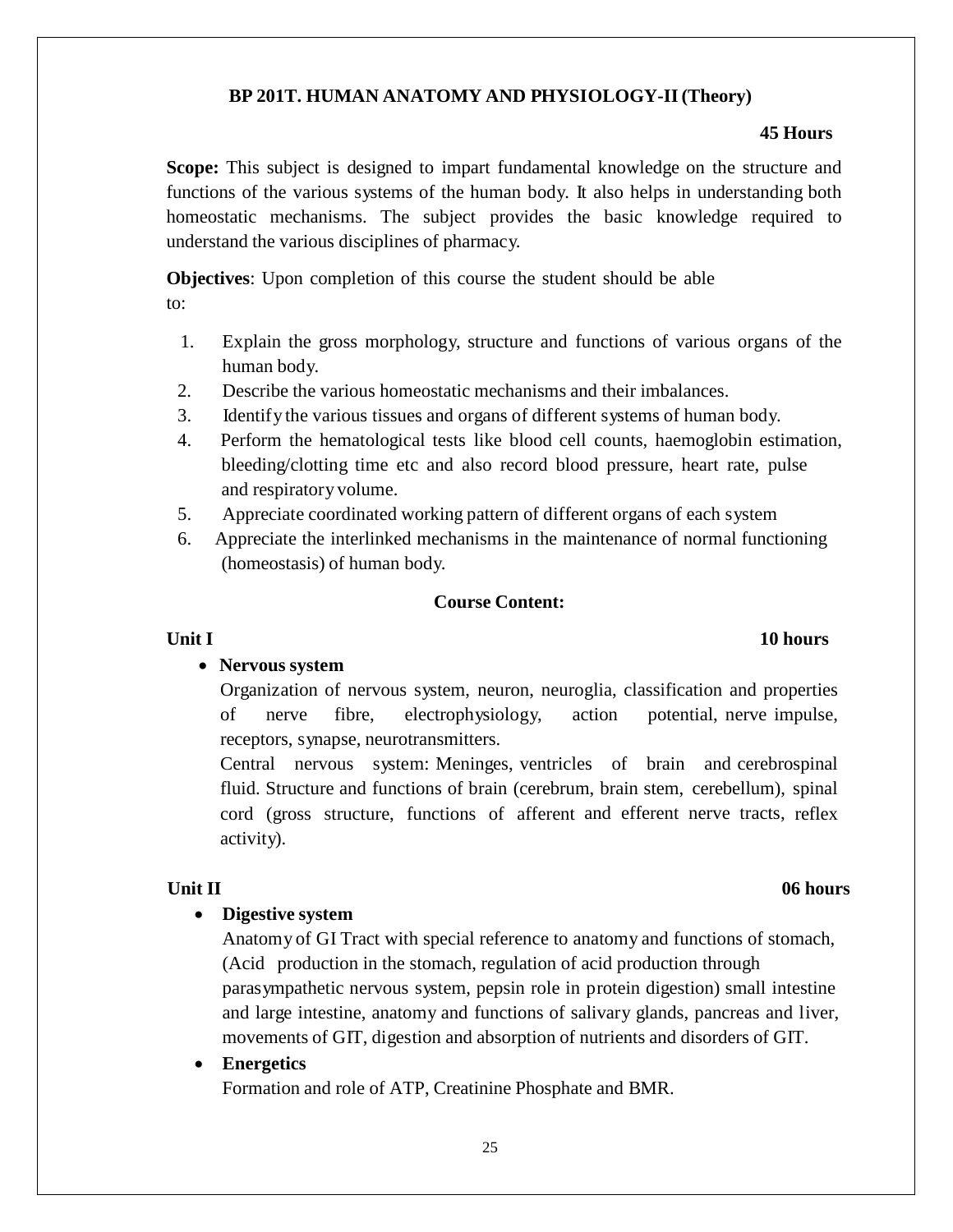# **Unit III**

# • **Respiratory system 10 hours**

Anatomy of respiratory system with special reference to anatomy of lungs, mechanism of respiration, regulation of respiration.

Lung Volumes and capacities transport of respiratory gases, artificial respiration, and resuscitation methods.

# • **Urinary system**

Anatomy of urinary tract with special reference to anatomy of kidney and nephrons, functions of kidney and urinary tract, physiology of urine formation, micturition reflex and role of kidneys in acid base balance, role of RAS in kidney

and disorders of kidney.

# • **Endocrine system**

Classification of hormones, mechanism of hormone action, structure and functions of pituitary gland, thyroid gland, parathyroid gland, adrenal gland, pancreas, pineal gland, thymus and their disorders.

# **Unit V 09 hours**

# • **Reproductive system**

Anatomy of male and female reproductive system, Functions of male and female reproductive system, sex hormones, physiology of menstruation, fertilization, spermatogenesis, oogenesis, pregnancy and parturition

# • **Introduction to genetics**

Chromosomes, genes and DNA, protein synthesis, genetic pattern of inheritance.

#### **Unit IV 10 hours**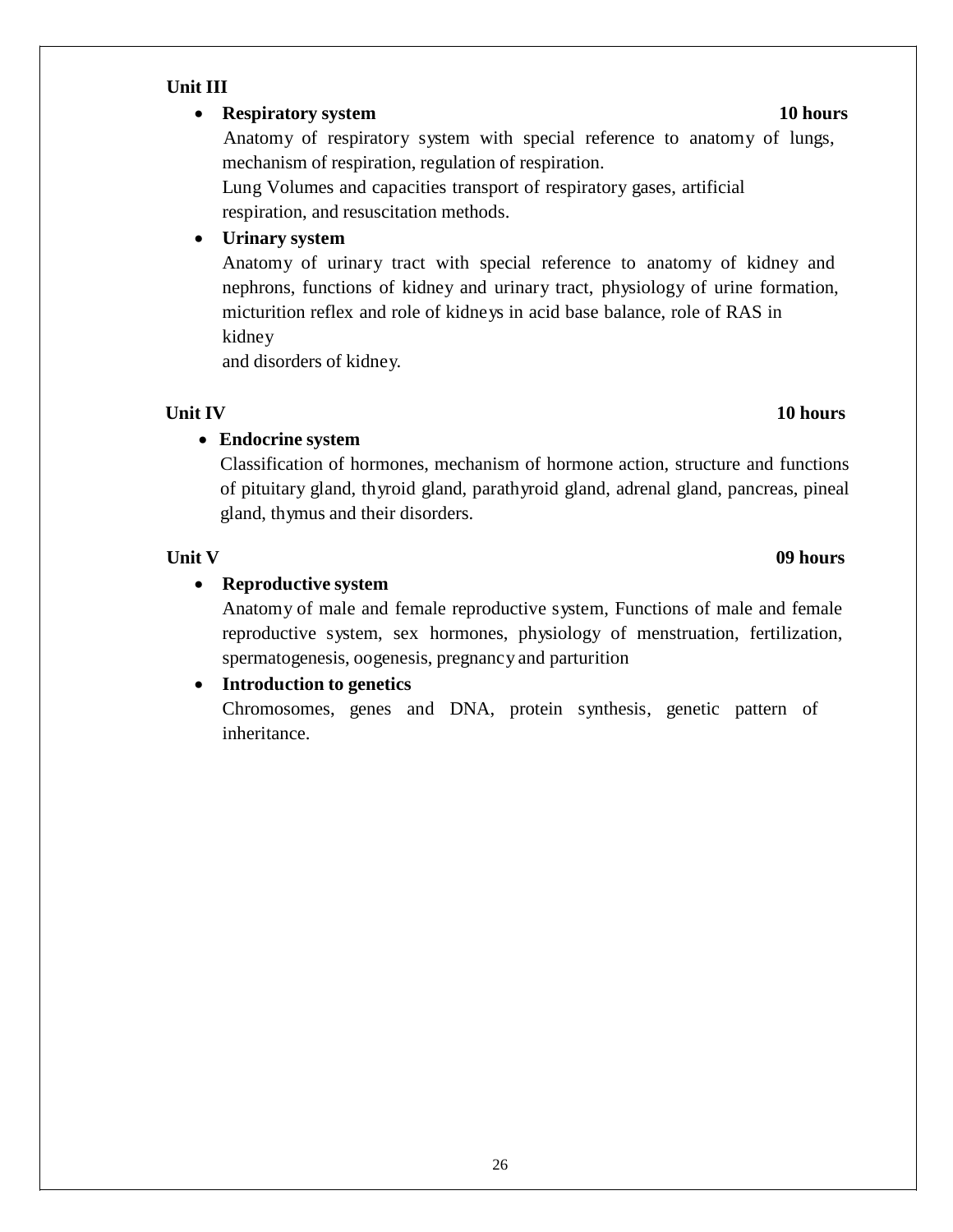#### **BP 207 P. HUMAN ANATOMY AND PHYSIOLOGY (Practical)**

#### **4 Hours/week**

Practical physiology is complimentary to the theoretical discussions in physiology. Practicals allow the verification of physiological processes discussed in theory classes through experiments on living tissue, intact animals or normal human beings. This is helpful for developing an insight on the subject**.**

- 1. To study the integumentary and special senses using specimen, models, etc.
- 2. To study the nervous system using specimen, models, etc.
- 3. To study the endocrine system using specimen, models, etc.
- 4. To demonstrate the general neurological examination.
- 5. To demonstrate the function of olfactory nerve.
- 6. To examine the different types of taste.
- 7. To demonstrate the visual acuity.
- 8. To demonstrate the reflex activity.
- 9. Recording of body temperature.
- 10. To demonstrate positive and negative feedback mechanism.
- 11. Determination of tidal volume and vital capacity.
- 12. Study of digestive, respiratory, cardiovascular systems, urinary and reproductive systems with the help of models, charts and specimens.
- 13. Recording of basal mass index.
- 14. Study of family planning devices and pregnancy diagnosis test.
- 15. Demonstration of total blood count by cell analyzer.
- 16. Permanent slides of vital organs and gonads.

#### **Recommended Books (Latest Editions)**

- 1. Essentials of Medical Physiology by K. Sembulingam and P. Sembulingam. Jaypee Brothers Medical Publishers, New Delhi.
- 2. Anatomy and Physiology in Health and Illness by Kathleen J.W. Wilson, Churchil Livingstone, New York.
- 3. Physiological basis of Medical Practice-Best and Tailor. Williams & Wilkins Co., Riverview, MI, USA.
- 4. Text book of Medical Physiology- Arthur C, Guyton and John. E. Hall. Miamisburg, OH, U.S.A.
- 5. Principles of Anatomy and Physiology by Tortora Grabowski. Palmetto, GA, U.S.A.
- 6. Textbook of Human Histology by Inderbir Singh, Jaypee Brothers Medical Publishers, New Delhi.
- 7. Textbook of Practical Physiology by C.L. Ghai, Jaypee Brothers Medical Publishers, New Delhi.
- 8. Practical Workbook of Human Physiology by K. Srinageswari and Rajeev Sharma, Jaypee Brother's Medical Publishers, New Delhi.
- 9. Dipiro J.L., Pharmacotherapy- A Pathophysiological Approach, Elsevier, Amsterdam.
- 10. Chaurasia B.D, Human Anatomy, Regional & Applied Part I, II & III, CBS Publishers & Distributors, New Delhi.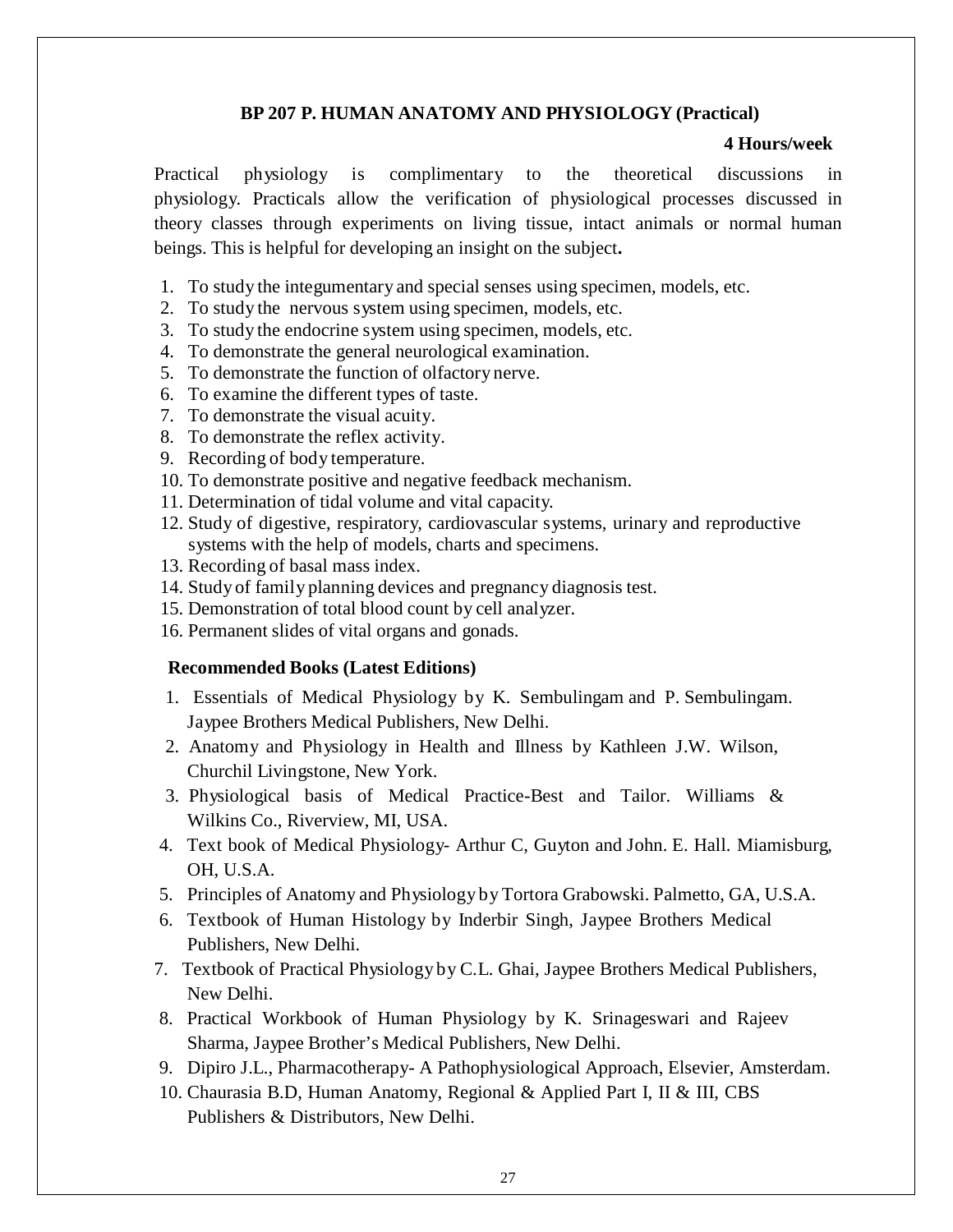- 11. Ross and Wilson, Anatomy and Physiology in Health and Illness, Churchill Livingstone, London.
- 12. Seeley R.R., Stephens T.D. and Tate, P. Essentials of Anatomy and Physiology, McGraw-Hill, New York.

# **Reference Books:**

- 1. Physiological Basis of Medical Practice-Best and Tailor. Williams & Wilkins Co, Riverview, MI, USA.
- 2. Text Book of Medical Physiology- Arthur C, Guyton and John. E. Hall. Miamisburg, OH, U.S.A.
- 3. Human Physiology (Vol 1 and 2) by Dr. C.C. Chatterrje, Academic Publishers Kolkata.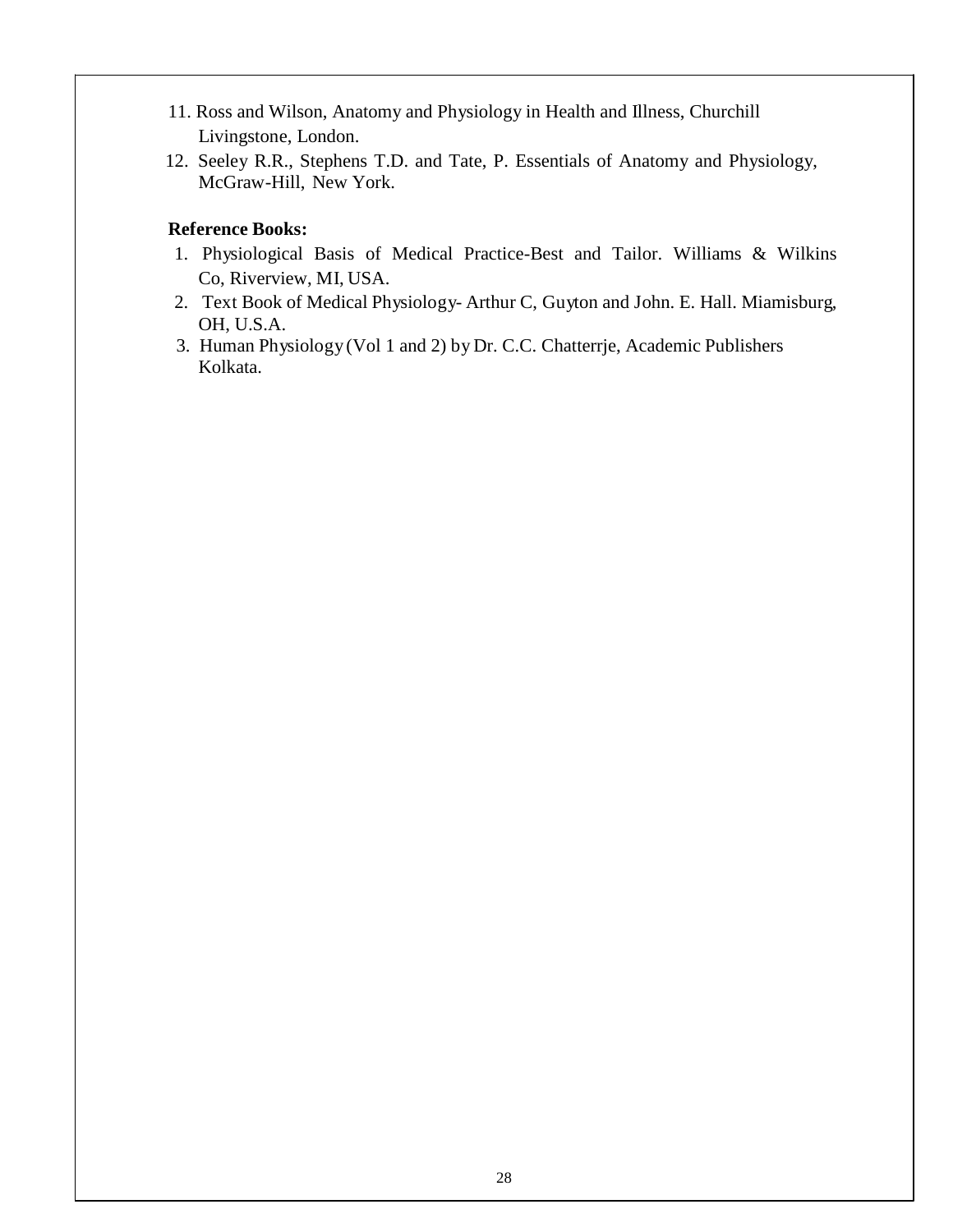# **BP202T. PHARMACEUTICAL ORGANIC CHEMISTRY –I (Theory)**

#### **45 Hours**

**Scope:** This subject deals with classification and nomenclature of simple organic compounds, structural isomerism, intermediates forming in reactions, important physical properties, reactions and methods of preparation of these compounds. The syllabus also emphasizes on mechanisms and orientation of reactions.

**Objectives:** Upon completion of the course the student shall be able to

- 1. Write the structure, name and the type of isomerism of the organic compound.
- 2. Write the reaction, name the reaction and orientation of reactions.
- 3. Account for reactivity/stability of compounds.
- 4. Identify/confirm the identification of organic compound.

## **Course Content**:

General methods of preparation and reactions of compounds superscripted with asterisk (\*) to be explained.

To emphasize on definition, types, classification, principles/mechanisms, applications, examples and differences.

# • **Classification, nomenclature and isomerism**

Classification of Organic Compounds

Common and IUPAC systems of nomenclature of organic compounds (up to 10 Carbons open chain and carbocyclic compounds) Structural isomerisms in organic compounds

# **Unit II** 10 **Hours**

# • **Alkanes\*, Alkenes\* and Conjugated dienes\***

SP<sup>3</sup> hybridization in alkanes, Halogenation of alkanes, uses of paraffins. Stabilities of alkenes,  $SP<sup>2</sup>$  hybridization in alkenes.

 $E_1$  and  $E_2$  reactions – Kinetics, order of reactivity of alkyl halides, rearrangement of carbocations, Saytzeffs orientation and evidences.  $E_1$  verses  $E_2$  reactions, Factors affecting  $E_1$ and  $E_2$  reactions. Ozonolysis, electrophilic addition reactions of alkenes, Markownikoff's orientation, free radical addition reactions of alkenes, Anti Markownikoff's orientation.

Stability of conjugated dienes, Diel-Alder, electrophilic addition, free radical addition reactions of conjugated dienes, allylic rearrangement.

# **Unit III** 10 **Hours**

• **Alkyl halides\***

 $SN<sub>1</sub>$  and  $SN<sub>2</sub>$  reactions - kinetics, order of reactivity of alkyl halides, stereochemistry and rearrangement of carbocations.  $SN_1$  versus  $SN_2$  reactions, Factors affecting  $SN_1$  and  $SN_2$ reactions.

#### **Unit-I 07 Hours**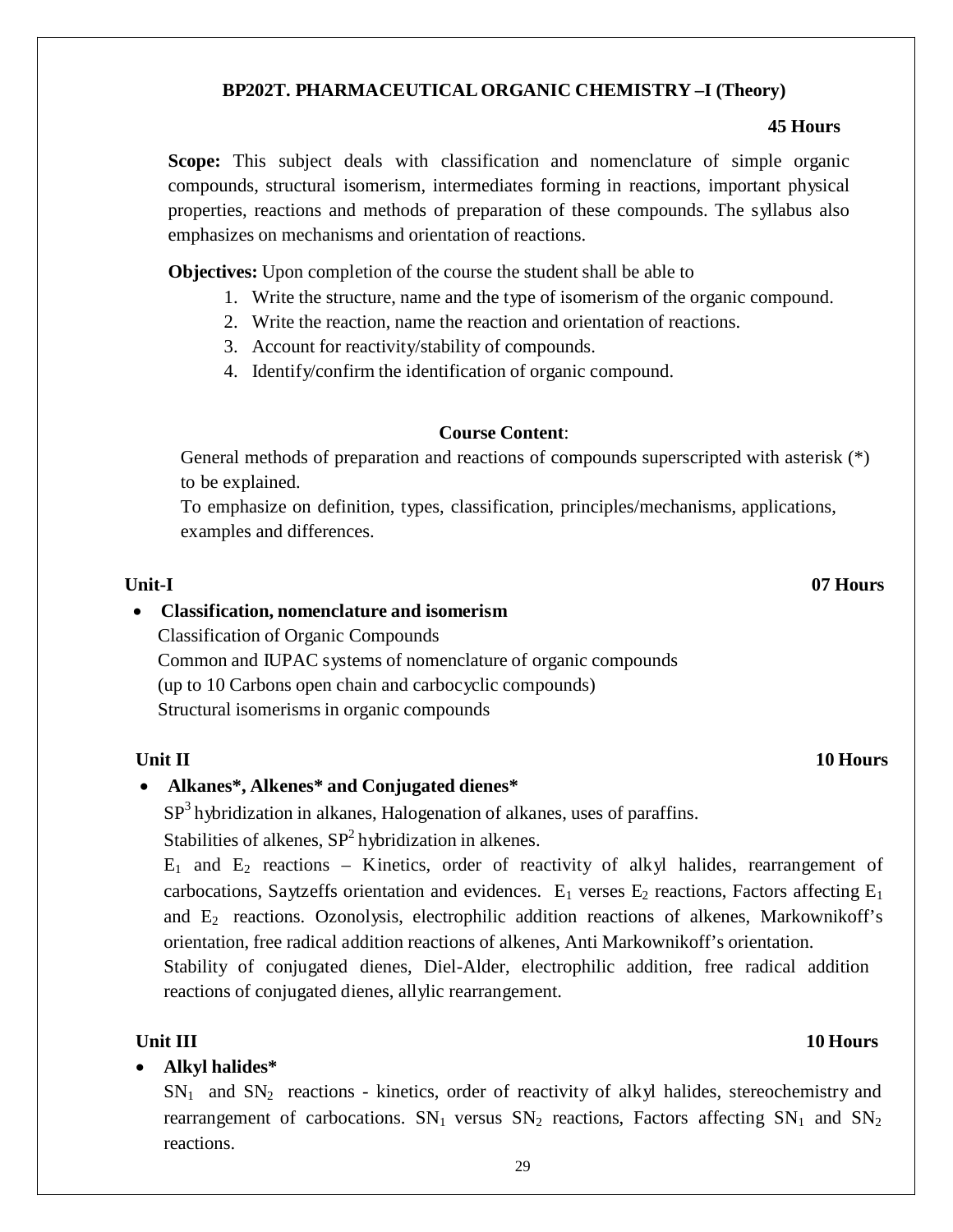Structure and uses of ethylchloride, chloroform, trichloroethylene, tetrachloroethylene, dichloromethane, tetrachloromethane and iodoform.

• **Alcohols\*-** Qualitative tests, Structure and uses of Ethyl alcohol, Methyl alcohol, chlorobutanol, Cetosteryl alcohol, Benzyl alcohol, Glycerol, Propylene glycol.

# **Unit IV 10 Hours**

# • **Carbonyl compounds\* (Aldehydes and ketones)**

Nucleophilic addition, Electromeric effect, aldol condensation, Crossed Aldol condensation, Cannizzaro reaction, Crossed Cannizzaro reaction, Benzoin condensation, Perkin condensation, qualitative tests, Structure and uses of Formaldehyde, Paraldehyde, Acetone, Chloral hydrate, Hexamine, Benzaldehyde, Vanilin, Cinnamaldehyde.

# • **Carboxylic acids\***

Acidity of carboxylic acids, effect of substituents on acidity, inductive effect and qualitative tests for carboxylic acids ,amide and ester

Structure and Uses of Acetic acid, Lactic acid, Tartaric acid, Citric acid, Succinic acid. Oxalic acid, Salicylic acid, Benzoic acid, Benzyl benzoate, Dimethyl phthalate, Methyl salicylate and Acetyl salicylic acid

• **Aliphatic amines\* -** Basicity, effect of substituent on Basicity. Qualitative test, Structure and uses of Ethanolamine, Ethylenediamine, Amphetamine

# **Unit V 08 Hours**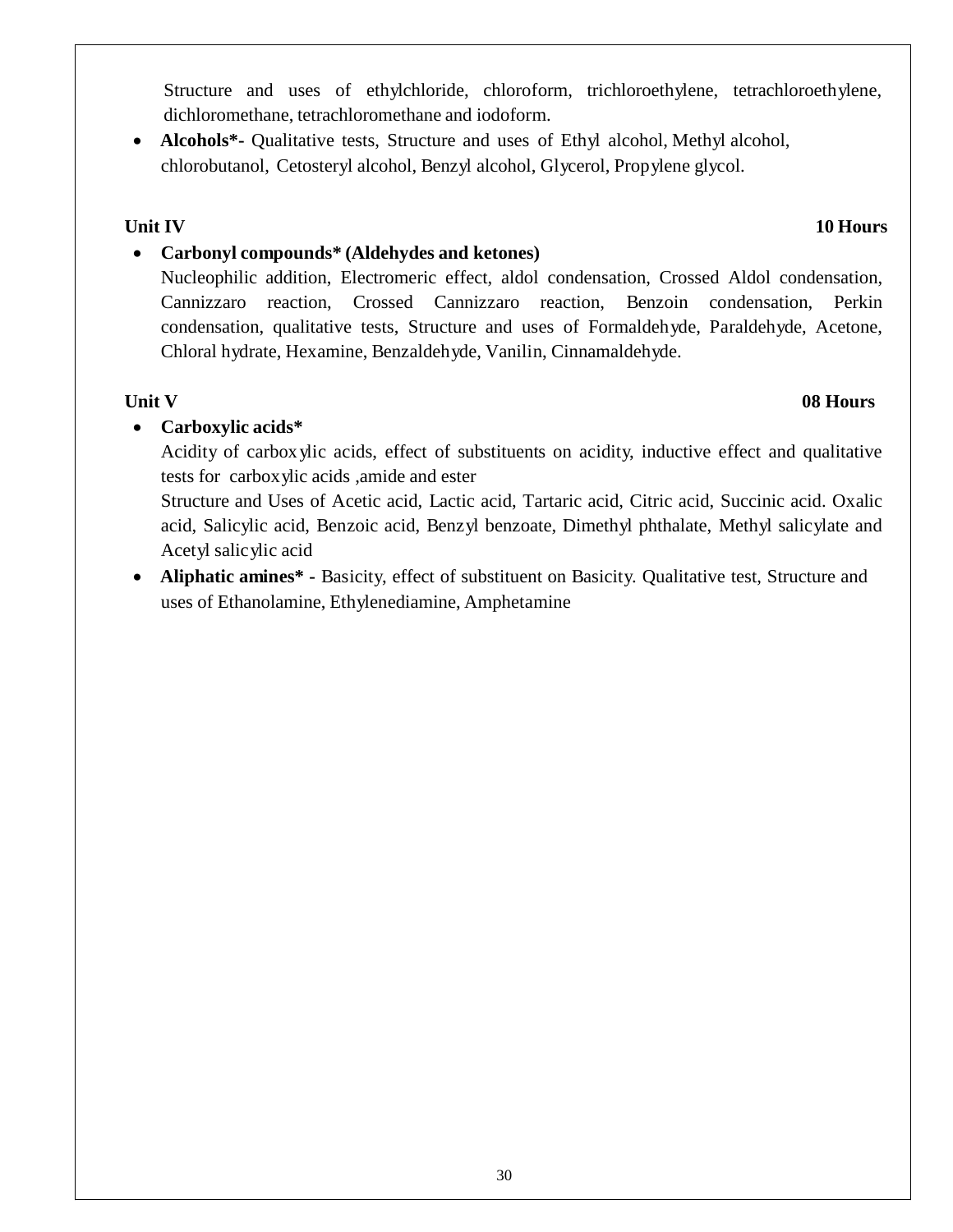## **BP208P. PHARMACEUTICAL ORGANIC CHEMISTRY -I (Practical)**

#### **4 Hours / week**

- A. Systematic qualitative analysis of unknown organic compounds like
	- 1. Preliminary test: Color, odour, aliphatic/aromatic compounds, saturation and unsaturation, etc.
	- 2. Detection of elements like Nitrogen, Sulphur and Halogen by Lassaigne's test
	- 3. Solubility test
	- 4. Functional group test like Phenols, Amides/ Urea, Carbohydrates, Amines, Carboxylic acids, Aldehydes and Ketones, Alcohols, Esters, Aromatic and Halogenated Hydrocarbons, Nitro compounds and Anilides.
	- 5. Melting point/Boiling point of organic compounds
	- 6. Identification of the unknown compound from the literature using melting point/ boiling point.
	- 7. Preparation of the derivatives and confirmation of the unknown compound by melting point/ boiling point.
	- 8. Minimum 5 unknown organic compounds to be analyzed systematically.
- B. Preparation of suitable solid derivatives from organic compounds.
- C. Construction of molecular models.

#### **Recommended Books (Latest Editions)**

- 1. Organic Chemistry by Morrison R.T., Boyd R.N. and Bhattacharjee, S.K. Dorling Kindersley (India) Pvt. Ltd. (Pearson Education Ltd.), New Delhi
- 2. Organic Chemistry by I.L. Finar , Volume-I, Pearson Education Ltd, New Delhi.
- 3. Textbook of Organic Chemistry by B.S. Bahl & Arun Bahl.
- 4. Practical Organic Chemistry by Mann and Saunders.
- 5. Vogel's Text book of Practical Organic Chemistry
- 6. Advanced Practical Organic Chemistry by N.K.Vishnoi.
- 7. Introduction to Organic LaboratoryTechniques by Pavia, Lampman and Kriz.
- 8. Reaction and Reaction Mechanism by Ahluwaliah/Chatwal.
- 9. A Guidebook to Mechanism in Organic Chemistry- by Sykes P., Longman Group Ltd, London.
- 10. Organic Chemistry- by Jain M.K., Sohan Lal Nagin Chand & Co, New Delhi.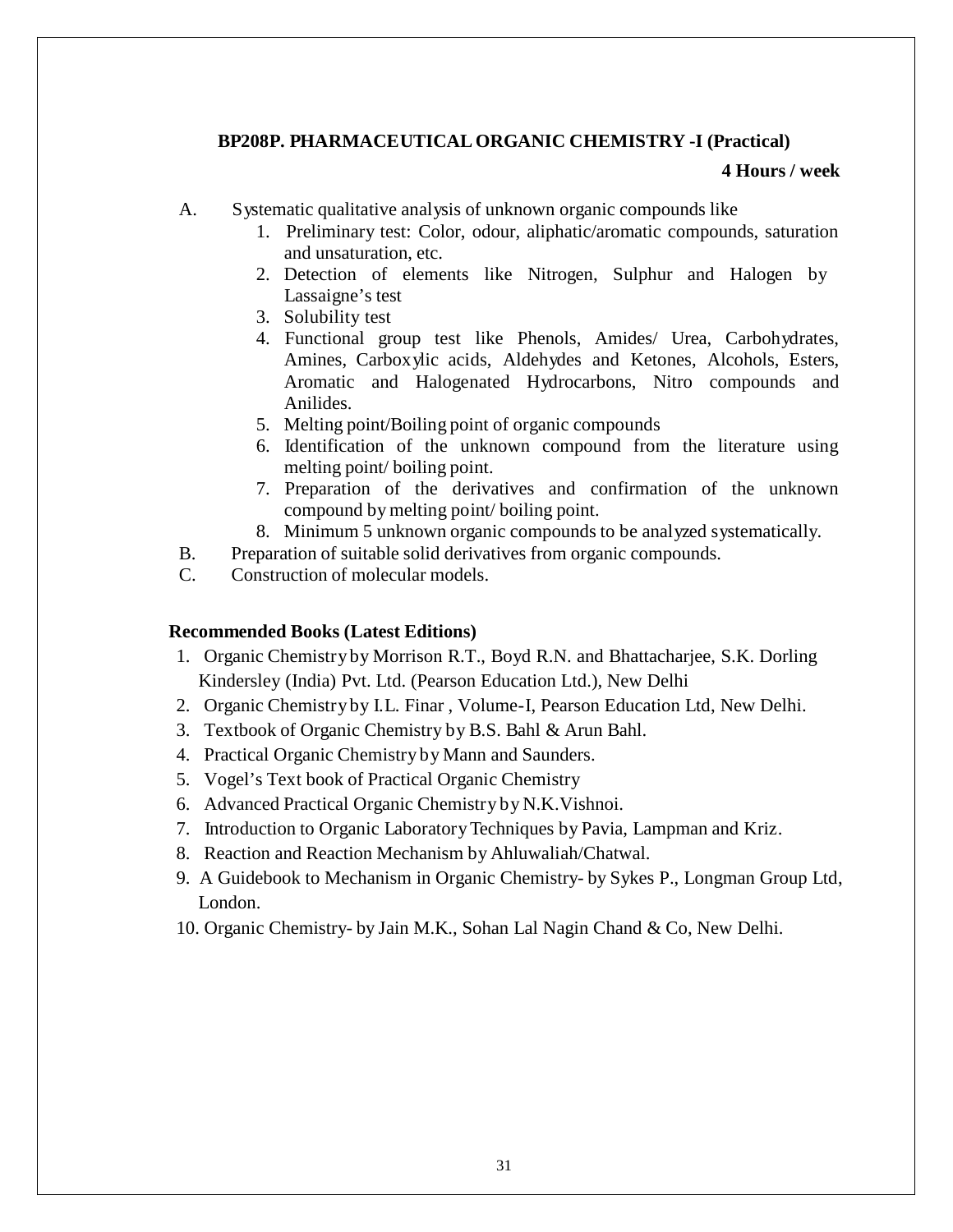## **BP203 T. BIOCHEMISTRY (Theory)**

#### **45 Hours**

**Scope**: Biochemistry deals with complete understanding of the molecular levels of the chemical process associated with living cells. The scope of the subject is providing biochemical facts and the principles to understand metabolism of nutrient molecules in physiological and pathological conditions. It is also emphasizing on genetic organization of mammalian genome and hetero & autocatalytic functions of DNA.

**Objectives:** Upon completion of course student shell able to

- 1. Understand the catalytic role of enzymes, importance of enzyme inhibitors in design of new drugs, therapeutic and diagnostic applications of enzymes.
- 2. Understand the metabolism of nutrient molecules in physiological and pathological conditions.
- 3. Understand the genetic organization of mammalian genome and functions of DNA in the synthesis of RNAs and proteins.

### **Course Content**:

#### **Unit I 08 Hours**

#### • **Biomolecules**

Introduction, classification, chemical nature and biological role of carbohydrate, lipids, nucleic acids, amino acids and proteins.

#### • **Bioenergetics**

Concept of free energy, endergonic and exergonic reaction, Relationship between free energy, enthalpy and entropy; Redox potential.

Energy rich compounds; classification; biological significances of ATP and cyclic AMP

### • **Carbohydrate metabolism**

Glycolysis- Pathway, energetics and significance.

Citric acid cycle- Pathway, energetics and significance.

HMP shunt and its significance; Glucose-6-Phosphate dehydrogenase

(G6PD) deficiency.

Glycogen metabolism Pathways and glycogen storage diseases (GSD) Gluconeogenesis-Pathway and its significance.

Hormonal regulation of blood glucose level and Diabetes mellitus.

### • **Biological oxidation**

Electron transport chain (ETC) and its mechanism.

Oxidative phosphorylation  $\&$  its mechanism and substrate level phosphorylation.

Inhibitors ETC and oxidative phosphorylation/Uncouplers.

# **Unit II** 10 **Hours**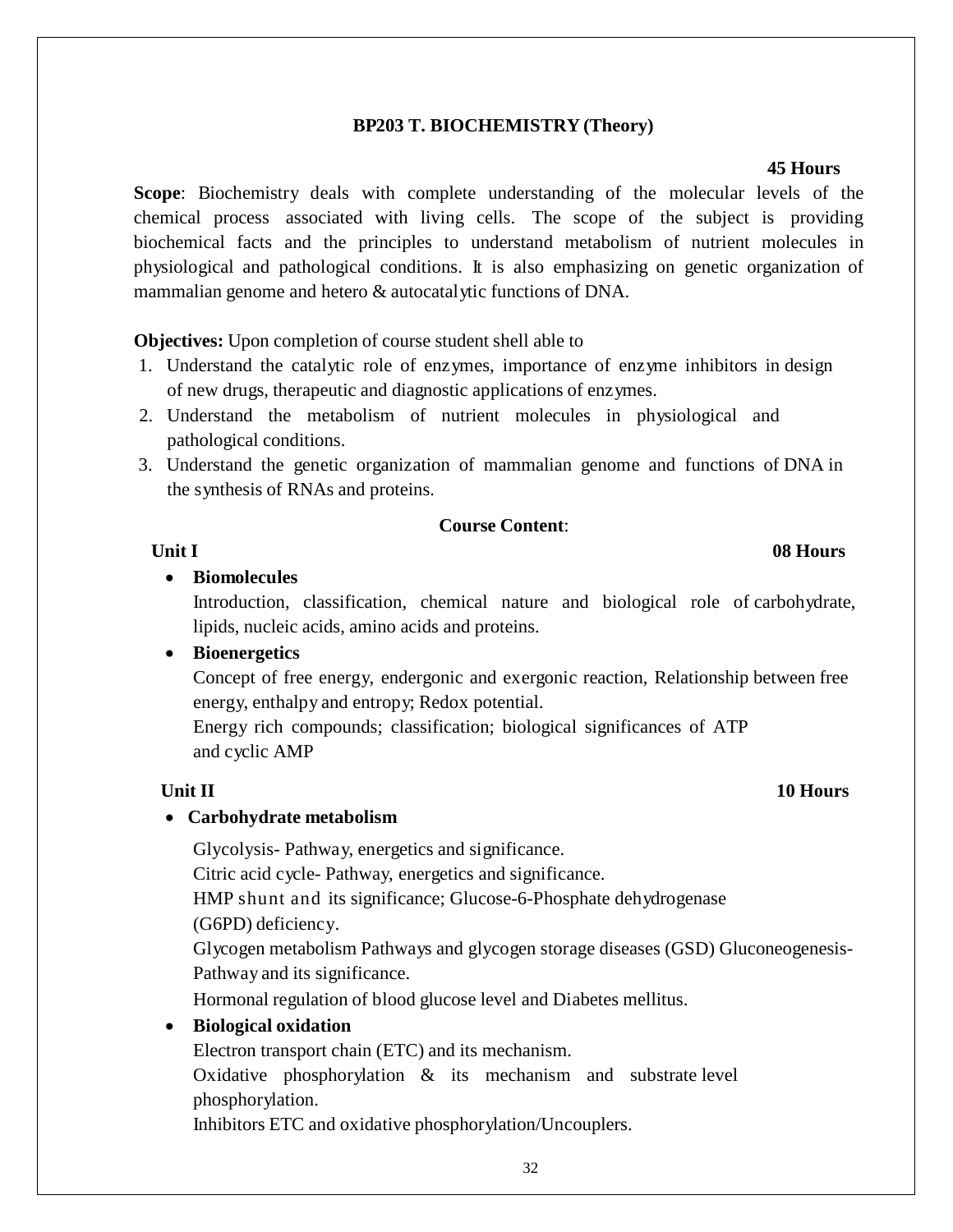# • **Lipid metabolism**

β-Oxidation of saturated fatty acid (Palmitic acid). Formation and utilization of ketone bodies; ketoacidosis. De novo synthesis of fatty acids (Palmitic acid).

Biological significance of cholesterol and conversion of cholesterol into bile acids, steroid hormone and vitamin D.

Disorders of lipid metabolism: Hypercholesterolemia, atherosclerosis, fatty liver and obesity.

# • **Amino acid metabolism**

General reactions of amino acid metabolism: Transamination, deamination & decarboxylation, urea cycle and its disorders.

Catabolism of phenylalanine and tyrosine and their metabolic disorders (Phenyketonuria, Albinism, alkeptonuria, tyrosinemia).

Synthesis and significance of biological substances; 5-HT, melatonin, dopamine, noradrenaline, adrenaline.

Catabolism of heme; hyperbilirubinemia and jaundice.

# **Unit IV 10 Hours**

• **Nucleic acid metabolism and genetic information transfer**

Biosynthesis of purine and pyrimidine nucleotides.

Catabolism of purine nucleotides and Hyperuricemia and Gout disease.

Organization of mammalian genome.

Structure of DNA and RNA and their functions DNA replication (semi conservative model) Transcription or RNA synthesis.

Genetic code, Translation or Protein synthesis and inhibitors.

# **Unit V 07 Hours**

# • **Enzymes**

Introduction, properties, nomenclature and IUB classification of enzymes. Enzyme kinetics (Michaelis plot, Line Weaver Burke plot) Enzyme inhibitors with examples.

Regulation of enzymes: enzyme induction and repression, allosteric enzymes regulation.

Therapeutic and diagnostic applications of enzymes and isoenzymes.

Coenzymes –Structure and biochemical functions.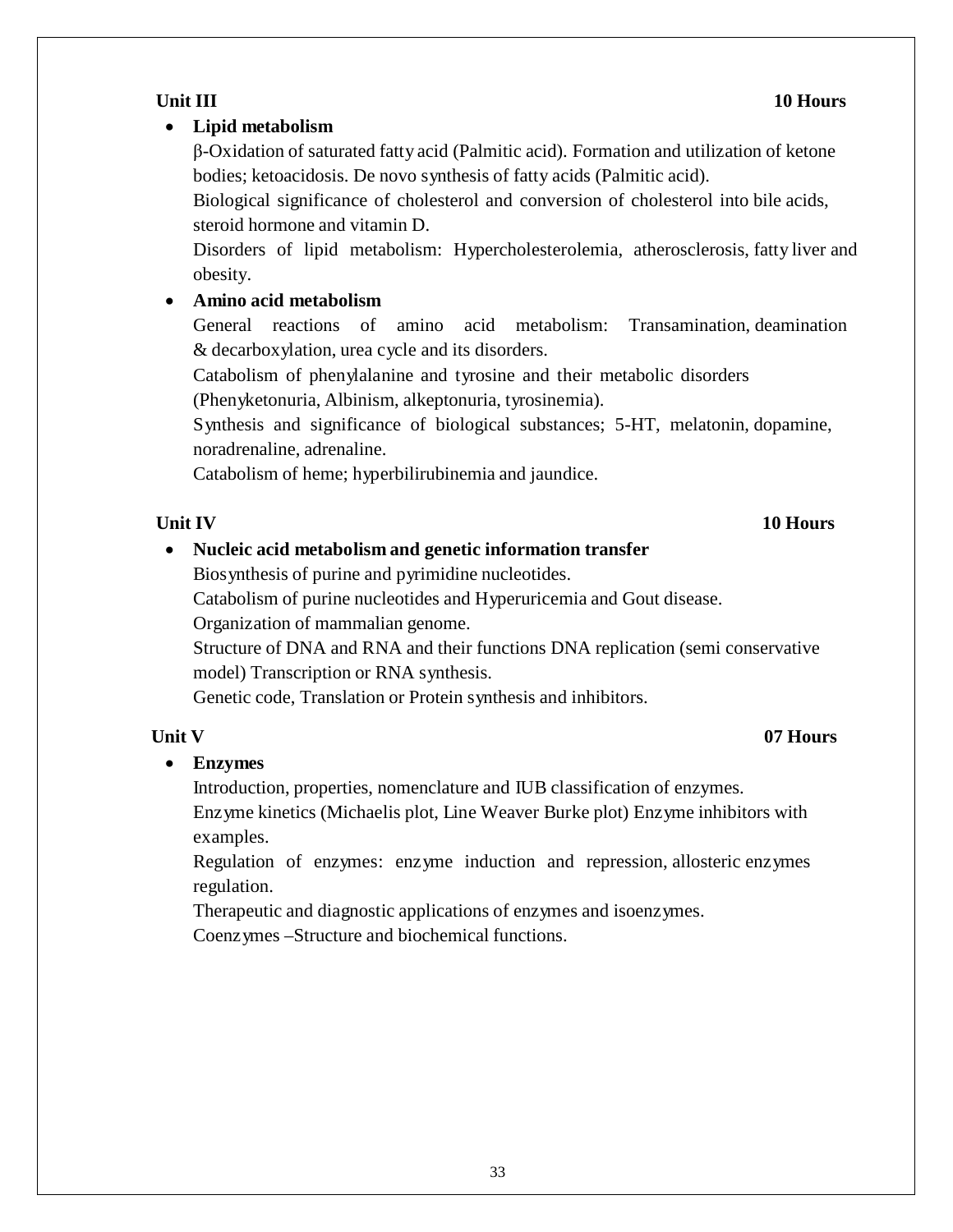### **BP 209 P. BIOCHEMISTRY (Practical)**

#### **4 Hours / Week**

- 1. Qualitative analysis of carbohydrates (Glucose, Fructose, Lactose, Maltose, Sucrose and starch).
- 2. Identification tests for Proteins (Albumin and Casein).
- 3. Quantitative analysis of reducing sugars (DNSA method) and Proteins (Biuret method).
- 4. Qualitative analysis of urine for abnormal constituents.
- 5. Determination of blood creatinine.
- 6. Determination of blood sugar.
- 7. Determination of serum total cholesterol.
- 8. Preparation of buffer solution and measurement of pH.
- 9. Study of enzymatic hydrolysis of starch.
- 10. Determination of Salivary amylase activity.
- 11. Study the effect of Temperature on Salivary amylase activity.
- 12. Study the effect of substrate concentration on salivary amylase activity.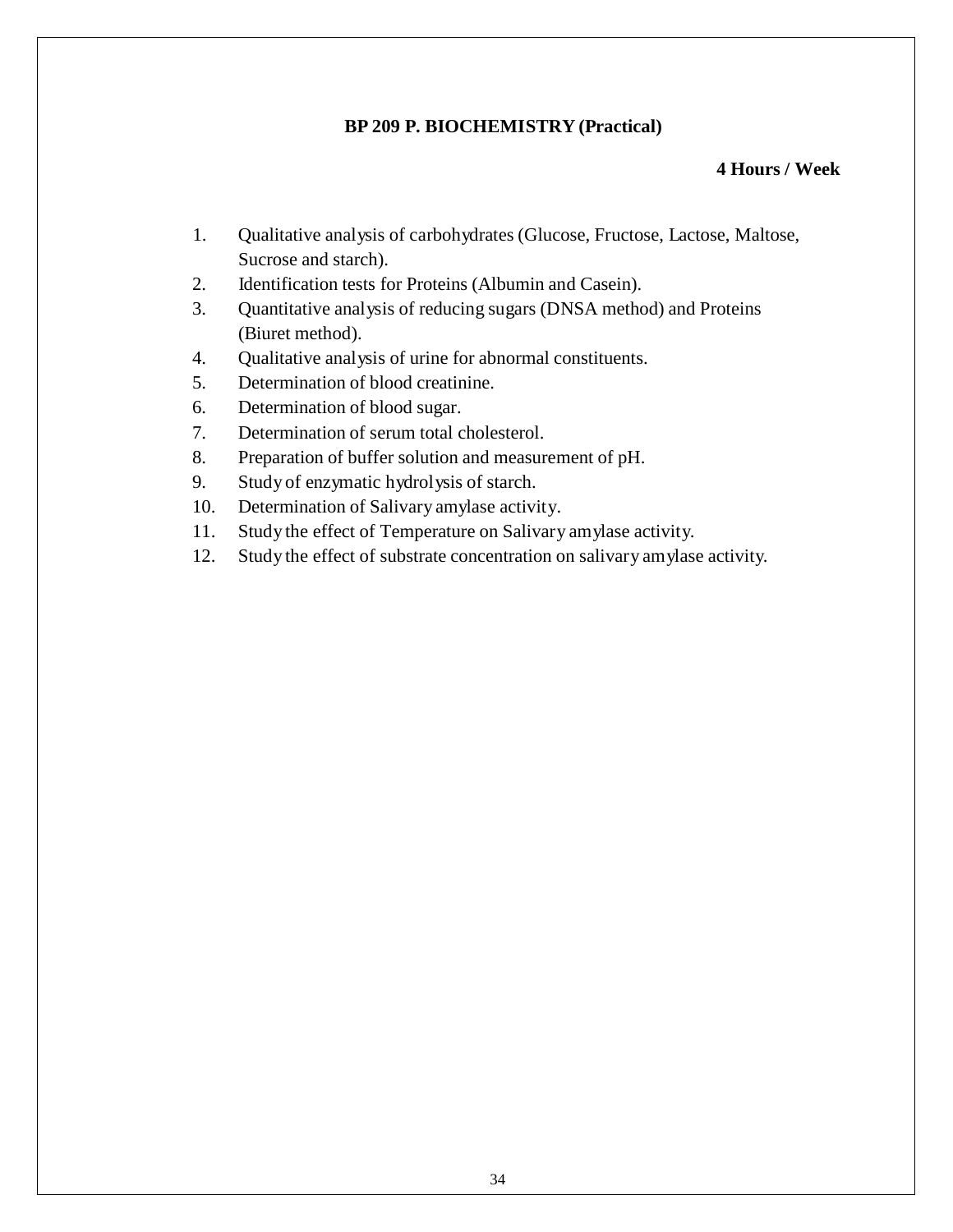#### **Recommended Books (Latest Editions)**

- 1. Harper's Illustrated Biochemistry- by Murray R.K. and Granner D.K.,, Lange Medical Publication.
- 2. Lehninger Principles of Biochemistry- by Nelson D.L. and Cox M.M., Macmillan Worth Publishers.
- 3. Fundamentals of Biochemistry- by Voet D., Voet J.G., Pratt C.W., John Wiley and Sons Inc.
- 4. Lippincott's Illustrative Reviews: Biochemistry- by Champe P.C., Harvey R.A., Ferrier D.R., Lippincott Williams and Wilkins.
- 5. Principles and Techniques of Biochemistry and Molecular Biologyby Wilson K. and Walker J. , Cambridge University Press.
- 6. Bioorganic Chemistry: A Chemical Approach to Enzyme Action- by Dugas H. 3<sup>rd</sup> Edition, Springer (India) Private Limited, New Delhi.
- 7. Molecular Cell Biology- by Lodish H., Berk A., Matsudiaira P., Kaiser C.A., Krieger M. and Scott M.P., W. H. Freeman and Company, New York.
- 8. Introduction of Practical Biochemistry by David T. Plummer. (3rd Edition), Mc Graw Hill, New Delhi.
- 9. Practical Biochemistry by Harold Varley. CBS Publishers and Distributors. New Delhi.
- 10. Practical Biochemistry for Medical students by Rajagopal and Ramakrishna.
- 11. Conn E.E. and Stumph P.K., Outline of Biochemistry, John Wiley & Sons, New York.
- 12. Stryer L. and Berg J.M., Biochemistry, W.H. Freeman and Company, New York.
- 13. Harrow B. and Mazur A., Text book of Biochemistry, W.B. Saunders Co., Philadelphia.
- 14. Jayaraman J., Laboratory Manual in Biochemistry, Wiley Eastern Limited.
- 15. Singh S.P., Practical Manual to Biochemistry, CBS Publisher, New Delhi.
- 16. Boyer R.F. Modern Experimental Biochemistry, Dorling Kindersley (India) Pvt. Ltd.
- 17. Comprehensive Viva and Practical Biochemistry- by Deb A.C., New Central Book Agency (P.) Ltd. London.
- 18. Vyas S.P. and Kohli D.V., Pharmaceutical Biochemistry, 1st Edition, CBS Publishers & Distributors, New Delhi.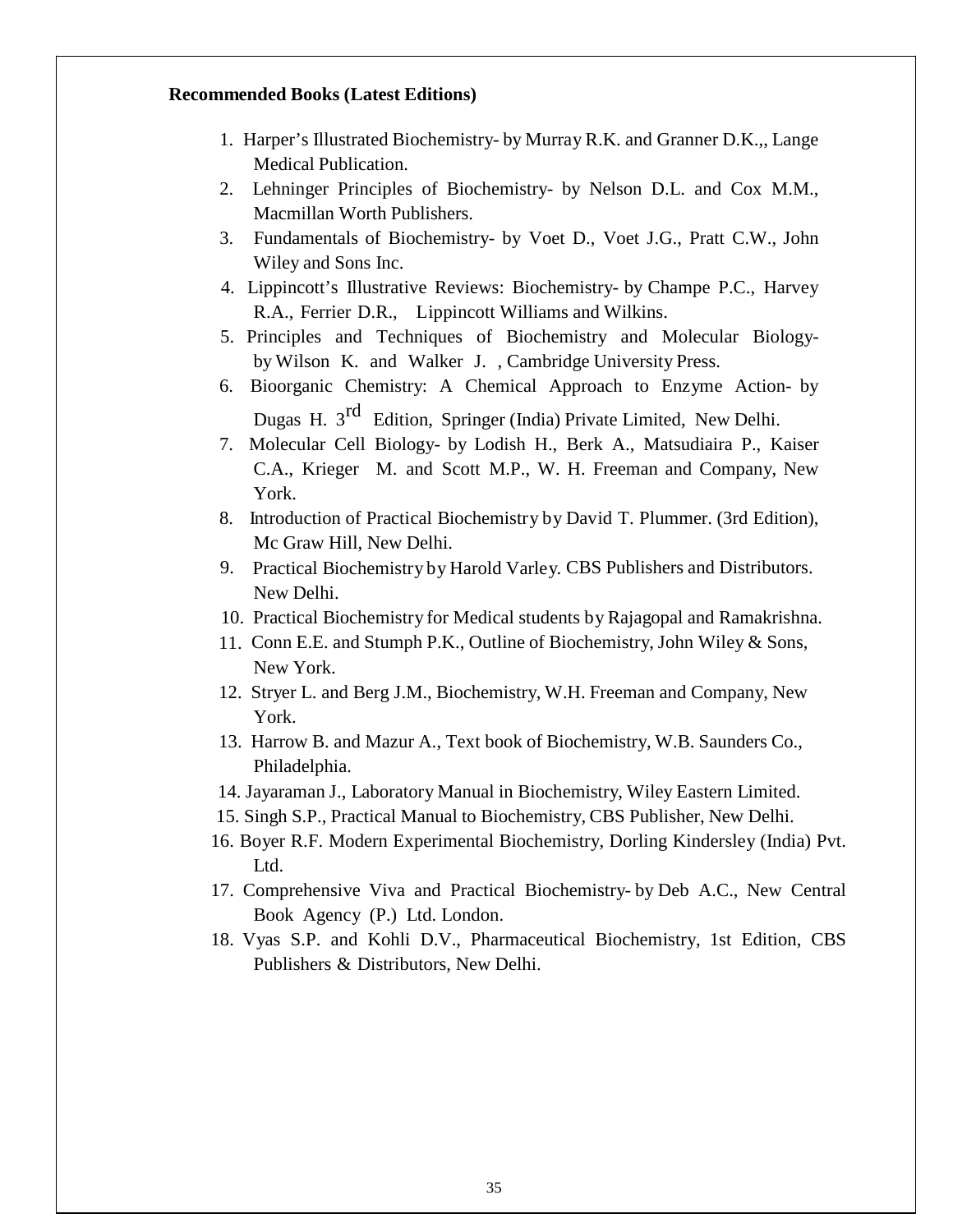#### **BP 204T. PATHOPHYSIOLOGY (THEORY)**

#### **45Hours**

**Scope:** Pathophysiology is the study of causes of diseases and reactions of the body to such disease producing causes. This course is designed to impart a thorough knowledge of the relevant aspects of pathology of various conditions with reference to its pharmacological applications, and understanding of basic pathophysiological mechanisms. Hence it will not only help to study the syllabus of pathology, but also to get baseline knowledge required to practice medicine safely, confidently, rationally and effectively.

**Objectives:** Upon completion of the subject student shall be able to –

- 1. Describe the etiology and pathogenesis of the selected disease states;
- 2. Name the signs and symptoms of the diseases; and
- 3. Mention the complications of the diseases.

#### **Course content:**

#### **Unit I** 10 Hours

#### **Basic principles of Cell injury and Adaptation:**

Introduction, definitions, Homeostasis, Components and Types of Feedback systems, Causes of cellular injury**,** Pathogenesis (Cell membrane damage, Mitochondrial damage, Ribosome damage, Nuclear damage)**,** Morphology of cell injury – Adaptive changes (Atrophy, Hypertrophy, hyperplasia, Metaplasia, Dysplasia)**,** Cell swelling, Intra cellular accumulation, Calcification, Enzyme leakage and Cell Death Acidosis & Alkalosis, Electrolyte imbalance.

#### **Basic mechanism involved in the process of inflammation and repair:**

Introduction, Clinical signs of inflammation, Different types of Inflammation,

Mechanism of Inflammation – Alteration in vascular permeability and blood flow, migration of WBC's, Mediators of inflammation, Basic principles of wound healing in the skin, Pathophysiology of Atherosclerosis.

#### **Unit II** 10Hours

#### • **Cardiovascular System:**

Hypertension, congestive heart failure, ischemic heart disease (angina,myocardial infarction, atherosclerosis and arteriosclerosis)

- **Respiratory system:** Asthma, Chronic obstructive airways diseases.
- **Renal system:** Acute and chronic renal failure.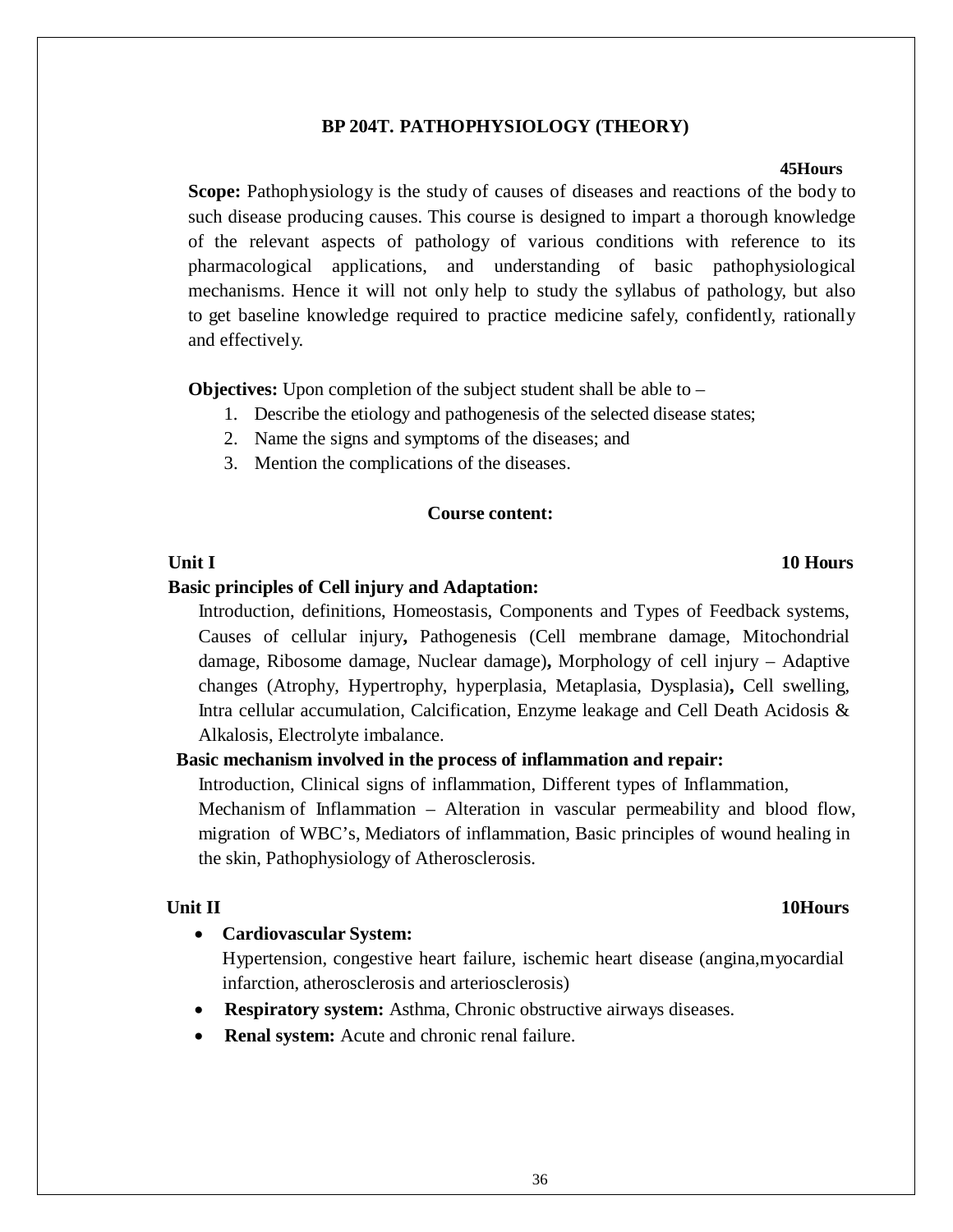### **Unit** III 10Hours

# • **Haematological Diseases:**

Iron deficiency, megaloblastic anemia (Vit B12 and folic acid), sickle cell anemia, thalasemia, hereditary acquired anemia, hemophilia

- **Endocrine system:** Diabetes, thyroid diseases, disorders of sex hormones.
- **Nervous system:** Epilepsy, Parkinson's disease, stroke, psychiatric disorders: depression, schizophrenia and Alzheimer's disease.
- **Gastrointestinal system:** Peptic Ulcer.

# **Unit IV** 8 **Hours**

- Inflammatory bowel diseases, jaundice, hepatitis  $(A, B, C, D, E, F)$  alcoholic liver disease.
- **Disease of bones and joints:** Rheumatoid arthritis, osteoporosis and gout.
- **Principles of cancer:** classification, etiology and pathogenesis of cancer.

# **Unit V 7 Hours**

- **Infectious diseases:** Meningitis, Typhoid, Leprosy, Tuberculosis,Urinary tract infections
- **Sexually transmitted diseases:** AIDS, Syphilis, Gonorrhea.

# **Recommended Books (Latest Editions)**

- 1. Vinay Kumar, Abul K. Abas, Jon C. Aster; Robbins &Cotran Pathologic Basis of Disease; South Asia edition; India; Elsevier; 2014.
- 2. Harsh Mohan; Text book of Pathology;  $6^{th}$  edition; India; Jaypee Publications; 2010.
- 3. Laurence B, Bruce C, Bjorn K. ; Goodman Gilman's The Pharmacological Basis of Therapeutics;  $12^{th}$  edition; New York; McGraw-Hill; 2011.
- 4. Best, Charles Herbert 1899-1978; Taylor, Norman Burke 1885-1972; West, John B (John Burnard); Best and Taylor's Physiological basis of medical practice; 12th ed; united states; William and Wilkins, Baltimore;1991 [1990 printing].
- 6. Nicki R. Colledge, Brian R. Walker, Stuart H. Ralston;Davidson's Principles and Practice of Medicine; 21<sup>st</sup> edition; London; ELBS/Churchill Livingstone; 2010.
- 7. Guyton A, John .E Hall; Textbook of Medical Physiology;  $12^{th}$  edition; WB Saunders Company; 2010.
- 8. Joseph DiPiro, Robert L. Talbert, Gary Yee, Barbara Wells, L. Michael Posey; Pharmacotherapy: A Pathophysiological Approach; 9<sup>th</sup> edition; London; McGraw-Hill Medical; 2014.
- 9. V. Kumar, R. S. Cotran and S. L. Robbins; Basic Pathology;  $6^{th}$  edition; Philadelphia; WB Saunders Company; 1997.
- 10. Roger Walker, Clive Edwards; Clinical Pharmacy and Therapeutics;  $3<sup>rd</sup>$  edition; London; Churchill Livingstone Publication; 2003.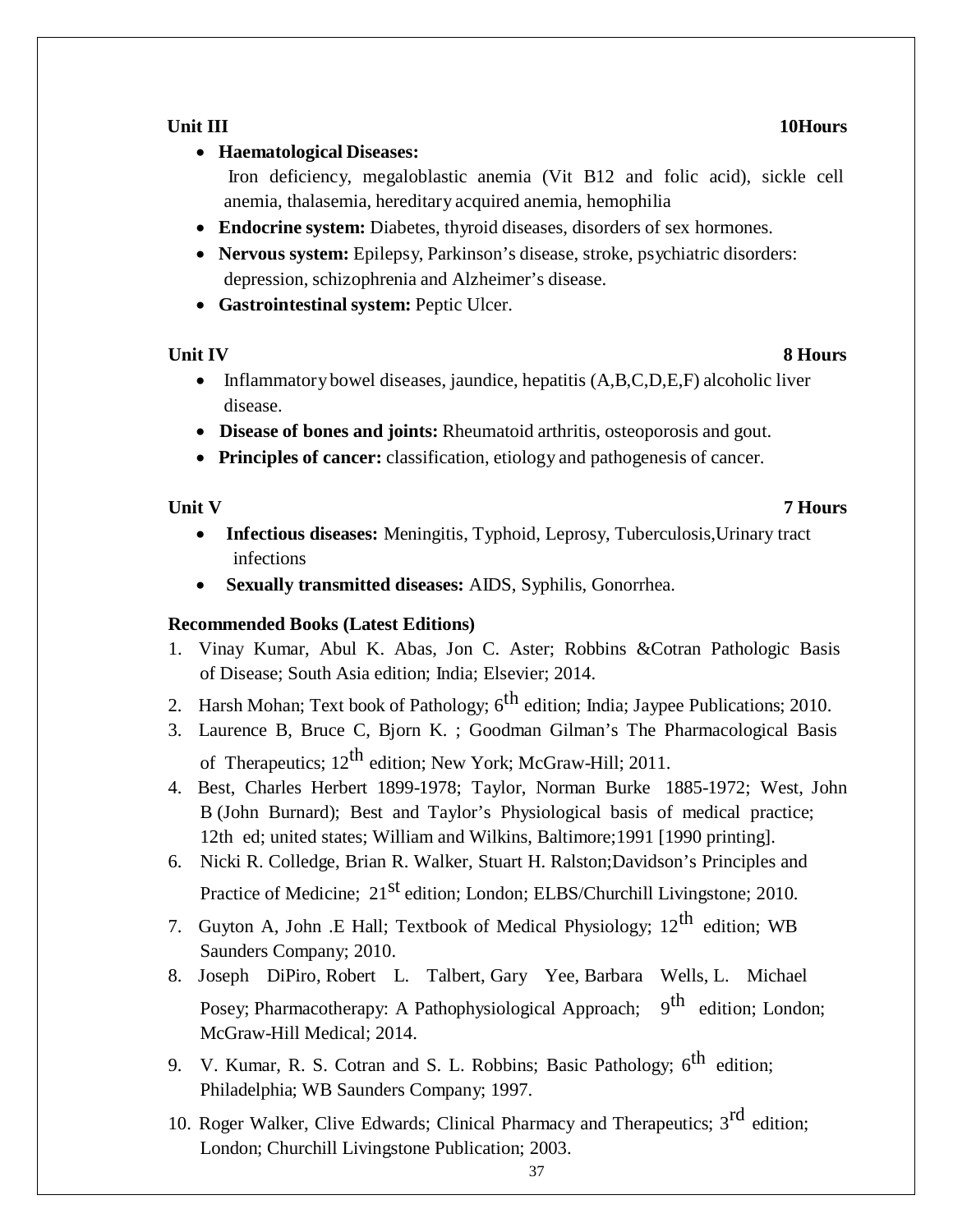### **Recommended Journals**

1. The Journal of Pathology. ISSN: 1096-9896 (Online).

2. The American Journal of Pathology. ISSN: 0002-9440.

3. Pathology. 1465-3931 (Online).

4. International Journal of Physiology, Pathophysiology and Pharmacology, ISSN: 1944- 8171,

5. Indian Journal of Pathology and Microbiology. ISSN-0377-4929.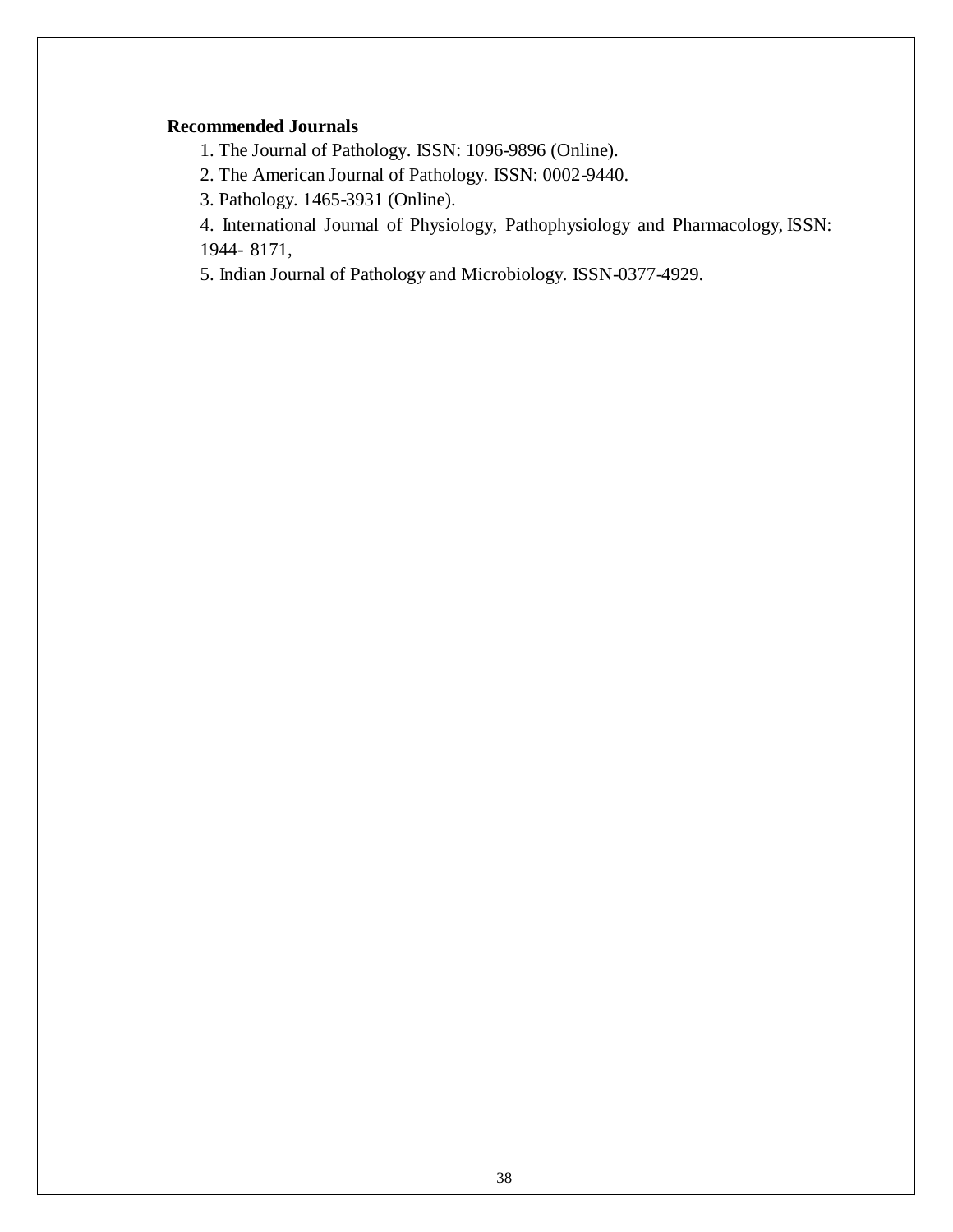### **BP205 T. COMPUTER APPLICATIONS IN PHARMACY (Theory)**

#### **30 Hrs (2 Hrs/Week)**

**Scope**: This subject deals with the introduction Database, Database Management system, computer application in clinical studies and use of databases.

**Objectives:** Upon completion of the course the student shall be able to

- 1. Know the various types of application of computers in pharmacy.
- 2. Know the various types of databases.
- 3. Know the various applications of databases in pharmacy.

### **Course content:**

**Number system**: Binary number system, Decimal number system, Octal number system, Hexadecimal number systems, conversion decimal to binary, binary to decimal, octal to binary etc, binary addition, binary subtraction – One's complement ,Two's complement method, binary multiplication, binary division

**Concept of** I**nformation Systems and Software : I**nformation gathering, requirement and feasibility analysis, data flow diagrams, process specifications, input/output design, process life cycle, planning and managing the project

# **Unit II 06 hours**

**Web technologies**: Introduction to HTML, XML,CSS and Programming languages, introduction to web servers and Server Products. Introduction to databases, MYSQL, MS ACCESS, PharmacyDrug database.

### **Unit III 06 hours**

**Application of computers in Pharmacy** – Drug information storage and retrieval, Pharmacokinetics, Mathematical model in Drug design, Hospital and Clinical Pharmacy, Electronic Prescribing and discharge (EP) systems, barcode medicine identification and automated dispensing of drugs, mobile technology and adherence monitoring

Diagnostic System, Lab-diagnostic System, Patient Monitoring System, Pharma Information System.

# **Unit I 06 hours**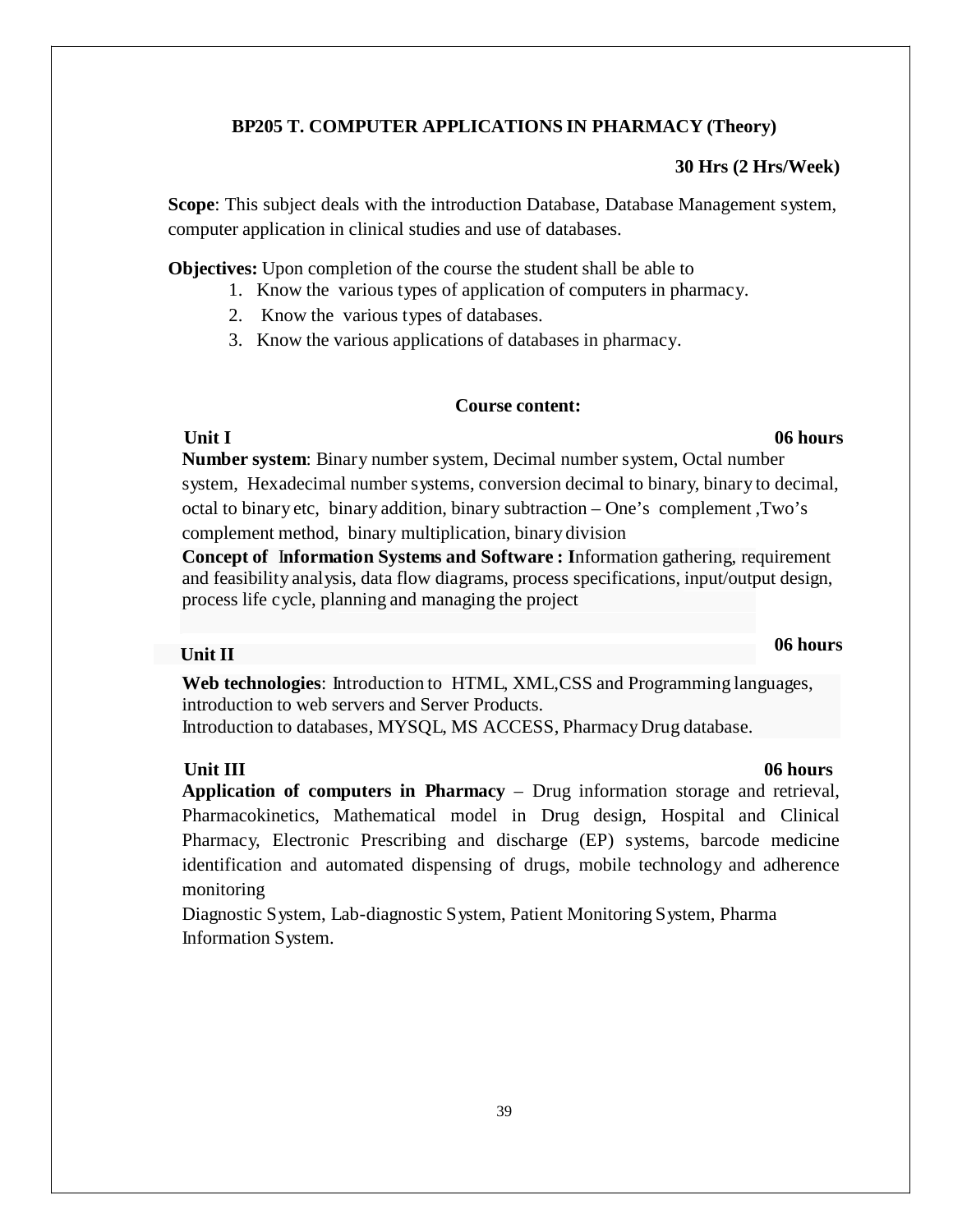### **Unit IV 06 hours**

**Bioinformatics:** Introduction, Objective of Bioinformatics, Bioinformatics Databases, Concept of Bioinformatics, Impact of Bioinformatics in Vaccine Discovery.

**Unit V** 06 **hours** 

# **Computers as data analysis in Preclinical development**:

Chromatographic dada analysis (CDS), Laboratory Information management System (LIMS) and Text Information Management System (TIMS)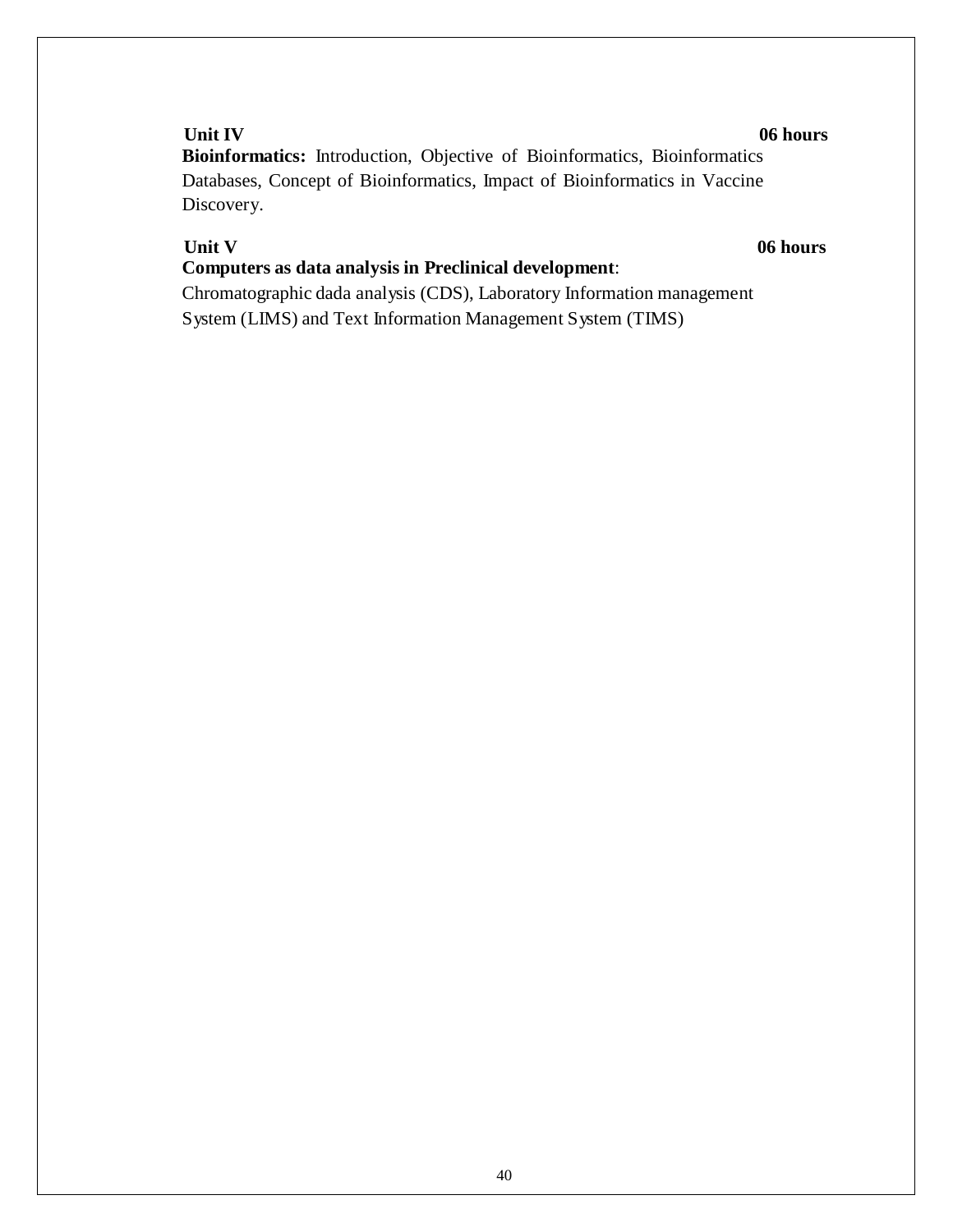# **BP210P. COMPUTER APPLICATIONS IN PHARMACY (Practical)**

- 1. Design a questionnaire using a word processing package to gather information about a particular disease.
- 2. Create a HTML web page to show personal information.
- 3 Retrieve the information of a drug and its adverse effects using online tools
- 4 Creating mailing labels Using Label Wizard, generating label in MS WORD
- 5 Create a database in MS Access to store the patient information with the required fields Using access
- 6. Design a form in MS Access to view, add, delete and modify the patient record in the database
- 7. Generating report and printing the report from patient database
- 8. Creating invoice table using MS Access
- 9. Drug information storage and retrieval using MS Access
- 10. Creating and working with queries in MS Access
- 11. Exporting Tables, Queries, Forms and Reports to web pages
- 12. Exporting Tables, Queries, Forms and Reports to XMLpages

### **Recommended books (Latest edition):**

- 1. Computer Application in Pharmacy William E.Fassett –Lea and Febiger, 600 South Washington Square, USA, (215) 922-1330.
- 2. Computer Application in Pharmaceutical Research and Development –Sean Ekins Wiley-Interscience, A John Willey and Sons, INC., Publication, USA.
- 3. Bioinformatics (Concept, Skills and Applications) S.C.Rastogi-CBS Publishers and Distributors, 4596/1- A, 11 Darya Gani, New Delhi – 110 002(INDIA).
- 4. Microsoft office Access 2003, Application Development Using VBA, SQL Server, DAP and Infopath – Cary N. Prague – Wiley Dreamtech India (P) Ltd., 4435/7, Ansari Road, Daryagani, New Delhi - 110002.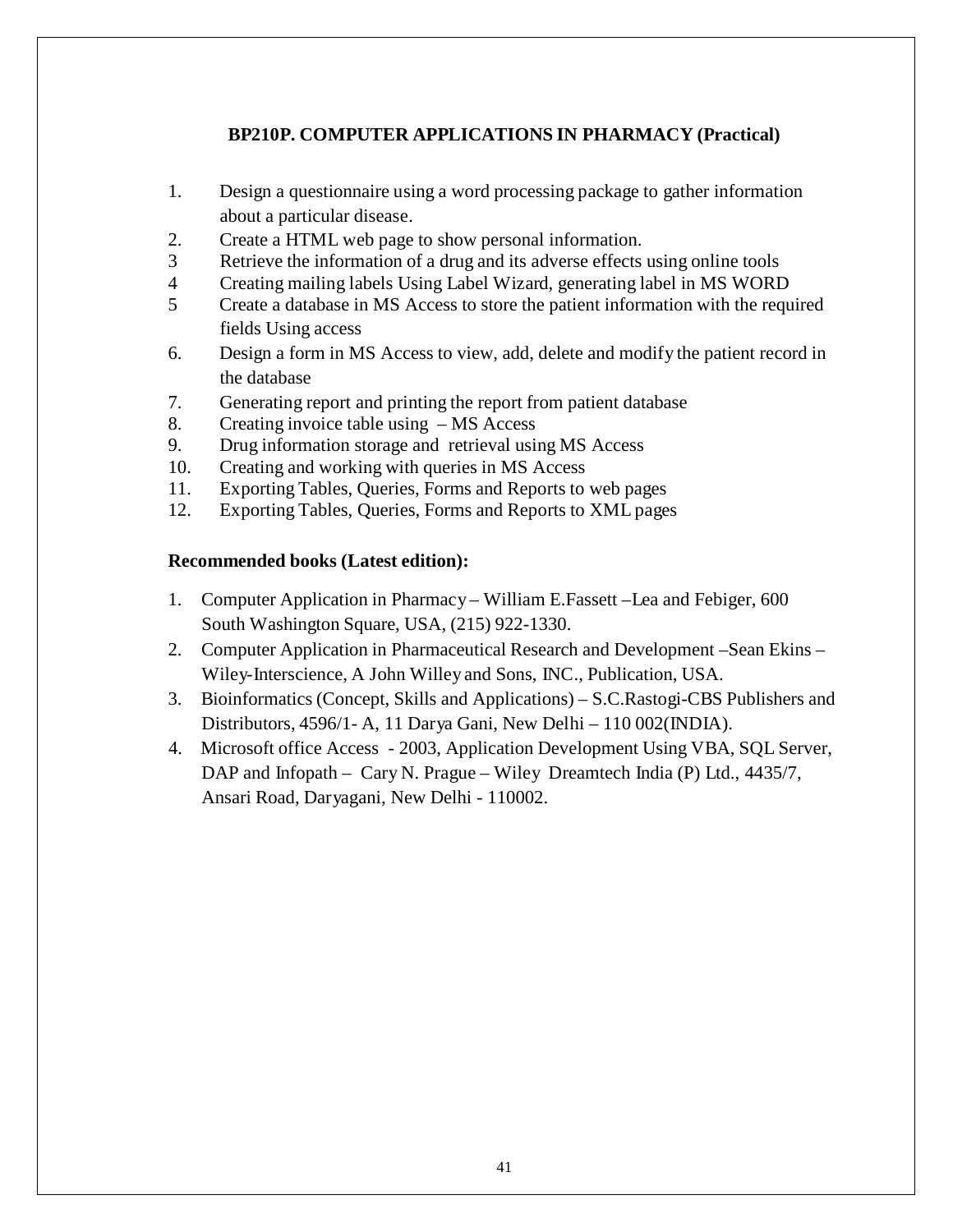#### **BP 206 T. ENVIRONMENTALSCIENCES (Theory)**

#### **30 hours**

**Scope:** Environmental Sciences is the scientific study of the environmental system and the status of its inherent or induced changes on organisms. It includes not only the study of physical and biological characters of the environment but also the social and cultural factors and the impact of man on environment.

**Objectives:** Upon completion of the course the student shall be able to**:**

- 1. Create the awareness about environmental problems among learners.
- 2. Impart basic knowledge about the environment and its allied problems.
- 3. Develop an attitude of concern for the environment.
- 4. Motivate learner to participate in environment protection and environment improvement.
- 5. Acquire skills to help the concerned individuals in identifying and solving environmental problems.
- 6. Strive to attain harmonywith Nature.

#### **Course content:**

#### **Unit I** 10hours

The multidisciplinary nature of environmental studies.

Natural Resources

Renewable and non-renewable resources:

Natural resources and associated problems

a) Forest resources; b) Water resources; c) Mineral resources; d) Food resources; e) Energy resources; f) Land resources: Role of an individual in conservation of natural resources.

#### **Unit II** 10hours

Ecosystems

- Concept of an ecosystem.
- Structure and function of an ecosystem.
- Introduction, types, characteristic features, structure and function of the ecosystems: Forest ecosystem; Grassland ecosystem; Desert ecosystem; Aquatic ecosystems (ponds, streams, lakes, rivers, oceans, estuaries)

#### **Unit III** 10hours

Environmental Pollution: Air pollution; Water pollution; Soil pollution